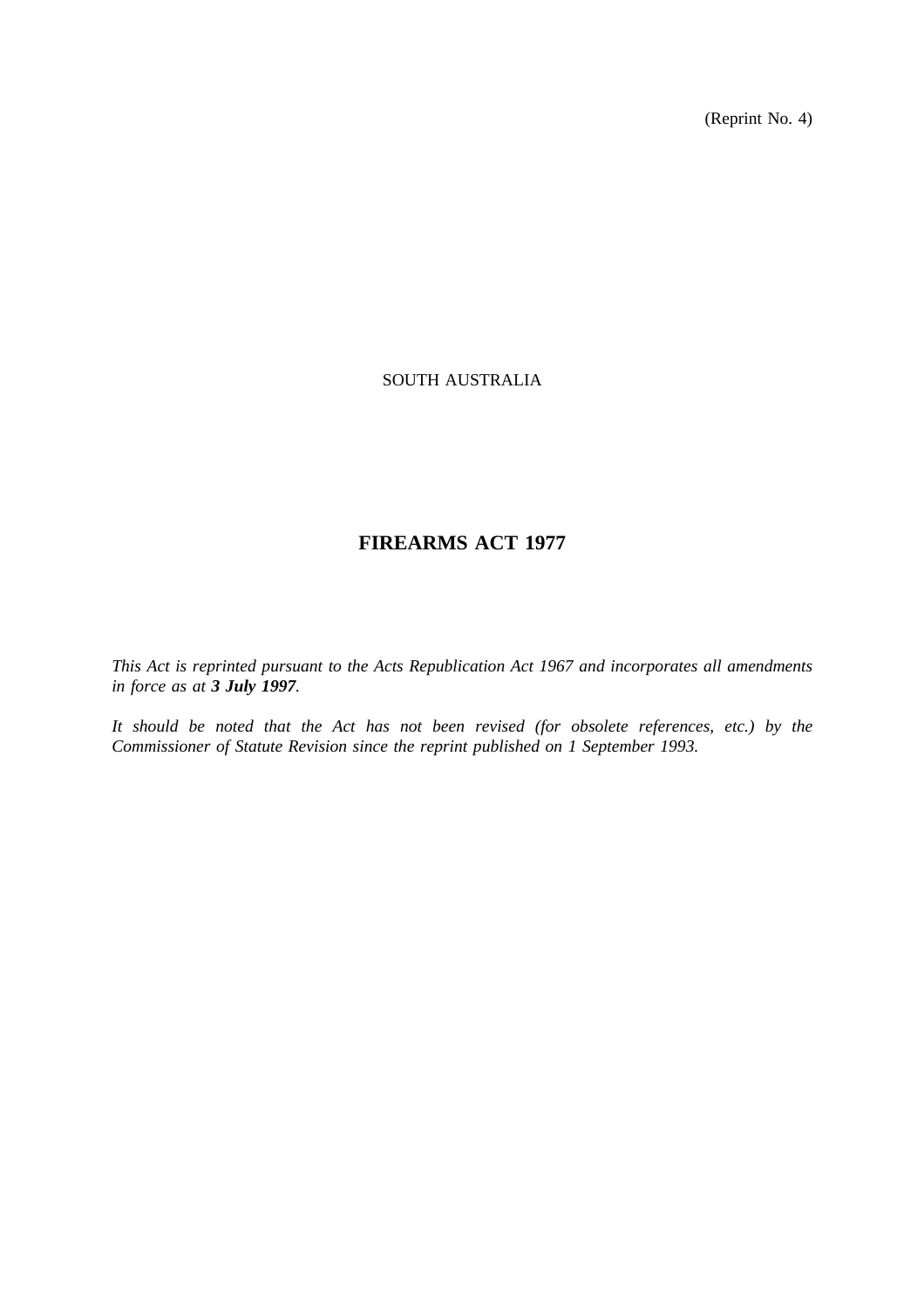# **SUMMARY OF PROVISIONS**

# **PART 1 PRELIMINARY**

1. Short title<br>5. Interpretat

5. Interpretation<br>5A. Crown not bo

Crown not bound

#### **PART 2 ADMINISTRATION**

#### **DIVISION 1—THE REGISTRAR OF FIREARMS**

6. The Registrar

## **DIVISION 2—THE FIREARMS CONSULTATIVE COMMITTEE**

- 7. Establishment of consultative committee
- 8. Quorum, etc.
- 9. Allowances and expenses
- 10. Procedure of the consultative committee

#### **PART 3**

# **POSSESSION OF FIREARMS AND DEALING IN FIREARMS AND AMMUNITION**

#### **DIVISION 1—POSSESSION AND USE OF FIREARMS**

- 11. Possession and use of firearms
- 12. Application for firearms licence
- 13. Provisions relating to firearms licences

#### **DIVISION 2—ACQUISITION OF FIREARMS**

- 14. Acquisition of firearms
- 15. Application for permit
- 15A. Reasons for refusal of permit

## **DIVISION 2A—TRANSFER OF POSSESSION OF FIREARMS**

- 15B. Transfer of possession
- 15C. Obligations of dealer, authorised officer or police officer
- 15D. What constitutes possession of a firearm

#### **DIVISION 3—DEALING IN FIREARMS AND AMMUNITION**

- 16. Requirement for dealer's licence
- 17. Application for dealer's licence<br>18. Records
- Records

#### **DIVISION 4—LICENCES**

- 19. Term and renewal of licence<br>19A. Licences to include photogra
- Licences to include photographs
- 20. Cancellation, variation and suspension of licence
- 20A. Reporting obligations of certain persons and clubs<br>21. Breach of conditions, etc.
- 21. Breach of conditions, etc.<br>21A. Notice of change of address
- 21A. Notice of change of address<br>21AB. Return of licence to Registra
- Return of licence to Registrar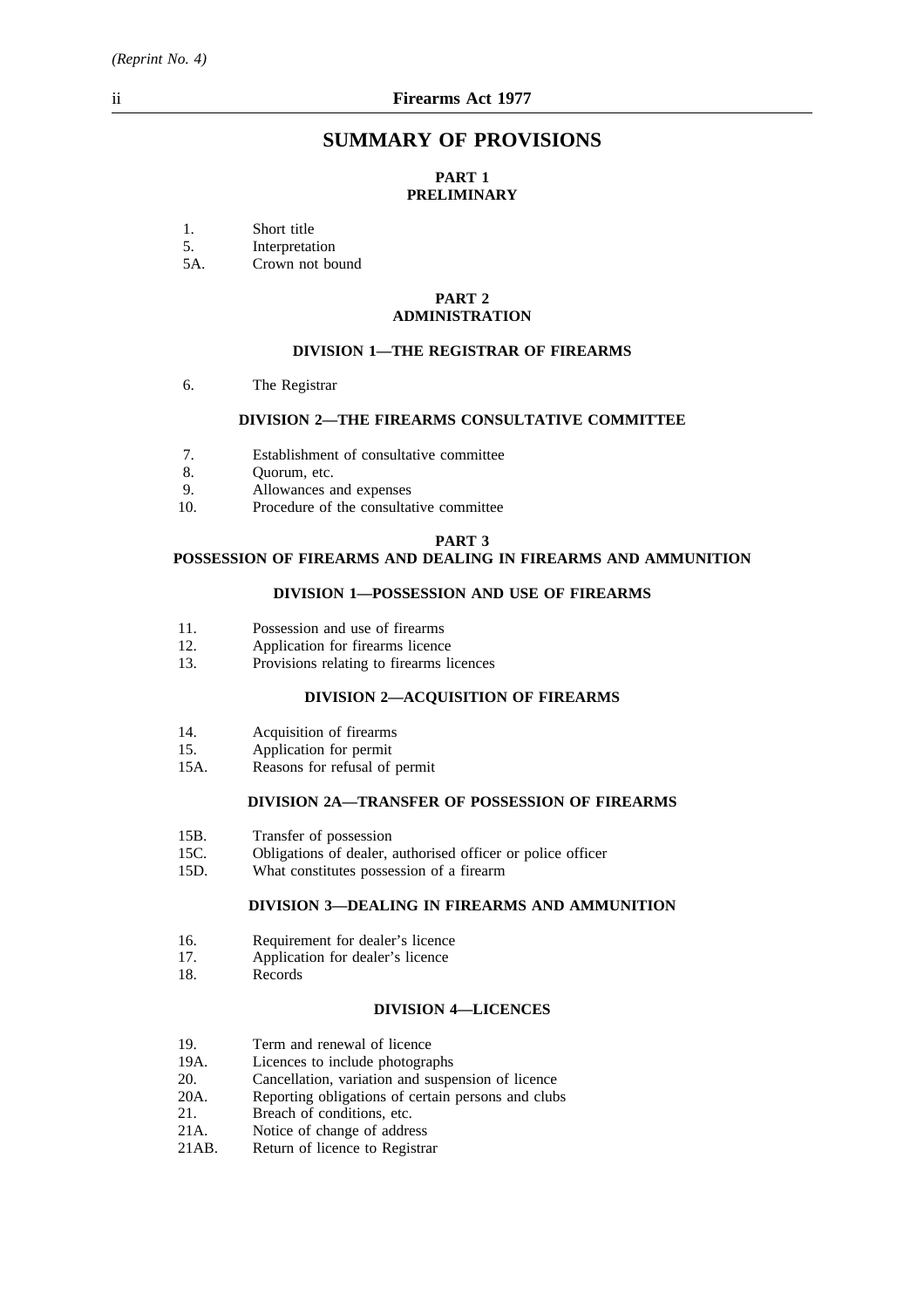#### **DIVISION 5—ACQUISITION OF AMMUNITION**

|  | 21 <sub>B</sub> |  |  | Acquisition of ammunition |
|--|-----------------|--|--|---------------------------|
|--|-----------------|--|--|---------------------------|

- 21BA. Cancellation or suspension of permit
- 21BB. Limit on quantity of ammunition

#### **DIVISION 6—GENERAL**

#### 21D. Appeals

#### **PART 4 REGISTRATION OF FIREARMS**

- 22. Application of this Part<br>23. Duty to register firearms
- 23. Duty to register firearms<br>24. Registration of firearms
- 24. Registration of firearms<br>24A. Identification of firearms
- 24A. Identification of firearms<br>25. Notice by owner of regist
- 25. Notice by owner of registered firearm<br>26. Notice of change of address
- Notice of change of address

#### **PART 5 MISCELLANEOUS**

| 26A.  | Recognised firearms clubs                                               |
|-------|-------------------------------------------------------------------------|
| 26B.  | Recognised paint-ball operators                                         |
| 26BA. | Recognised commercial range operators                                   |
| 26C.  | Approval of grounds of recognised firearms clubs or paint-ball operator |
| 26D.  | Approval of range of recognised commercial range operator               |
| 27.   | Registers                                                               |
| 28.   | False information                                                       |
| 29.   | Handling firearms when under the influence                              |
| 29A.  | Possession of silencer and other parts of firearms                      |
| 29B.  | Possession of the receiver of a firearm                                 |
| 29C.  | Duty to carry licence                                                   |
| 30.   | Information to be given to police officer                               |
| 31.   | Production of licence and certificate of registration                   |
| 31A.  | Period of grace on cancellation, suspension, etc., of licence           |
| 32.   | Power to seize firearms, etc.                                           |
| 33.   | Obstruction of police officer                                           |
| 34.   | Forfeiture of firearms, etc.                                            |
| 34AA. | Return of licence that has been delivered or seized                     |
| 34A.  | Forfeiture of firearms by court                                         |
| 35.   | Disposal of forfeited firearms, etc.                                    |
| 35A.  | Transporting of firearms                                                |
| 35B.  | Advertising firearms for sale                                           |
| 35C.  | Dealing with firearms by executors, etc.                                |
| 35D.  | Notice to Registrar when storing firearms                               |
| 36.   | Evidentiary provisions                                                  |
| 36A.  | General defence                                                         |
| 36B.  | Service of notices                                                      |
| 37.   | General amnesty                                                         |
| 38.   | Commencement of proceedings for offences                                |
| 39.   | Regulations                                                             |

#### **SCHEDULE**

*Transitional Provisions*

#### **APPENDIX LEGISLATIVE HISTORY**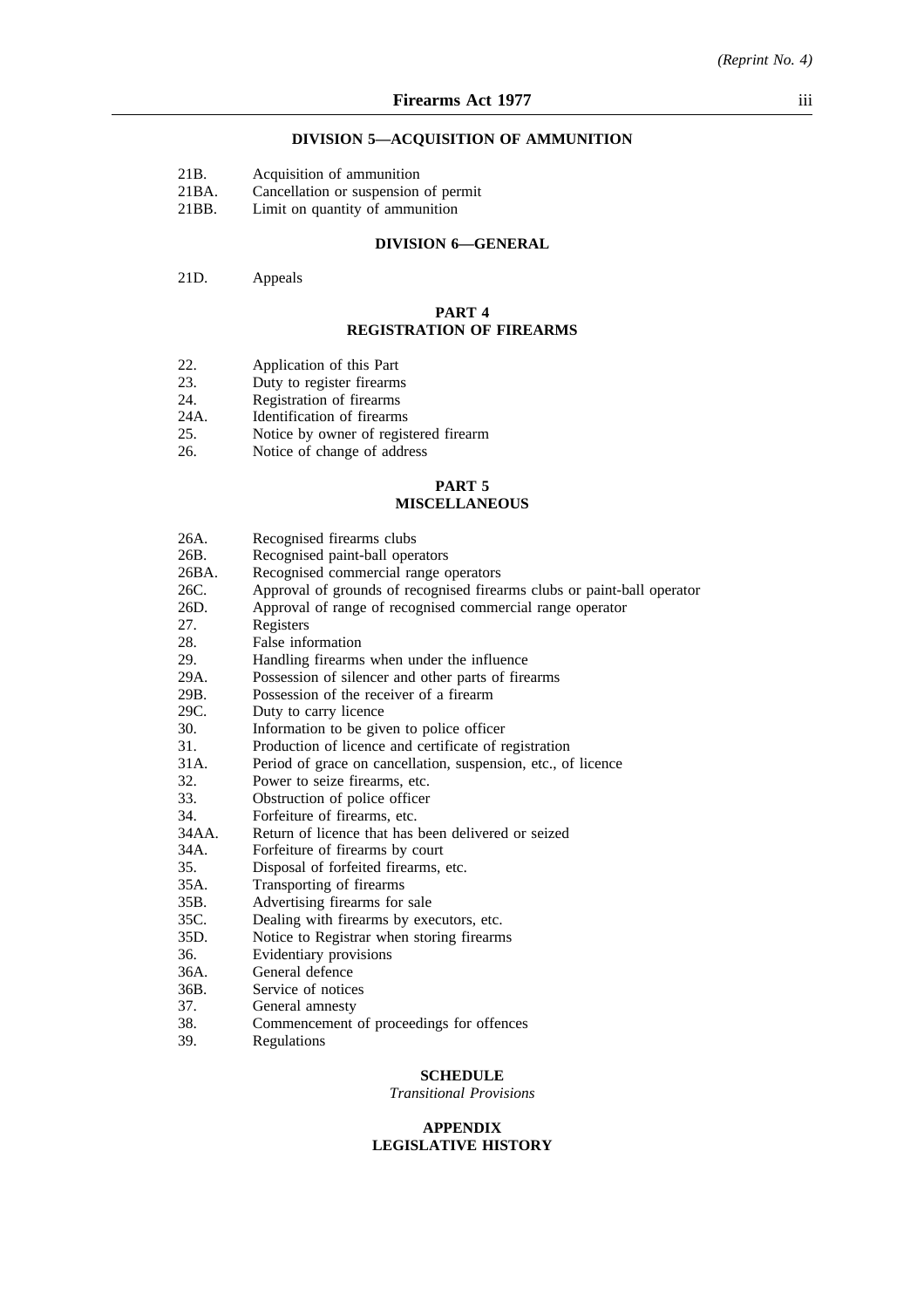# **FIREARMS ACT 1977**

being

Firearms Act 1977 No. 26 of 1977 [Assented to 12 May 1977]<sup>1</sup>

as amended by

Firearms Act Amendment Act 1986 No. 60 of 1986 [Assented to 23 October 1986]<sup>2</sup>

Firearms Act Amendment Act 1988 No. 87 of 1988 [Assented to 1 December 1988]<sup>3</sup>

Firearms (Miscellaneous) Amendment Act 1993 No. 13 of 1993 [Assented to 25 March 1993]<sup>4</sup>

Firearms (Miscellaneous) Amendment Act 1996 No. 70 of 1996 [Assented to 22 August 1996]<sup>5</sup>

Firearms Regulations 1993 No. 68 of 1993 [*Gaz*. 29 April 1993, p. 1482] (as varied by Regulation No. 208 of 1996 [Gaz. 5 September 1996, p. 1077]<sup>6</sup>)

Statutes Amendment (References to Banks) Act 1997 No. 30 of 1997 [Assented to 12 June 1997]<sup>7</sup>

- <sup>2</sup> Came into operation 23 October 1986: *Gaz*. 23 October 1986, p. 1412.
- <sup>3</sup> Came into operation 1 September 1993: *Gaz*. 24 June 1993, p. 2047.
- <sup>4</sup> Came into operation 1 September 1993: s. 2.
- <sup>5</sup> Came into operation 9 September 1996: *Gaz*. 5 September 1996, p. 1058.
- <sup>6</sup> Came into operation 9 September 1996: reg. 2.<br> $\frac{7}{2}$  Part 8 (c. 10) some into approximal 2 July 190
- **<sup>7</sup> Part 8 (s. 10) came into operation 3 July 1997:** *Gaz***. 3 July 1997, p. 4.**

#### *NOTE:*

- *Asterisks indicate repeal or deletion of text.*
- *Entries appearing in bold type indicate the amendments incorporated since the last reprint.*
- *For the legislative history of the Act see Appendix.*

<sup>&</sup>lt;sup>1</sup> Came into operation (including ss. 11 and 13) 1 January 1980: *Gaz*. 6 December 1979, p. 1896.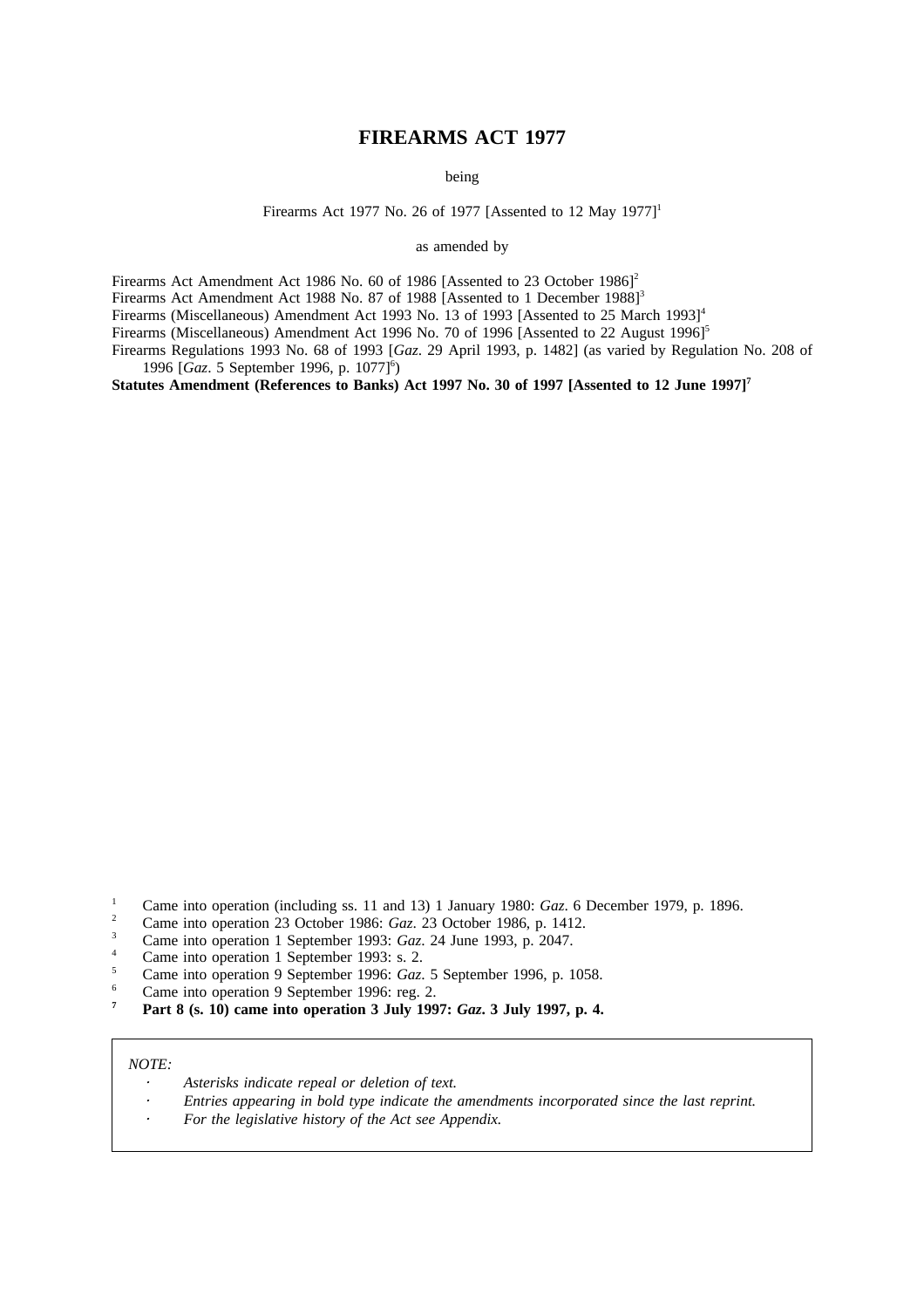# **An Act to control the possession, use and sale of firearms; and for other purposes.**

The Parliament of South Australia enacts as follows:

# **PART 1 PRELIMINARY**

## **Short title**

**1.** This Act may be cited as the *Firearms Act 1977*.

\*\*\*\*\*\*\*\*\*\*

#### **Interpretation**

**5.** (1) In this Act, unless the contrary intention appears—

"**air gun**" means a firearm (other than a rifle or handgun) designed to fire shot, bullets or other projectiles by means of compressed air or other compressed gas and not by means of burning propellant;

"**air rifle**" means a rifle designed to be carried by hand and to fire shot, bullets or other projectiles by means of compressed air or other compressed gas and not by means of burning propellant;

"**ammunition**" means ammunition suitable for use in a firearm and includes primers and propellant;

"**automatic firearm**" means a firearm that is designed to fire a round when the trigger is brought to the firing position and to continue to fire one or more rounds automatically while the trigger is held in that position;

"**class A firearms**" means—

- *(a)* air rifles, air guns and paint-ball firearms; and
- *(b)* .22 rim fire rifles (not being self-loading rifles); and
- *(c)* single or double barrel shotguns (not being self-loading or pump action shotguns);

# "**class B firearms**" means—

- *(a)* muzzle loading firearms (not being handguns); and
- *(b)* revolving chamber rifles; and
- *(c)* centre fire rifles (not being self-loading centre fire rifles); and
- *(ca)* double barrel centre fire rifles that are not designed to hold additional rounds in a magazine; and
- *(d)* break action combination shotguns and rifles; and
- *(e)* all other firearms (not being prescribed firearms, handguns, self-loading firearms or pump action shotguns) that are not class A firearms;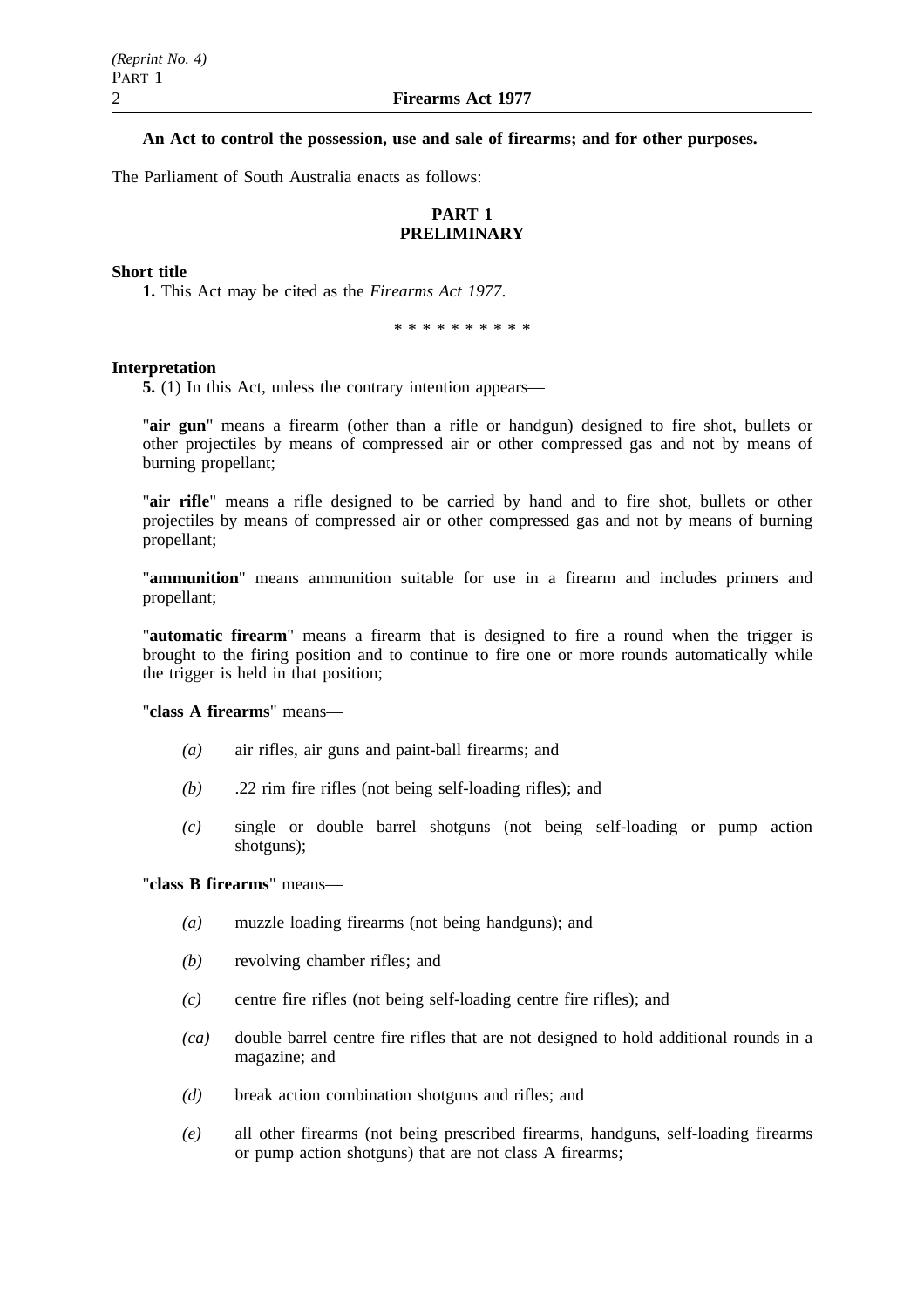"**class C firearms**" means—

- *(a)* self-loading rim fire rifles having a magazine capacity of 10 rounds or less; and
- *(b)* self-loading shotguns having a magazine capacity of five rounds or less; and
- *(c)* pump action shotguns having a magazine capacity of five rounds or less,

but does not include revolving chamber rifles;

## "**class D firearms**" means—

- *(a)* self-loading rim fire rifles having a magazine capacity of more than 10 rounds; and
- *(b)* self-loading centre fire rifles; and
- *(c)* self-loading shotguns having a magazine capacity of more than five rounds; and
- *(d)* pump action shotguns having a magazine capacity of more than five rounds,

but does not include revolving chamber rifles;

"**class H firearms**" means handguns;

"**collector's licence**" means a firearms licence that is endorsed with the purpose of collecting and displaying firearms;

"**commercial range operator**" means a person who carries on the business of providing—

- *(a)* a shooting range (not being a shooting gallery) for use by members of the public; and
- *(b)* firearms for use by members of the public at the range;

"**the Commissioner of Police**" means the person for the time being holding, or acting in, the office of Commissioner of Police;

"**the consultative committee**" or "**the committee**" means the Firearms Consultative Committee established under this Act;

"**dealer**", in relation to firearms, means a person—

- *(a)* who carries on the business of manufacturing, repairing, modifying or testing firearms; or
- *(b)* who carries on the business of buying, selling or hiring out, firearms; or
- *(c)* who carries on the business of a pawnbroker or auctioneer and handles firearms in the course of that business,

and "**dealing**" has a corresponding meaning;

"**dealer's licence**" means a dealer's licence granted under this Act;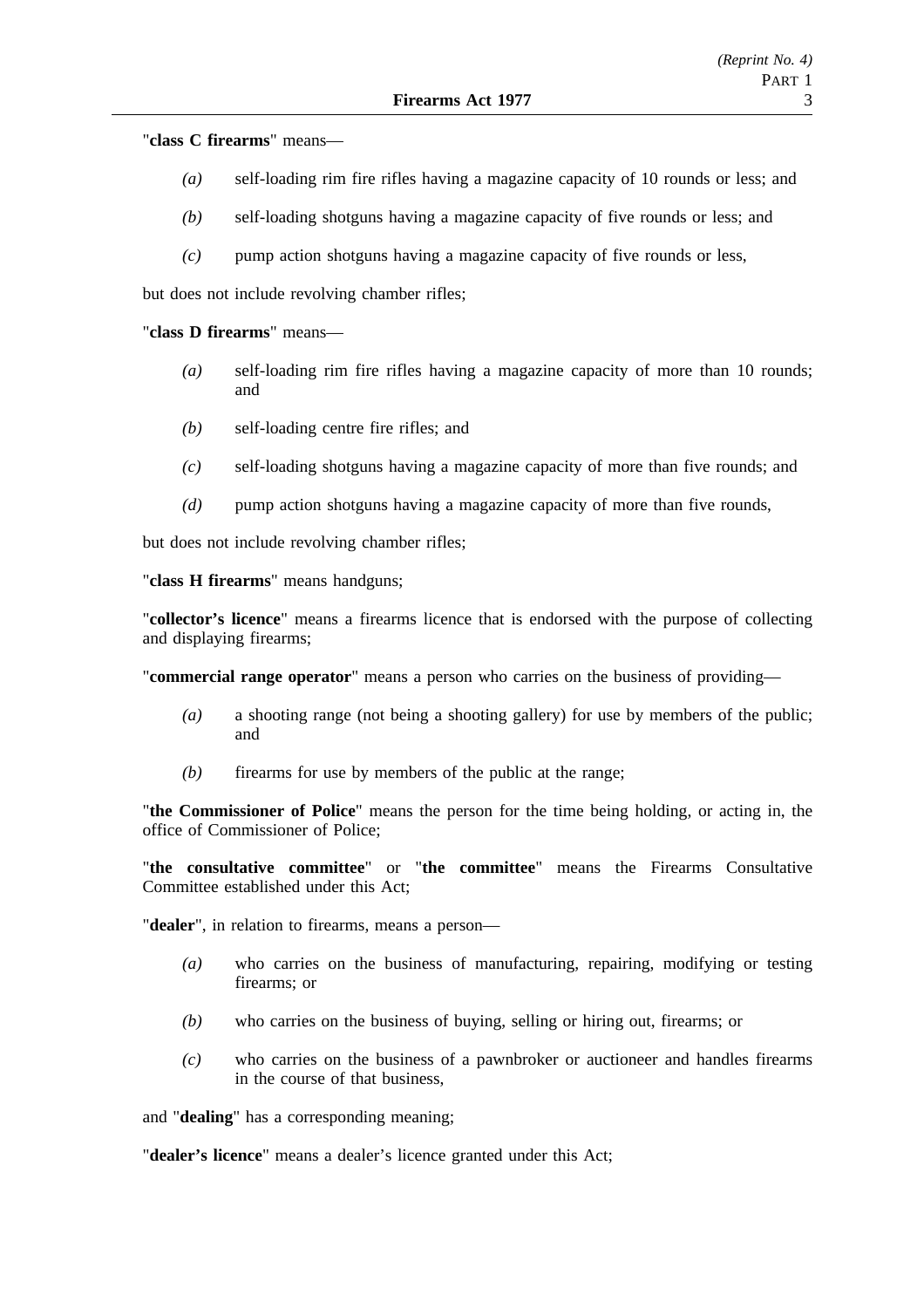"**firearm**" means—

*(a)* a device designed to be carried by hand and to fire shot, bullets or other projectiles by means of burning propellant or by means of compressed air or other compressed gas; or

\*\*\*\*\*\*\*\*\*\*

*(c)* a device of a kind declared by regulation to be a firearm for the purposes of this Act,

and includes a device which, if in working order, would be a firearm within the meaning of this definition (except such a device that has been rendered unusable in a manner stipulated in the regulations or by the Registrar) but does not include a device of a kind excluded by regulation from the provisions of this Act;

"**firearms club**" means a club for the benefit of enthusiasts who are interested in firearms generally or in a particular class of firearms;

"**firearms licence**" means a firearms licence granted under this Act and includes a firearms permit;

"**firearms permit**" means a permit referred to in section 12(4);

"**firing mechanism**" of a firearm means the mechanism of the firearm that is designed for the purpose of firing the firearm;

"**to give**" a firearm means to transfer ownership of the firearm to another person as a gift and includes transfer of the ownership of a firearm to a beneficiary of a deceased estate by the executor or administrator in the distribution of the estate;

"**handgun**" means a firearm the barrel of which is less than 400 millimetres in length and that is designed or adapted for aiming and firing from the hand and is reasonably capable of being carried concealed about the person;

"**licence**" means a firearms licence or a dealer's licence;

"**licensed dealer**" in firearms or ammunition means a person who is licensed under this Act or a corresponding enactment of another State or Territory of the Commonwealth to carry on the business of dealing in firearms or ammunition;

"**loading mechanism**" of a firearm means all the parts of the firearm (except the barrel) that are designed to place or hold or to place and hold a round in position for firing and includes the magazine of the firearm (if any);

"**the Minister**" means the Minister of the Crown to whom the administration of this Act is for the time being committed by the Governor and includes any other Minister of the Crown for the time being discharging the duties of that Minister;

"**owner**" of a firearm includes—

- *(a)* the executor or administrator of a deceased estate that includes a firearm; and
- *(b)* the administrator or manager of the estate of a person who is unable to manage his or her affairs if the estate includes a firearm; and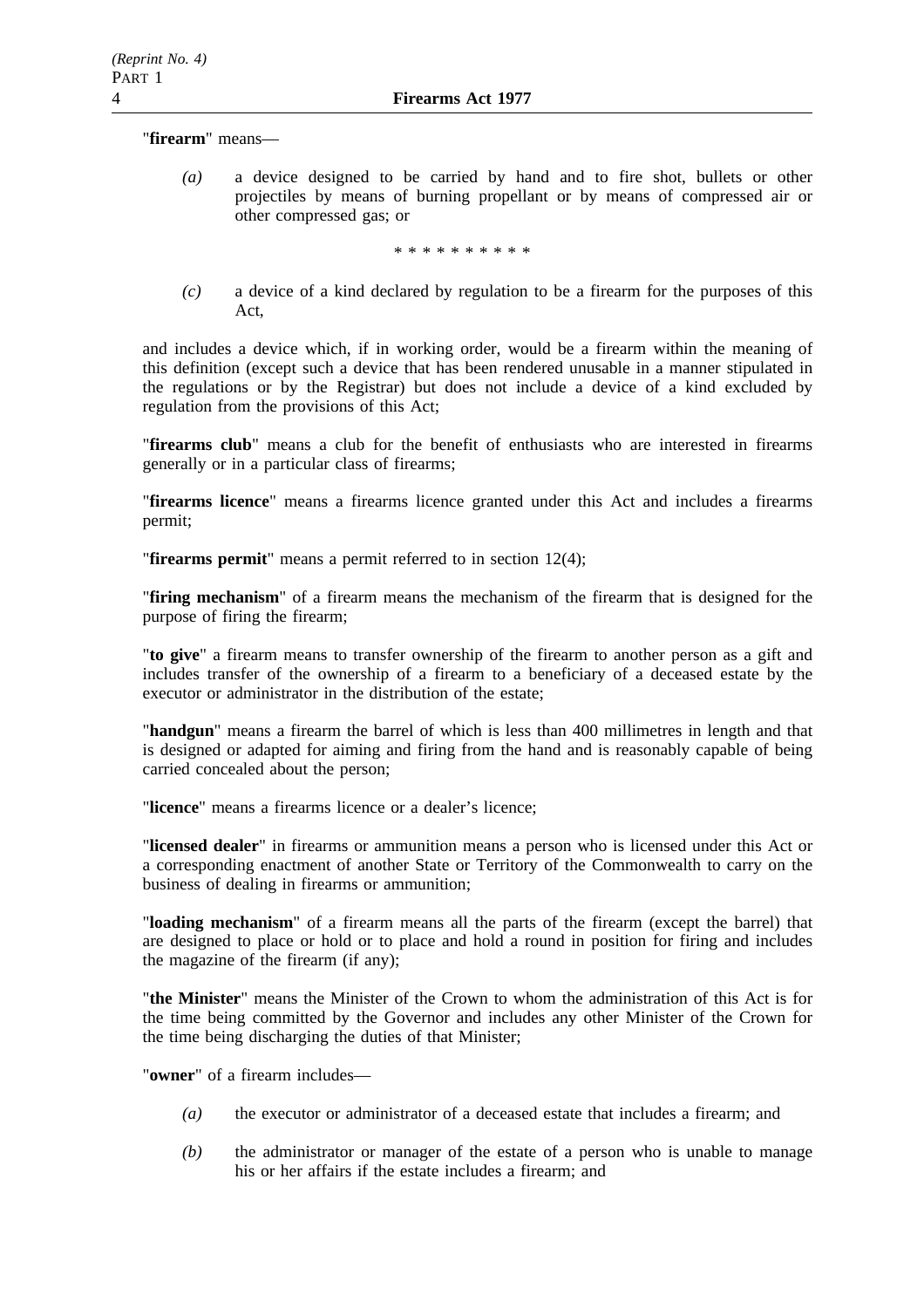- *(c)* the donee of an enduring power of attorney during a period of legal incapacity suffered by the donor of the power if the donor is the owner of a firearm; and
- *(d)* the Official Trustee or the registered trustee of a bankrupt estate that includes a firearm;

"**paint-ball firearm**" means an air gun designed to fire a projectile containing dye, paint or other marking substance;

"**paint-ball operator**" means a person or body who provides or arranges for the provision of grounds for use by participants in an organised activity involving the use of paint-ball firearms (but not involving the use of any other firearms);

"**prescribed firearm**" means a firearm of a class prescribed by regulation for the purposes of this definition;

"**pump action shotgun**" means a shotgun that is reloaded manually by moving the forward hand grip which is part of the loading mechanism of the gun backwards and then forwards;

"**to purchase**" includes to acquire by barter or exchange;

"**receiver**" of a firearm means the metal or plastic body or frame of the firearm that is designed to hold the firing mechanism or the loading mechanism or both in place but does not include the stock or barrel of the firearm;

"**recognised commercial range operator**" means a commercial range operator declared to be a recognised commercial range operator by the Minister pursuant to this Act;

"**recognised firearms club**" means a firearms club declared to be a recognised firearms club by the Minister pursuant to this Act;

"**recognised paint-ball operator**" means a paint-ball operator declared to be a recognised paint-ball operator by the Minister pursuant to this Act;

"**the Registrar**" means the Registrar of Firearms;

"**relative**" in relation to a person means the spouse, parent or remoter lineal ancestor, son, daughter or remoter issue or brother or sister of the person;

"**round**" means a projectile and propellant whether held together by a cartridge or not;

## "**self-loading firearm**" means—

- *(a)* a firearm that is designed to fire a round when the trigger is brought to the firing position and to continue to fire one or more rounds by releasing the trigger and returning it to the firing position to fire each additional round; but
- *(b)* does not include a double barrel shotgun that is not designed to hold additional rounds in a magazine;

"**to sell**" includes to dispose of by barter or exchange;

"**shooting gallery**" means an indoor or outdoor gallery at which members of the public can use .177 calibre air guns or air rifles (but not paint-ball firearms) that are attached to a shooting bench to shoot at stationary or moving targets;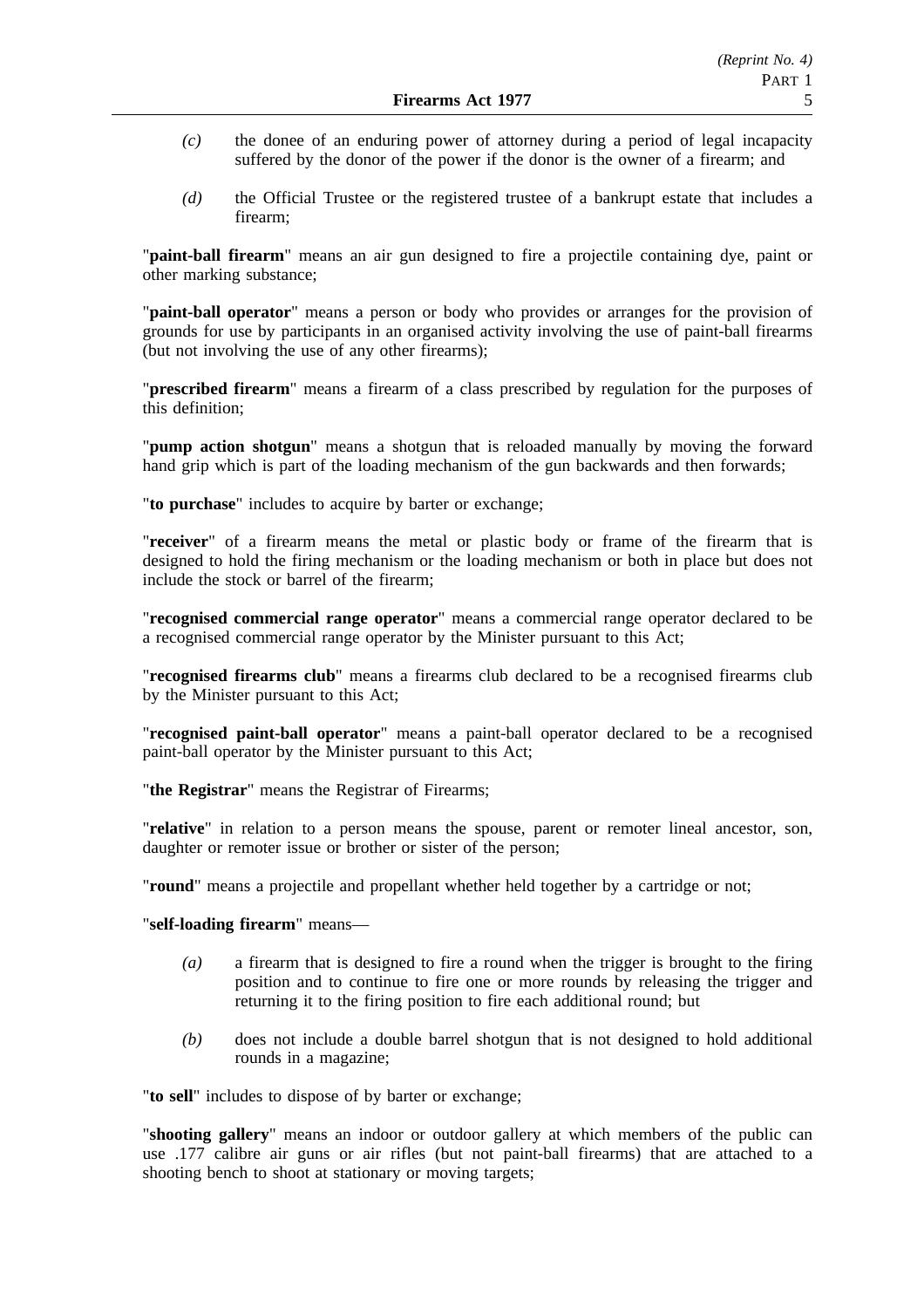"**silencer**" means a device designed to be attached to or comprising part of a firearm to muffle the report when the firearm is fired;

"**spouse**" includes a putative spouse (whether or not a declaration of the relationship has been made under the *Family Relationships Act 1975*).

(2) For the purposes of this Act the capacity of a magazine that has been modified to reduce its capacity will only be regarded as having the reduced capacity, instead of its capacity as manufactured, if it has been modified in a manner approved by the Registrar.

(3) A person who purchases or sells more than 20 firearms in any 12 month period will, for the purposes of this Act, be taken to be carrying on the business of dealing in firearms in respect of the firearms purchased or sold in excess of 20 in that period unless he or she establishes on the balance of probabilities that he or she was not carrying on such a business.

(4) Subsection (3) does not apply if all the firearms purchased or sold in a 12 month period were the subject of one transaction or two or more transactions entered into on the same day at an auction.

(5) A person who purchases or sells more than 50 000 rounds of ammunition in any 12 month period will, for the purposes of this Act, be taken to be carrying on the business of dealing in ammunition in respect of the ammunition purchased or sold in excess of 50 000 rounds in that period unless he or she establishes on the balance of probabilities that he or she was not carrying on such a business.

- (6) Subsection (5) does not apply—
- *(a)* in relation to a recognised firearms club;
- *(ab)* to the purchase or sale by a recognised paint-ball operator of ammunition suitable for use in paint-ball firearms;
- *(b)* if all the ammunition purchased or sold in a 12 month period was the subject of one transaction or two or more transactions entered into on the same day at an auction.

(7) For the purposes of this Act, any grounds provided or arranged to be provided by or on behalf of a recognised firearms club for use by members of the club will be taken to be grounds of the club.

(8) For the purposes of this Act, any grounds provided or arranged to be provided by or on behalf of a recognised paint-ball operator for use by participants in an organised activity involving the use of paint-ball firearms will be taken to be grounds of the operator.

(9) A reference in this Act to a person who carries on the business of primary production includes—

- *(a)* where the business is carried on by a company—a director of the company; and
- *(b)* the person (if any) employed to manage the business,

if the director or manager resides on or near the land on which the business is carried on or visits the land frequently for the purposes of the business.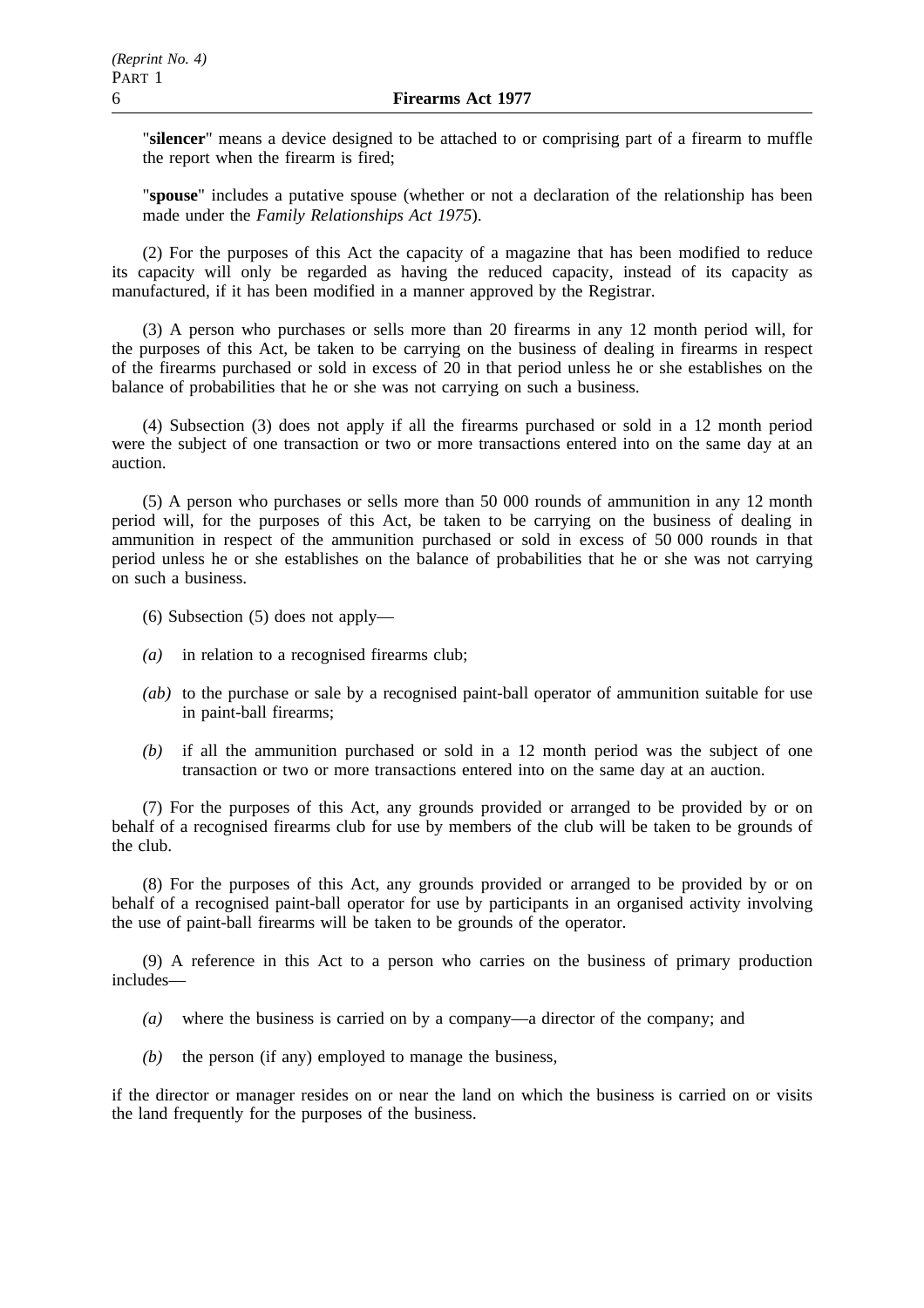(10) For the purposes of this Act a person who has a mental or physical condition that would make it unsafe for him or her to possess a firearm or ammunition must be taken not to be a fit and proper person to have possession of a firearm or ammunition or to hold or have possession of a licence.

(11) For the purposes of this Act a person may be taken not to be a fit and proper person to have possession of a firearm or ammunition or to hold or have possession of a licence if the person—

- *(a)* has not complied with the requirements of this Act in relation to the safe handling, carriage or use of firearms; or
- *(b)* has been convicted of an offence against this Act or corresponding legislation of another State or Territory of the Commonwealth; or
- *(c)* has been convicted of an offence involving actual or threatened violence in this State or any other State or Territory of the Commonwealth or in any other part of the world; or
- *(d)* has been guilty of fraud or deception for the purpose of obtaining a licence or permit under this Act or under corresponding legislation in another State or Territory of the Commonwealth; or
- *(e)* is the subject, or has in the past been the subject, of a domestic violence restraining order under the *Domestic Violence Act 1994* or any other order of a similar nature made by a court whether in this State or any other State or Territory of the Commonwealth.

(12) Subsection (11) does not limit the grounds on which a person may be taken not to be a fit and proper person for the purposes of this Act.

## **Crown not bound**

**5A.** This Act does not apply to the Crown in right of this State or to the Crown in any other capacity.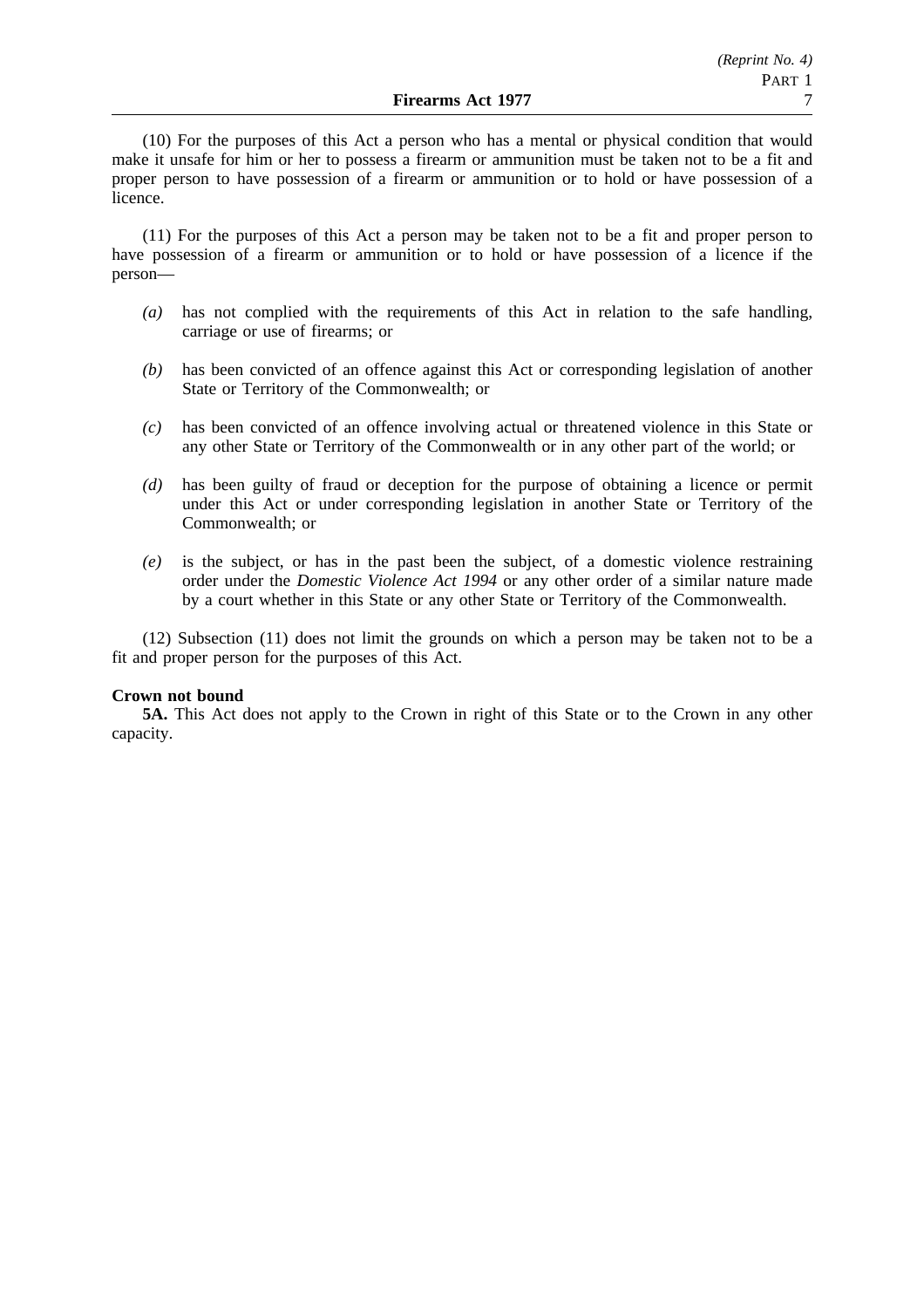#### **PART 2 ADMINISTRATION**

# **DIVISION 1—THE REGISTRAR OF FIREARMS**

#### **The Registrar**

**6.** (1) The Commissioner of Police is the Registrar of Firearms.

(2) The Registrar may, by instrument in writing, delegate to any person any of the Registrar's powers and functions under this Act.

(3) A delegation under this section is revocable at will, and does not prevent the exercise of any power or function by the Registrar.

# **DIVISION 2—THE FIREARMS CONSULTATIVE COMMITTEE**

#### **Establishment of consultative committee**

**7.** (1) The Firearms Consultative Committee is established.

(2) The consultative committee consists of six members, appointed by the Governor, of whom—

- *(a)* one must be a legal practitioner of at least seven years standing; and
- *(b)* one must be a person nominated by the Commissioner of Police; and
- *(c)* one must be a person who has, in the opinion of the Governor, wide experience in the use and control of firearms; and
- *(d)* one must be a medical practitioner; and
- *(e)* one must be a person who carries on the business of primary production and uses a firearm or firearms for the purposes of that business; and
- *(f)* one must be a person who has experience in the administration of, or in participating in, a competitive discipline using firearms being a discipline in which shooters compete at the Olympic Games or the Commonwealth Games.
- (2a) The committee must include at least two men and two women.

(3) The Governor may appoint any member of the consultative committee to be chairman of the committee.

(4) The Governor may appoint a suitable person to be a deputy of any member of the committee, and such a person while acting in the absence of the member has all the powers, authorities, duties and obligations of that member.

#### **Quorum, etc.**

**8.** (1) Four members of the consultative committee constitute a quorum of the committee and no business may be transacted by the committee unless a quorum is present.

(2) A decision carried by a majority of votes cast by members at a meeting is a decision of the committee.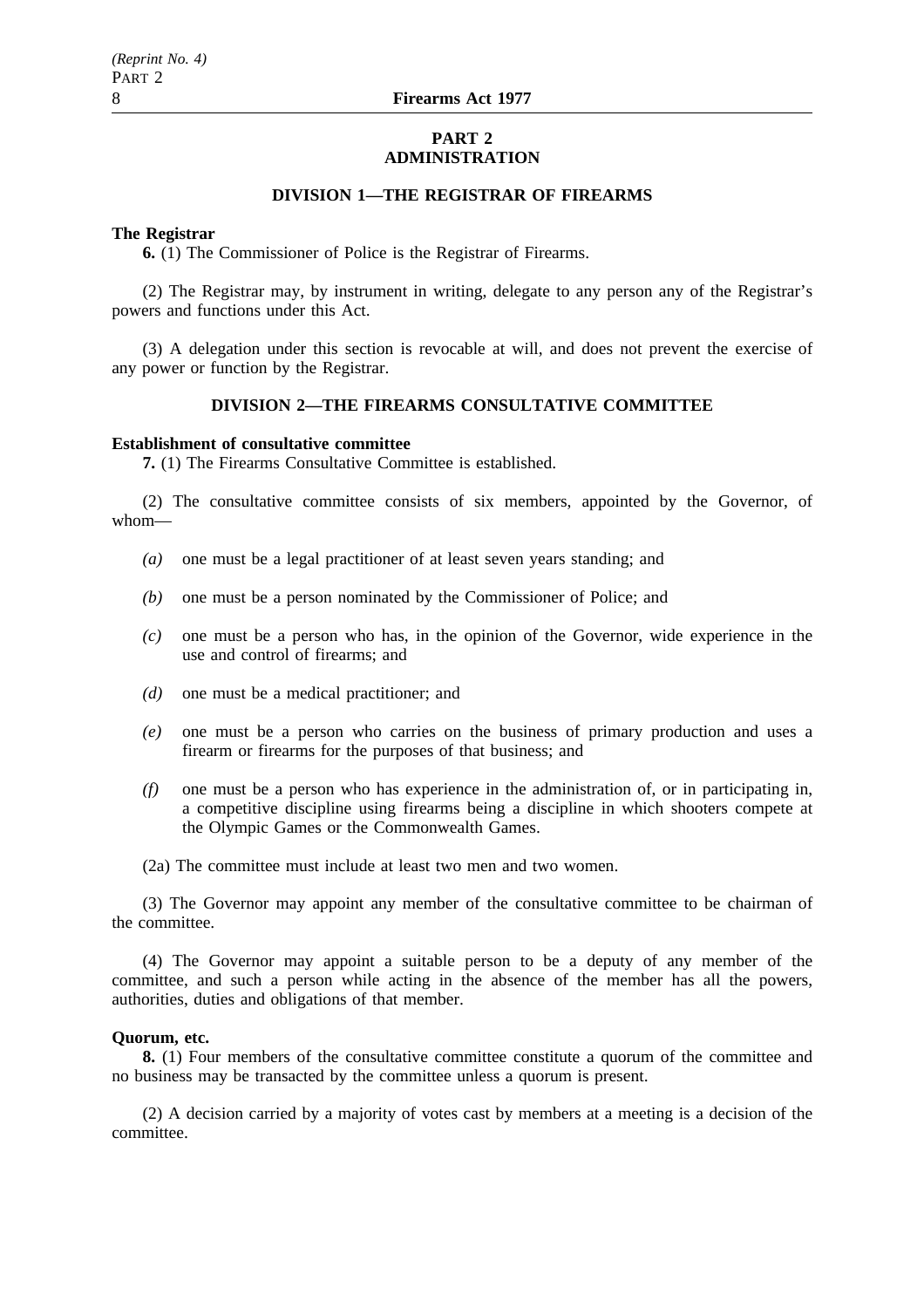(3) Each member present at a meeting has one vote on any question arising for decision and, if the votes are equal, the person presiding at the meeting may exercise a casting vote.

#### **Allowances and expenses**

**9.** The members of the consultative committee are entitled to such allowances and expenses as the Minister may determine.

#### **Procedure of the consultative committee**

**10.** (1) Before the consultative committee makes any decision upon a matter arising under this Act, it must allow the Registrar, and any other person with a direct interest in the matter, a reasonable opportunity to make representations orally or in writing to the committee.

(2) In investigating any matter arising under this Act, the consultative committee is not bound by the rules of evidence but may inform itself in any manner it thinks fit.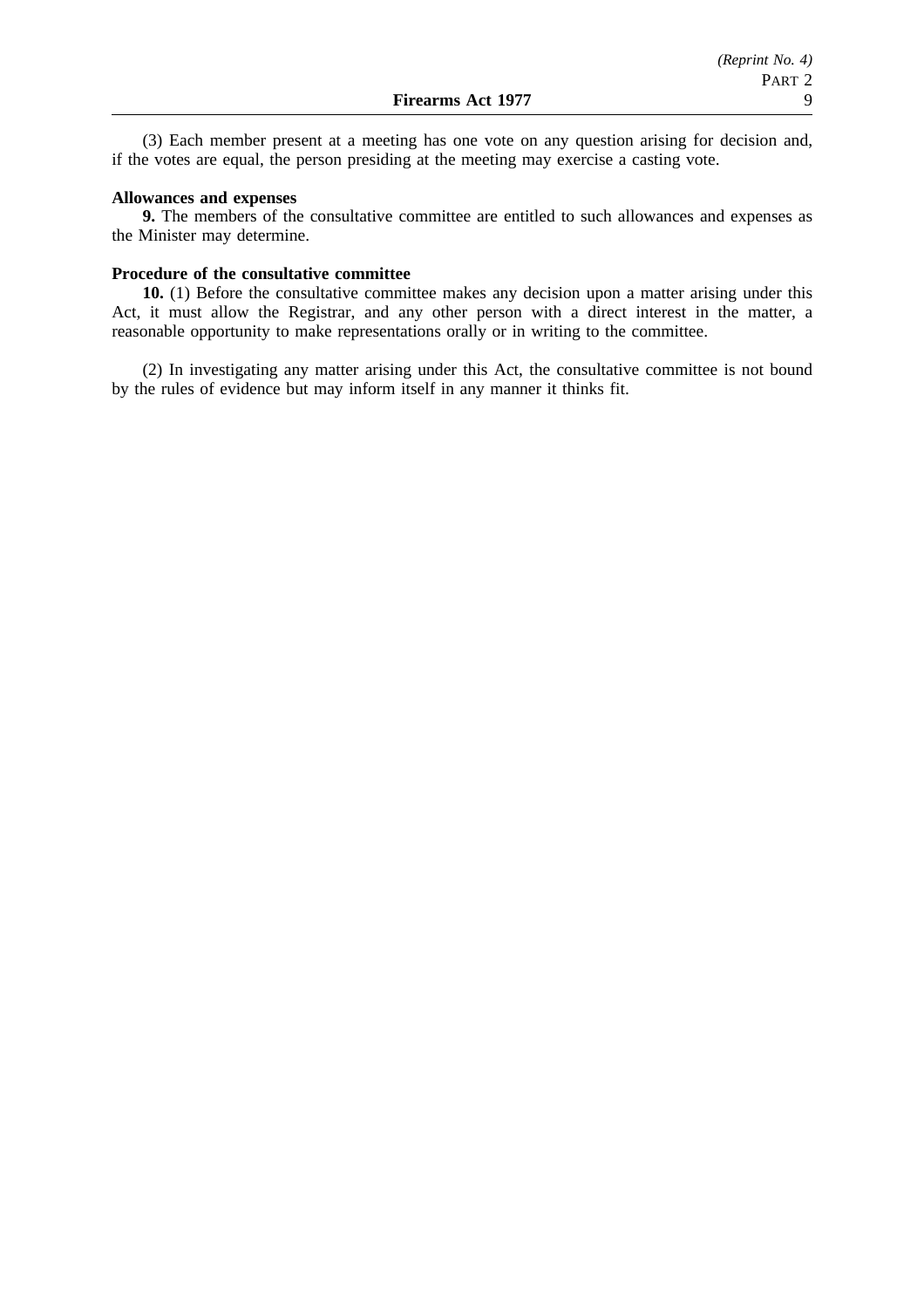#### **PART 3**

# **POSSESSION OF FIREARMS AND DEALING IN FIREARMS AND AMMUNITION**

# **DIVISION 1—POSSESSION AND USE OF FIREARMS**

## **Possession and use of firearms**

**11.** (1) A person who has possession of a firearm without holding a firearms licence authorising possession of that firearm is guilty of an offence.

(2) A person who has possession of a firearm, or who uses a firearm, for a purpose that is not authorised by a firearms licence held by that person is guilty of an offence.

(3) If, in proceedings for an offence against subsection (2), the evidence gives rise to a reasonable inference that the purpose for which the defendant had possession of the firearm, or used the firearm, was not authorised by the licence, the onus shifts to the defendant to establish that the purpose for which he or she had possession of the firearm, or used the firearm, was authorised by the licence.

(4) No offence is committed under this section in relation to a class A, B or H firearm by virtue of the fact that—

- *(a)* a person has possession of, or uses, the firearm on the range of a recognised commercial range operator or at a shooting gallery in the normal course of the operation of the commercial range operator or the shooting gallery if the commercial range or the gallery is under the supervision of a responsible person who holds a firearms licence authorising possession of that firearm;
- *(b)* a person has possession of, or uses, the firearm on the grounds of a recognised firearms club for the purpose of shooting in a manner authorised by the club;
- *(ba)* a person has possession of, or uses, a paint-ball firearm on grounds of a recognised paint-ball operator while participating in an organised activity involving the use of paint-ball firearms (but no other firearms);
- *(c)* a person has possession of the firearm in the ordinary course of the business of carrying or storing goods;
- *(d)* a person has possession of, or uses, the firearm in the ordinary course of business as a licensed dealer in firearms.

(4a) No offence is committed under this section in relation to a class C or D firearm by virtue of the fact that—

- *(a)* a person has possession of the firearm in the ordinary course of the business of carrying or storing goods; or
- *(b)* a person has possession of, or uses, the firearm in the ordinary course of business as a licensed dealer in firearms if his or her dealer's licence authorises dealing in that class of firearm.

(4b) No offence is committed under this section in relation to a class A, B, C, D or H firearm or a prescribed firearm by virtue of the fact that a person has possession of the firearm if he or she has possession of it on behalf of the Crown.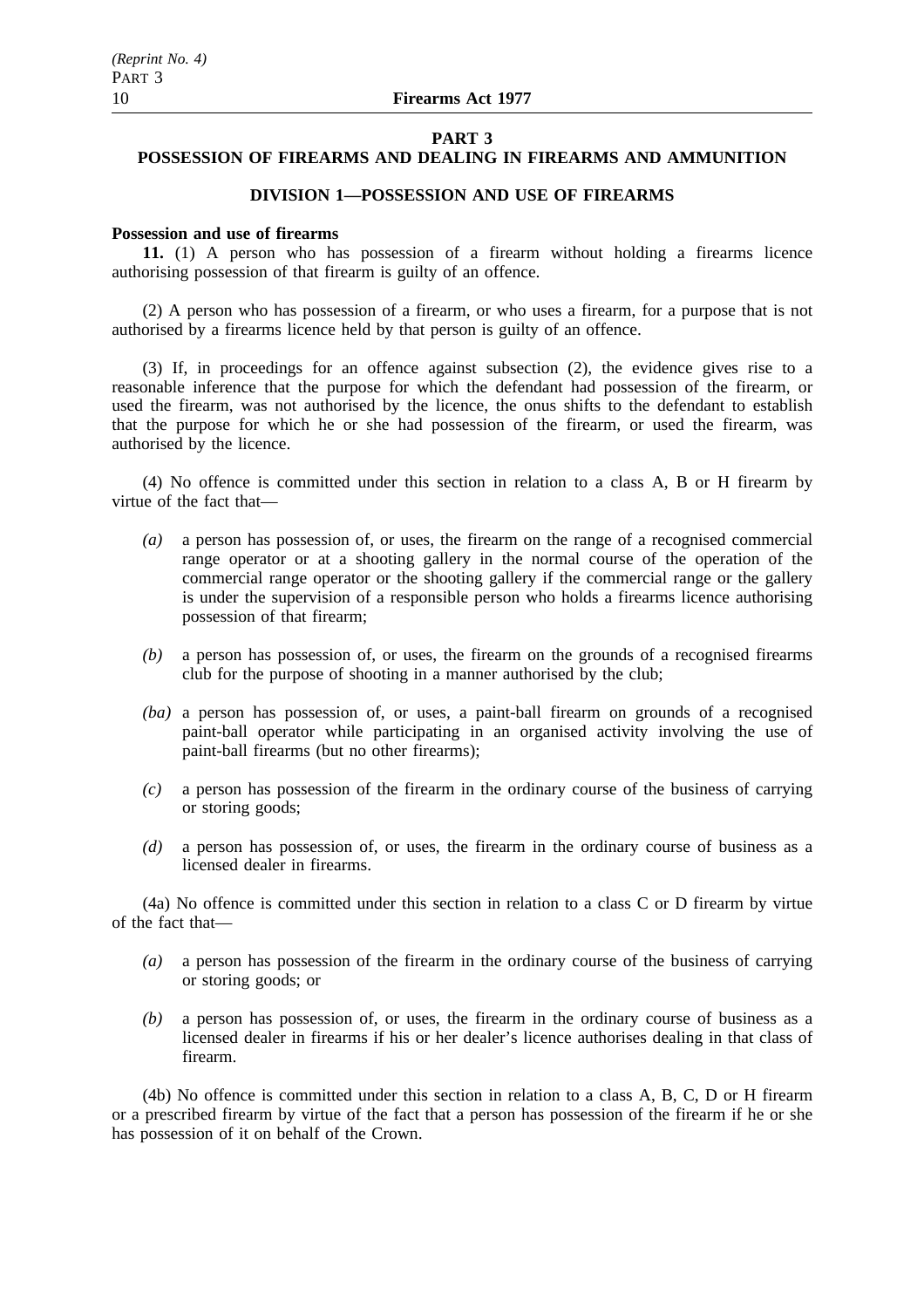(5) No offence is committed under this section in relation to a firearm by virtue of the fact that—

- *(a)* a person has possession of the firearm as executor of the will, or administrator of the estate, of a deceased person;
- *(b)* a person has possession of the firearm—
	- (i) as the administrator, committee, guardian or manager of the estate of a person who is unable to manage his or her affairs; or
	- (ii) as the donee of an enduring power of attorney during a period of legal incapacity suffered by the donor of the power; or
	- (iii) as the Official Trustee or the registered trustee of a bankrupt estate;
- *(c)* a person has possession of, or uses, the firearm in circumstances prescribed by regulation.
- (6) For the purposes of this section—
- *(a)* a person who handles a firearm—
	- (i) in the presence, and with the consent, of a person who is the owner of the firearm and who is authorised by or under this Act to have possession of it; or
	- (ii) in the premises of a licensed dealer in firearms for the purpose of inspecting the firearm,

does not have possession of the firearm;

- *(b)* a person who has possession of a self-loading rim fire rifle that does not have an inbuilt magazine and does not have possession of any magazine that can be fitted to the rifle has possession of a class C firearm;
- *(c)* a person who has possession of a self-loading rim fire rifle and also has possession of a magazine with a capacity of more than ten rounds that can be fitted to the rifle has possession of a class D firearm even though the magazine is not fitted to the rifle;
- *(d)* a person who has possession of a self-loading or pump action shotgun that does not have an inbuilt magazine and does not have possession of any magazine that can be fitted to the shotgun has possession of a class C firearm;
- *(e)* a person who has possession of a self-loading or pump action shotgun and also has possession of a magazine with a capacity of more than five rounds that can be fitted to the shotgun has possession of a class D firearm even though the magazine is not fitted to the shotgun.
- (7) The maximum penalty for an offence against this section is as follows:
- *(a)* where the firearm is a prescribed firearm—\$20 000 or imprisonment for four years;
- *(b)* where the firearm is a class C, D or H firearm—\$10 000 or imprisonment for two years;
- *(c)* where the firearm is any other kind of firearm—\$5 000 or imprisonment for one year.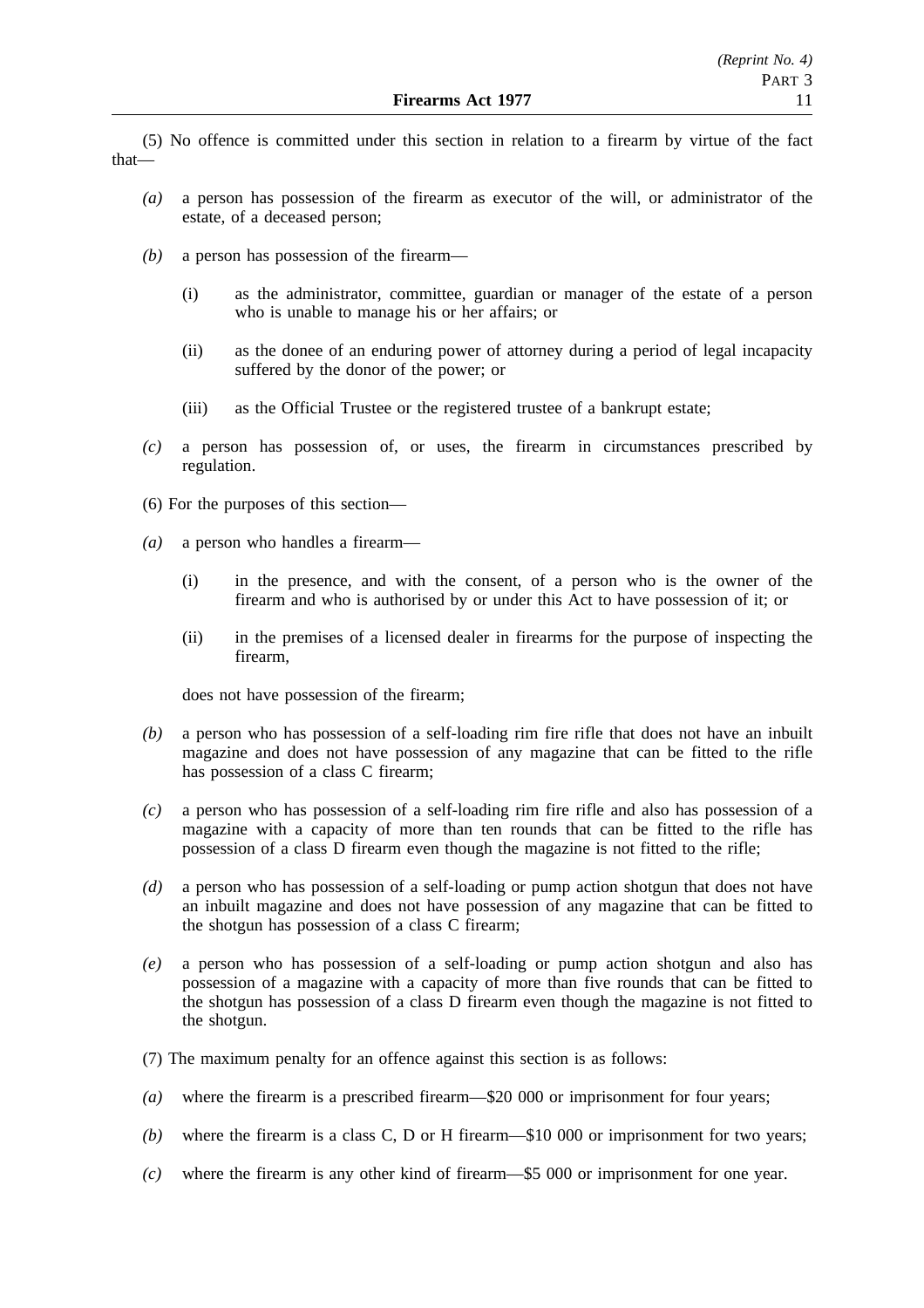## **Application for firearms licence**

**12.** (1) An application for a firearms licence—

- *(a)* must be made to the Registrar in the prescribed manner and form; and
- *(b)* must contain the prescribed information; and
- *(c)* must be accompanied by any certificates, declarations, references, reports or other documents required by the regulations or by the Registrar.

\*\*\*\*\*\*\*\*\*\*

- (2) The Registrar may require an applicant—
- *(a)* to furnish such further information as may be necessary to enable the Registrar to determine the application; or
- *(b)* to verify by statutory declaration information furnished in relation to the application.

(3) Subject to subsection (4), an application for a firearms licence cannot be made by a person under the age of 18 years.

(4) An application for a firearms permit may be made by a person who has reached the age of 15 years but who has not reached the age of 18 years if that person is the spouse, child, brother, sister or employee of a person who holds a firearms licence and who carries on the business of primary production.

(4a) A firearms permit may only authorise the possession and use of class A or B firearms registered in the name of the spouse, parent, brother, sister or employer of the licence holder and may only authorise use of the firearm for the purposes of the business of primary production carried on by that person.

(5) The Registrar must not grant an application for a firearms licence unless satisfied—

- *(a)* as to the identity of the applicant (the Registrar may require the applicant to identify himself or herself in the same manner and to the same extent as could be required if the applicant were opening an account at a bank, within the meaning of the *Banking Act 1959* of the Commonwealth); and
- *(ab)* as to the age and the residential and postal addresses of the applicant; and
- *(b)* that the applicant intends using the firearm, or a firearm of the class, to which the licence relates for the purpose or purposes endorsed on the licence in relation to that firearm or firearms of that class.

(5a) The Registrar may refuse an application for a firearms licence if the applicant is not usually resident in the State.

(6) Subject to this section, where an application for a firearms licence is properly made the Registrar may only refuse the application if—

 $(a)$  —

(i) the Registrar is not satisfied that the applicant is a fit and proper person to hold the licence applied for; or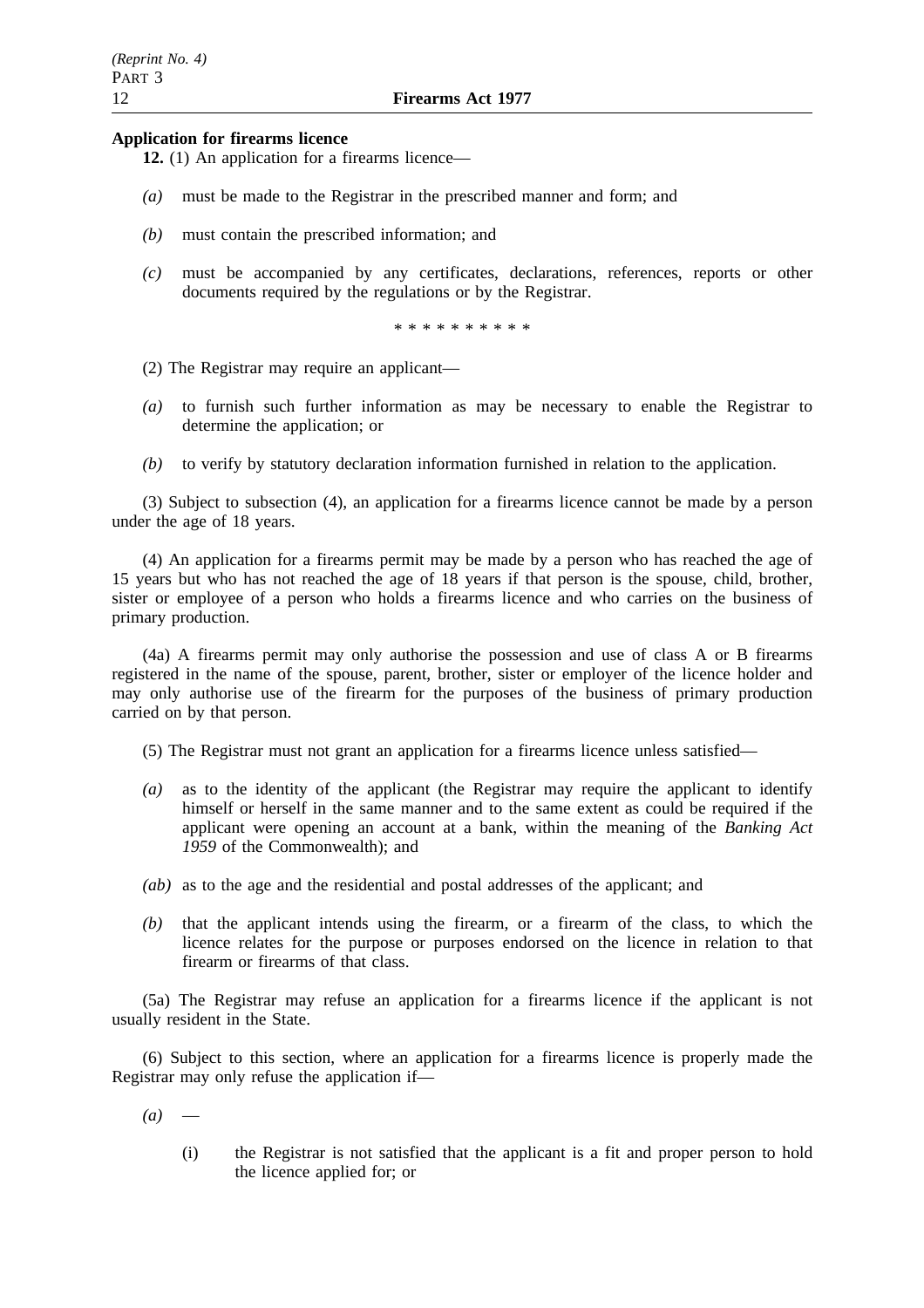- (ii) the proposed licence would authorise possession of a class C or D firearm and the Registrar would not be prepared to grant a permit to the applicant to acquire a firearm of that class; or
- (iii) the Registrar is not satisfied that the applicant will keep firearms in his or her possession secured in accordance with this Act; or
- (iv) the Registrar is satisfied that the applicant could not use any firearm for the purpose or one or more of the purposes to be endorsed on the licence; or
- (v) the Registrar is satisfied that the applicant could not use any firearm of the class or one or more of the classes to be endorsed on the licence in accordance with the conditions of the licence; or
- (vi) to grant the application would, in the Registrar's opinion, be contrary to the public interest; and
- *(b)* the consultative committee agrees that the application should be refused.

(7) An application for a firearms licence authorising possession of a prescribed firearm can only be granted if the Registrar is satisfied—

- *(a)* that the prescribed firearm will be used for a purpose authorised by the regulations; and
- *(b)* that the applicant is a fit and proper person to have possession of the prescribed firearm.

(8) An application for a new firearms licence (as distinct from the renewal of a licence) must not be granted until at least 28 days after the application was made.

(9) The Registrar will be taken to have refused an application for a firearms licence if the application has not been granted within 90 days after it was made.

(10) A firearms licence does not come into force until the prescribed application fee has been paid.

(11) A person may hold a collector's licence and another firearms licence for other purposes at the same time.

#### **Provisions relating to firearms licences**

**13.** (1) A firearms licence may authorise possession of a particular firearm or firearms of a particular class, and must be endorsed by the Registrar with the purpose or purposes for which that firearm or firearms of that class may be used by the holder of the licence.

(2) A firearms licence can only be endorsed with a purpose or purposes prescribed by regulation or approved by the Registrar pursuant to the regulations.

(2a) Where a firearms licence is endorsed with the purpose of collecting and displaying firearms no other purpose may be endorsed on that licence.

(3) A firearms licence that authorises possession of a prescribed firearm must be specially endorsed by the Registrar to that effect.

(3a) A firearms licence does not authorise the possession and use of a firearm acquired by the holder of the licence on or after the commencement of the *Firearms (Miscellaneous) Amendment Act 1996* if possession of the firearm was transferred to the holder in contravention of Division 2A.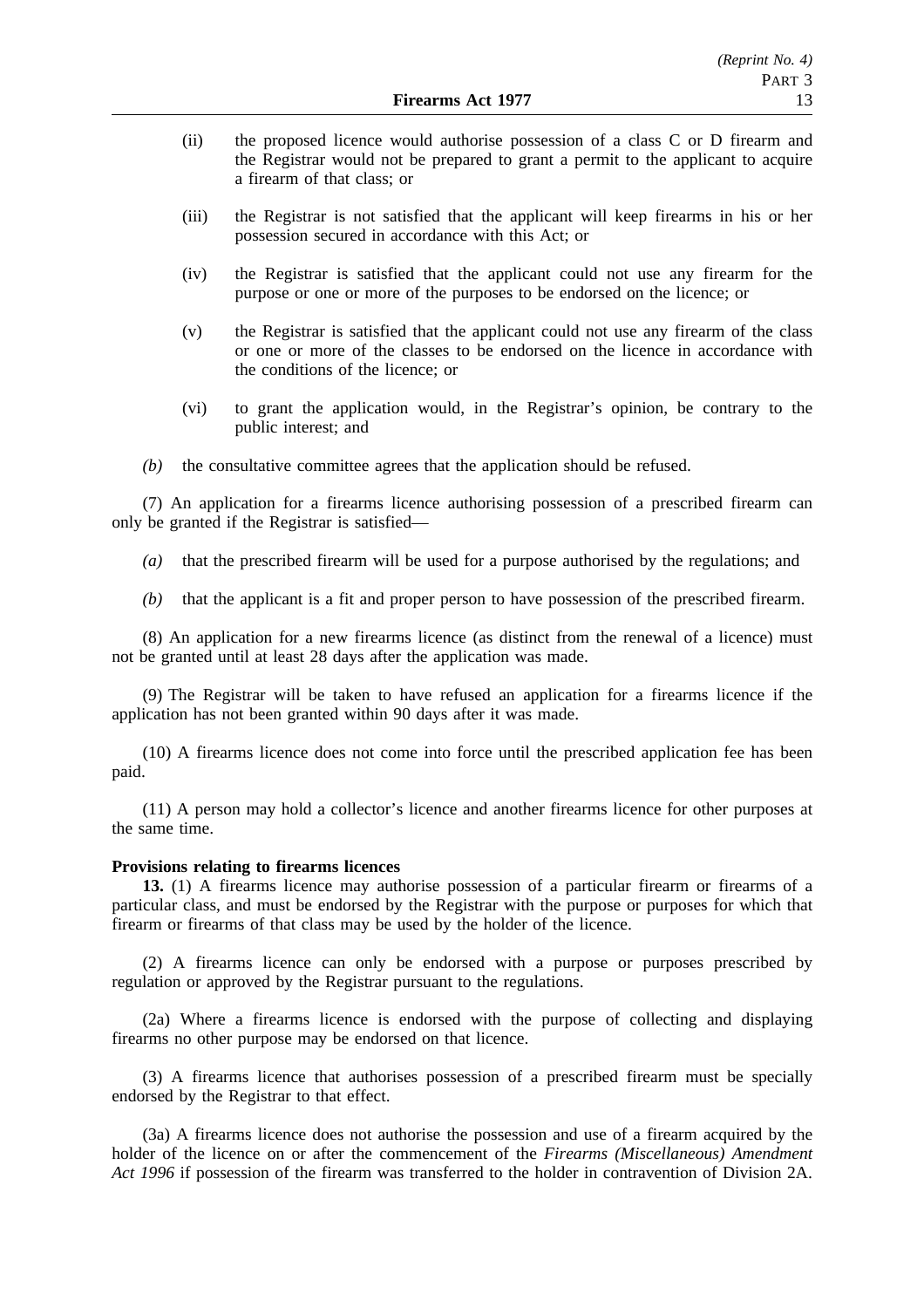- (4) Subject to this section, a firearms licence is subject to—
- *(a)* any licence conditions prescribed by the regulations; and
- *(b)* any licence conditions imposed by the Registrar with the approval of the consultative committee; and
- *(c)* any licence conditions imposed by the Registrar with the agreement of the holder of the licence.

(5) The Registrar may impose licence conditions pursuant to subsection (4) on the grant or renewal of the licence or at any time during the term of the licence.

(6) A licence condition imposed pursuant to subsection  $(4)(b)$  during the term of the licence does not operate until the Registrar has given the holder of the licence (either personally or by certified mail) notice in writing of the condition.

\*\*\*\*\*\*\*\*\*\*

(8) The Registrar may, on his or her own initiative or on the application of the holder of a firearms licence—

- *(a)* extend or restrict the classes of firearms to which the licence relates;
- *(b)* vary or revoke a purpose endorsed on the licence pursuant to subsection (1) or endorse a further purpose or purposes on the licence;
- *(c)* vary or revoke a licence condition (including a condition to which the licence is subject by virtue of the regulations).

(8a) Where the Registrar is considering taking action under subsection (8), he or she may require the holder of the licence—

- *(a)* to furnish such information as may be necessary or desirable to enable the Registrar to take that action; or
- *(b)* to verify, by statutory declaration, information already furnished to the Registrar.

Maximum penalty: \$5 000.

(9) An alteration under subsection (8) relating to a licence does not operate until the Registrar has given the holder of the licence (either personally or by post) notice in writing of the alteration or the licence has been appropriately endorsed.

# **DIVISION 2—ACQUISITION OF FIREARMS**

# **Acquisition of firearms**

**14.** (1) Subject to this section, a person who acquires a firearm (whether by purchasing the firearm, receiving it as a gift or borrowing or hiring it), without holding a permit granted by the Registrar under this Division (or granted under corresponding legislation in another State or Territory of the Commonwealth) authorising acquisition of the firearm by that person is guilty of an offence.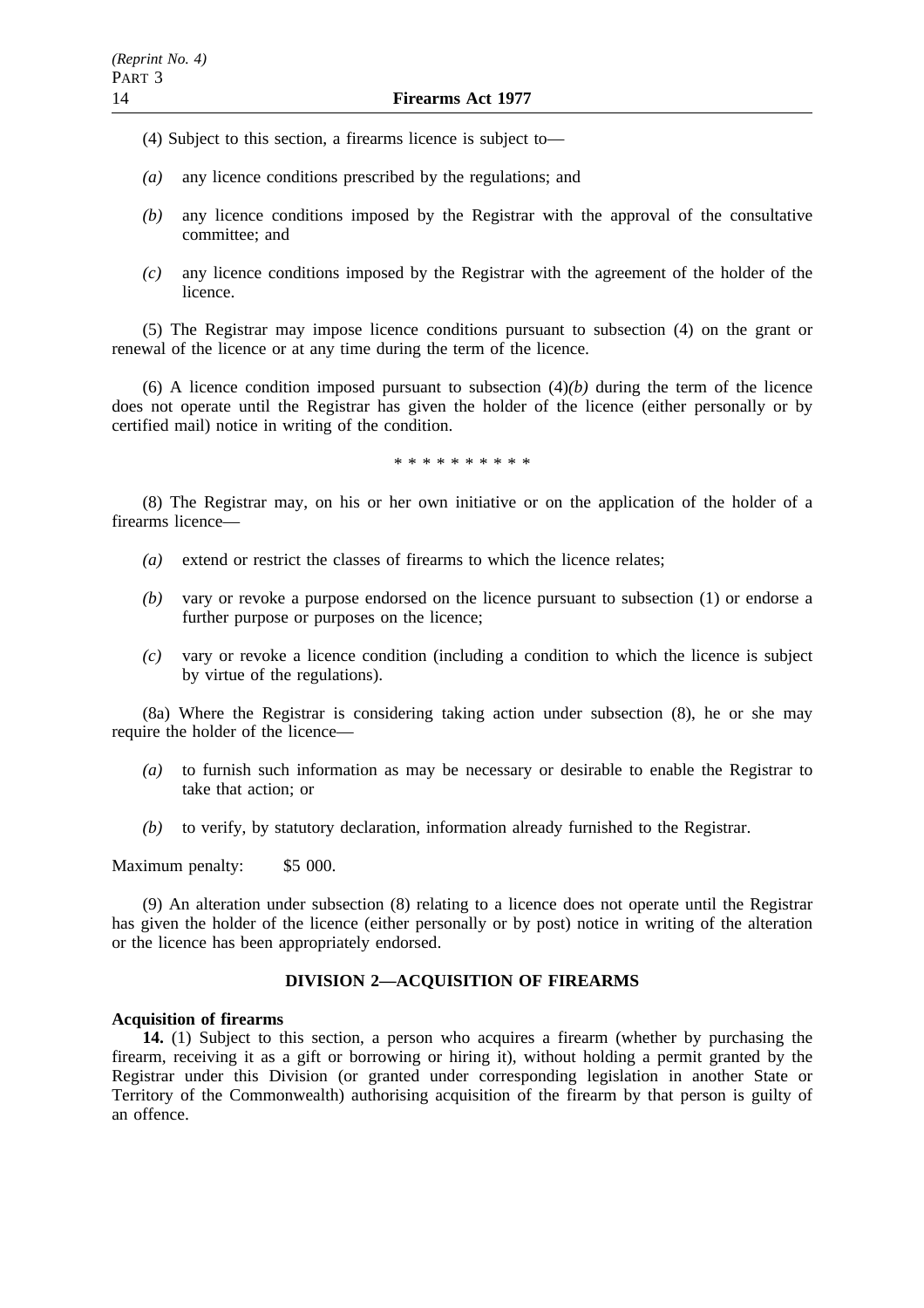(2) A person (whether a dealer or not) who sells, gives, lends or hires a firearm to another person without taking reasonable steps to satisfy himself or herself that the person acquiring the firearm—

- *(a)* holds a permit under this Division (or under corresponding legislation of another State or Territory of the Commonwealth) authorising his or her acquisition of the firearm; or
- *(b)* is a licensed dealer in firearms and acquires the firearm in the ordinary course of dealing in firearms pursuant to his or her licence,

is guilty of an offence.

(3) Subsection (1) does not apply to a person who purchases a firearm in the ordinary course of carrying on business as a licensed dealer in firearms pursuant to his or her licence.

- (4) It is a defence to prosecution for an offence against subsection  $(1)$  or  $(2)$  to prove that—
- *(a)* the owner of the firearm carried on the business of primary production and that the firearm was lent temporarily to an employee or relative of the owner for the purposes of that business; or
- *(b)* the owner of the firearm carried on the business of guarding property and that the firearm was lent temporarily to an employee of the owner for the purposes of that business; or
- *(c)* the firearm was lent or hired in circumstances (prescribed by or under section 11) in which the person who borrowed or hired the firearm was not required to hold a licence authorising the possession or use of the firearm; or
- *(d)* the firearm was a class A, B or H firearm and was lent pursuant to a written or oral agreement between the owner and borrower that the borrower would only use the firearm for a purpose or purposes specified in the agreement and would return the firearm to the owner within 10 days; or
- *(e)* the firearm was borrowed or hired in circumstances prescribed for the purposes of this subsection by regulation.

(5) Subject to subsection (6), a person (whether a dealer or not) who sells, gives, lends or hires the receiver of a firearm to another person is guilty of an offence unless the receiver is sold, given, lent or hired in accordance with this Act.

(6) Subsection (5) does not prevent a licensed dealer in firearms from—

- *(a)* selling a receiver to another dealer who is entitled to deal in receivers of that kind in the ordinary course of dealing in firearms pursuant to his or her licence; or;
- *(b)* selling a receiver to the owner of a firearm in the course of the dealer repairing or modifying the firearm pursuant to his or her licence.
- (7) The maximum penalty for an offence against this section is as follows:
- *(a)* where the firearm is a prescribed firearm or class C, D or H firearm or the receiver is suitable for a prescribed firearm or a class C, D or H firearm—\$10 000 or imprisonment for two years;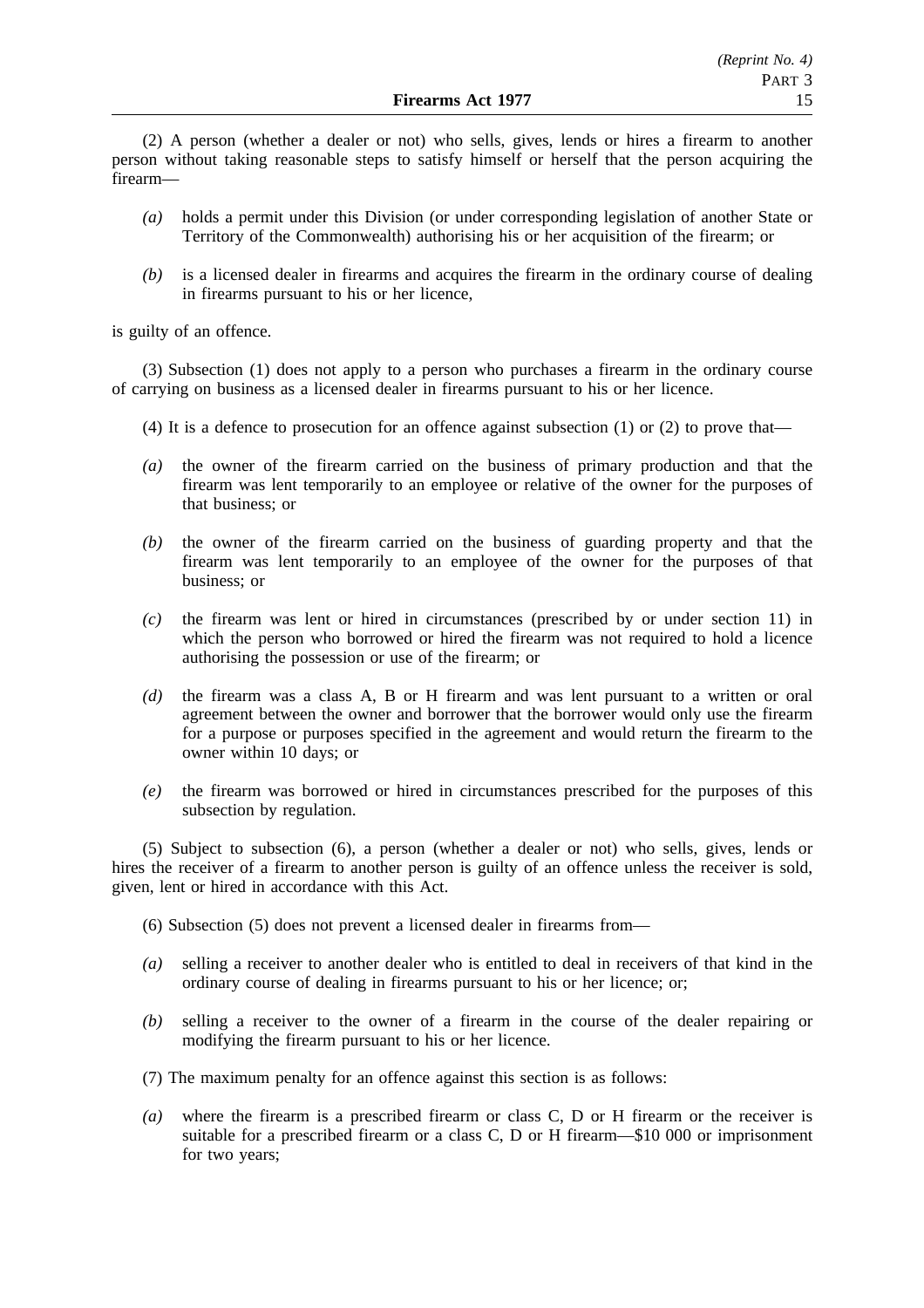*(b)* where the firearm or receiver is any other kind of firearm or receiver—\$5 000 or imprisonment for one year.

#### **Application for permit**

**15.** (1) An application for a permit authorising the acquisition of a firearm—

- *(a)* must be made to the Registrar in the prescribed manner and form; and
- *(b)* must contain the prescribed information.
- (2) The Registrar may require an applicant—
- *(a)* to furnish such further information as may be necessary to enable the Registrar to determine the application; or
- *(b)* to verify by statutory declaration information furnished in relation to the application.

(3) Subject to subsection (4) a permit authorising the acquisition of a firearm can only be granted—

- *(a)* after the expiration of 28 days after the application for the permit was made; and
- *(b)* if the applicant holds a firearms licence that authorises possession of the firearm.

(4) The Registrar may grant a permit before the expiration of 28 days after the application for the permit was made if the Registrar is satisfied that it is safe to do so and that there are special reasons for doing so.

\*\*\*\*\*\*\*\*\*\*

(5) A licence, to the extent that it authorises possession of a firearm for the purposes of employment by a person carrying on the business of guarding property is not sufficient for the purposes of subsection  $(3)(b)$  to justify the granting of a permit to acquire a firearm.

\*\*\*\*\*\*\*\*\*\*

(8) The period for which a permit remains in force must be set out in the permit.

#### **Reasons for refusal of permit**

**15A.** (1) Subject to this section the Registrar may refuse an application for a permit to acquire a firearm of any class if he or she is satisfied that—

- *(a)* the firearm is particularly dangerous by reason of its design, construction or any other factor; or
- *(b)* the firearm can easily be converted to an automatic firearm; or
- *(c)* the firearm is, by reason of its size or any other factor, more readily concealed than other firearms of the same class and is for that, or any other reason, particularly suited to unlawful use; or
- *(d)* the applicant has in the past acquired a firearm that he or she has failed to produce to the Registrar for registration in accordance with this Act or has been guilty of any other offence against this Act.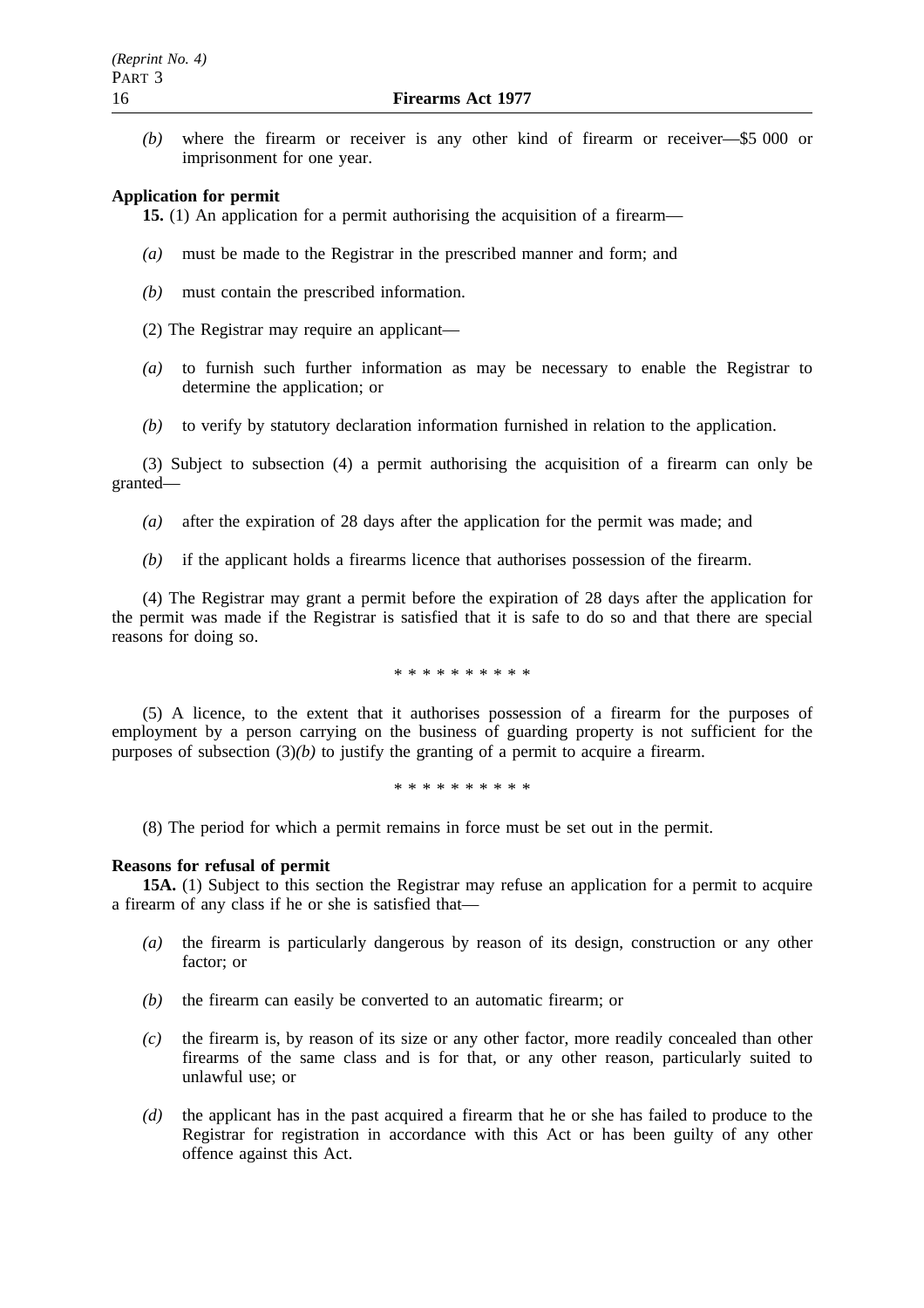(2) Subject to this Act, where the application is for a permit to acquire a class B or class H firearm and the application is properly made the Registrar may only refuse the application if—

- *(a)* the Registrar is of the opinion that the applicant does not have a genuine reason for acquiring the firearm; or
- *(b)* the Registrar is entitled to refuse the application under subsection (1).
- (3) The Registrar must refuse an application for a permit to acquire a class C firearm unless—
- *(a)* the following requirements are satisfied:
	- (i) the applicant—
		- (A) must carry on the business of primary production; or
		- (B) must be an employee of a person who carries on the business of primary production and must live on or near the land on which that business is carried on and must be employed in the carrying on of that business; or
		- (C) must be a relative of a person who carries on that business and must live on or near the land on which that business is carried on and must be employed in the carrying on of that business; and
	- (ii) the Registrar must be satisfied that the applicant needs the firearm for the purposes of that business and that there is no satisfactory alternative to using a firearm of that class; and
	- (iii) if the application is for a self-loading rifle—the applicant does not have possession of any other self-loading rifle; and
	- (iv) if the application is for a self-loading shotgun—the applicant does not have possession of any other self-loading shotgun or a pump action shotgun; and
	- (v) if the application is for a pump action shotgun—the applicant does not have possession of any other pump action shotgun or a self-loading shotgun; or
- *(b)* the following requirements are satisfied:
	- (i) the applicant is a member of The South Australian Clay Target Association Incorporated or the Australian Clay Target Association Incorporated and is also a member of a recognised firearms club affiliated with either of those associations; and
	- (ii) the Registrar is satisfied that the applicant needs the firearm for the purpose of an activity of the club conducted in accordance with the rules of the Australian Clay Target Association Incorporated and in accordance with regulations under this Act; or
- *(c)* the Registrar could, in accordance with subsection (4), grant a permit to the applicant to acquire a class D firearm; or
- *(d)* requirements prescribed by regulation for the purposes of this paragraph are satisfied.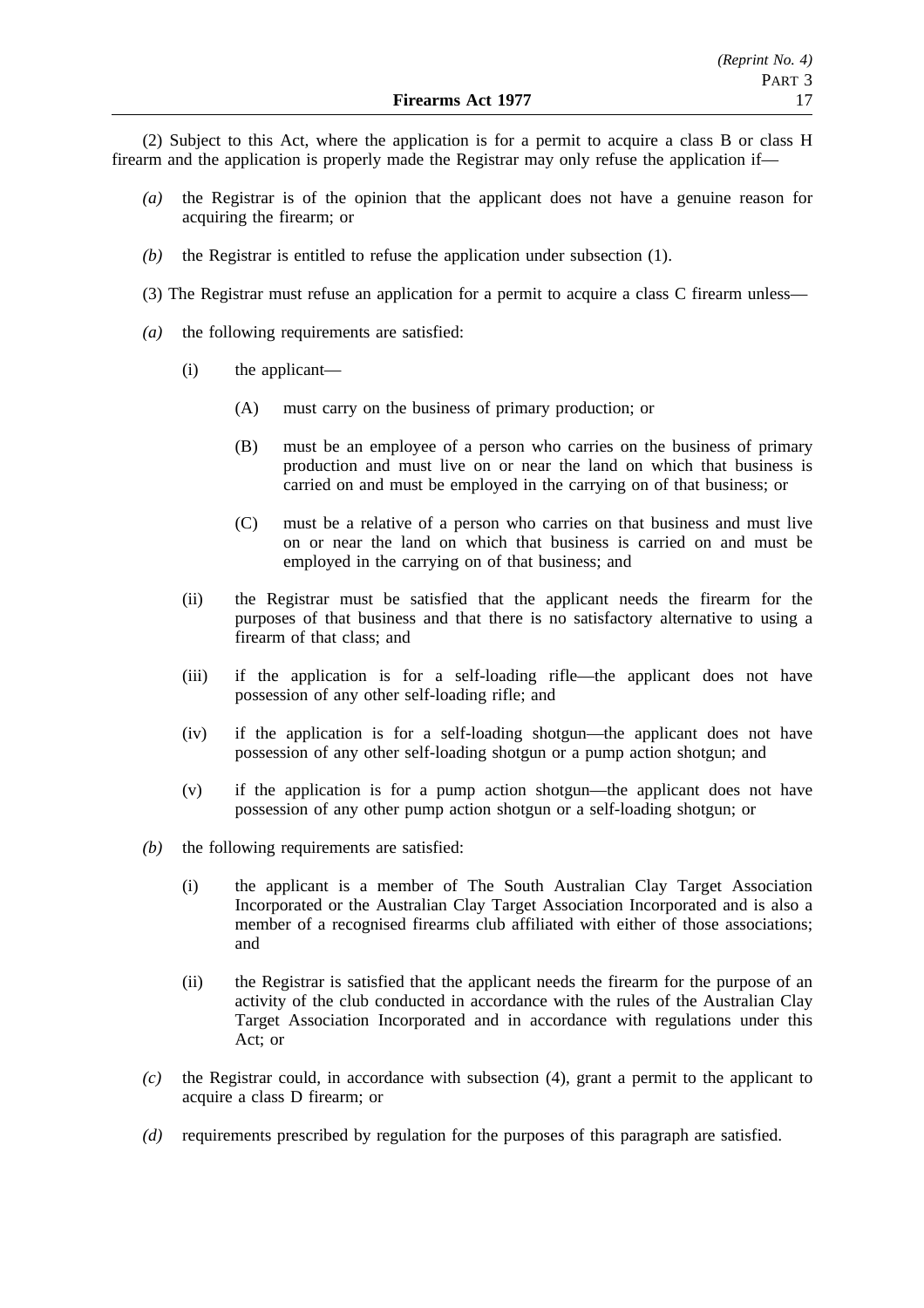- (4) The Registrar must refuse an application for a permit to acquire a class D firearm unless—
- *(a)* he or she is satisfied that—
	- (i) the applicant gains his or her livelihood wholly or partly from professional shooting; and
	- (ii) the applicant needs the firearm to destroy animals in the course of professional shooting; or
- *(b)* requirements prescribed by regulation for the purposes of this paragraph are satisfied.

(5) Where the Registrar decides that the application should be refused the applicant may, within one month after receiving notice in writing of the Registrar's decision, require the Registrar to refer the application to the consultative committee.

(6) If the committee does not agree with the Registrar's decision the committee may direct the Registrar to grant the application.

# **DIVISION 2A—TRANSFER OF POSSESSION OF FIREARMS**

## **Transfer of possession**

**15B.** (1) The owner of a firearm may only transfer possession of the firearm to another person—

- *(a)* if he or she is selling, giving, lending or hiring the firearm to the other person and transfers possession in accordance with subsection (9); or
- *(b)* if the firearm is a class A, B or H firearm and is lent pursuant to a written or oral agreement between the owner and borrower that the borrower will only use the firearm for a purpose or purposes specified in the agreement and will return the firearm to the owner within 10 days; or
- *(c)* if the other person is a licensed dealer in firearms and possession is transferred—
	- (i) to enable the dealer to repair, modify or test the firearm or to display the firearm on behalf of the owner for the purpose of sale; or
	- (ii) to the dealer to hold the firearm during a period during which the owner is not entitled to be in possession of the firearm; or
- *(d)* if the owner of the firearm carries on the business of primary production and possession of the firearm is transferred temporarily to an employee or relative of the owner for the purposes of that business; or
- *(e)* if the owner of the firearm carries on the business of guarding property and possession of the firearm is transferred temporarily to an employee of the owner for the purposes of that business; or
- *(f)* in circumstances (prescribed by or under section 11) in which the person acquiring possession is not required to hold a licence authorising the possession and use of the firearm; or
- *(g)* in circumstances authorised by regulation.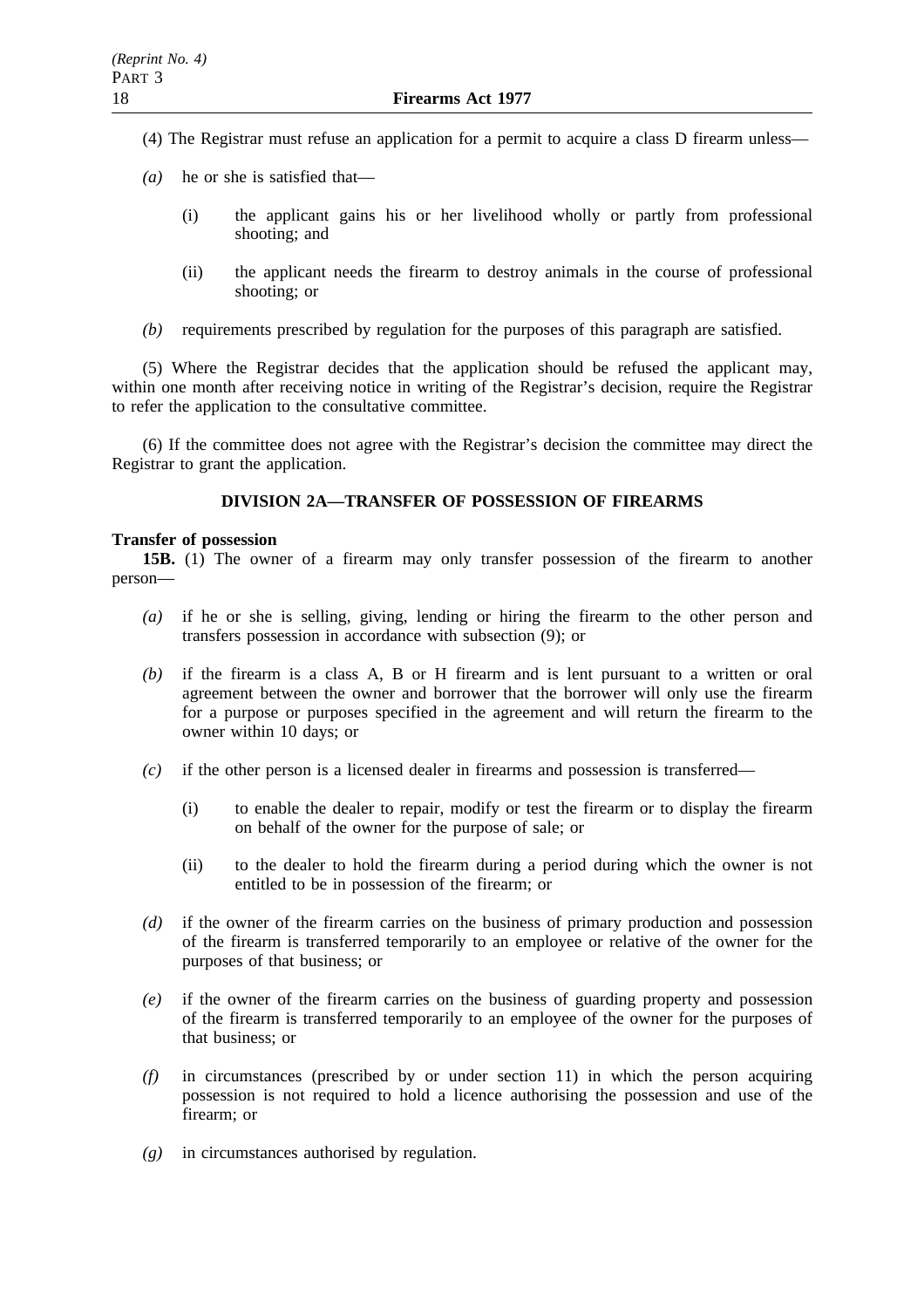(2) Subsections (1)*(a)* and (9) do not apply in relation to the sale of a firearm if the person selling or purchasing the firearm is a licensed dealer in firearms acting in the normal course of carrying on the business of dealing in firearms pursuant to his or her licence.

(3) Subsections (1)*(a)* and (9) do not apply in relation to the hiring of a firearm that is owned and is hired to another person by a licensed dealer in firearms acting in the normal course of carrying on the business of dealing in firearms pursuant to his or her licence.

(4) When—

- *(a)* selling, lending or hiring a firearm to another person on his or her own behalf; or
- *(b)* selling, giving, lending or hiring a firearm as agent for the owner of the firearm,

a licensed dealer in firearms may, subject to subsection (5), only transfer possession of the firearm to the person purchasing, borrowing or hiring the firearm or receiving it as a gift (or, where that person is a company, to a nominee of the company) and must not—

- *(c)* transfer possession of the firearm to another person on that person's behalf; or
- *(d)* consign the firearm to Australia Post or any other carrier for delivery to that person.

(5) Subsection (4) does not apply in relation to the sale, lending or hiring of a firearm by a licensed dealer in firearms to another licensed dealer pursuant to his or her licence.

- (6) A person must not transfer possession of a firearm under subsection  $(1)(b)$  unless—
- *(a)* immediately before transferring possession he or she has inspected the firearms licence held by the person who is to borrow the firearm and is satisfied that the borrower is authorised to possess the firearm and use it for the agreed purpose or purposes; and
- *(b)* he or she believes on reasonable grounds that the borrower will not use the firearm for any other purpose.

(7) A person must not transfer possession of a firearm under subsection (1)*(d)* or *(e)* or under circumstances prescribed by regulation unless he or she is satisfied, on reasonable grounds, that the person to whom possession is transferred is authorised by a firearms licence to possess and use the firearm for the purpose or purposes for which the firearm is transferred.

(8) A person who borrows a firearm under subsection  $(1)(b)$  must return it to the owner within 10 days.

(9) When selling, giving, lending or hiring a firearm to another person, the owner, or former owner, of the firearm may only transfer possession of the firearm to the other person—

- *(a)* if—
	- (i) the owner, or former owner, and the person acquiring possession are together in the presence of a licensed dealer in firearms or a responsible officer of a recognised firearms club who has been authorised by the Registrar to witness the transfer for the purposes of this subsection (an "authorised officer") or a member of the police force and the transfer is witnessed by the dealer, authorised officer or member of the police force; and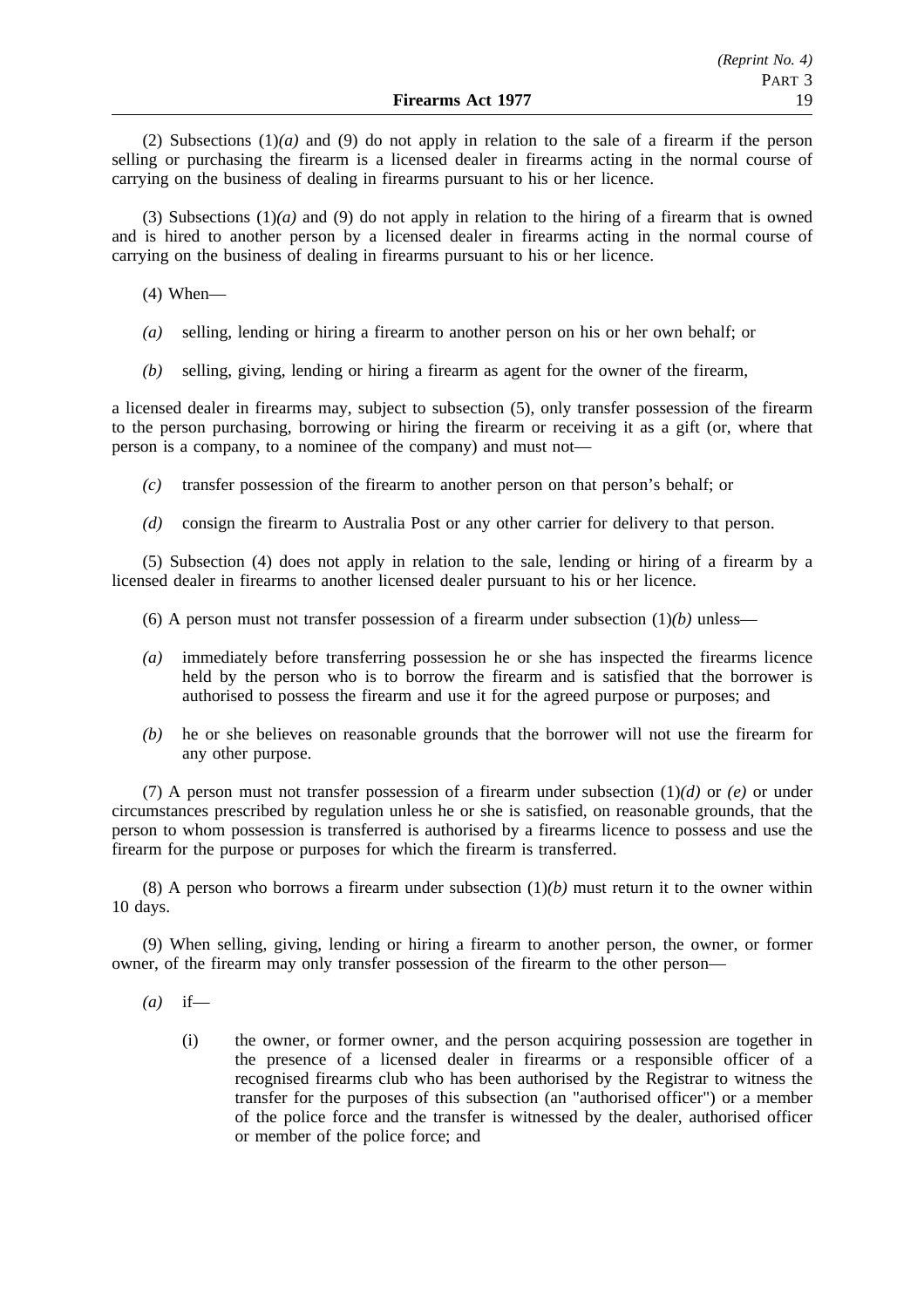- (ii) the owner, or former owner, and the person acquiring possession, provide the dealer, authorised officer or the member of the police force with the information, and produce the licences and permit necessary to enable the dealer, authorised officer or the member of the police force to comply with his or her obligations under this Division; or
- *(b)* through the agency of a licensed dealer.

(10) Where the owner or the person acquiring the firearm is a company, the requirements of subsection (9) are satisfied if a nominee of the company attends before a licensed dealer in firearms or a member of the police force on behalf of the company.

(11) A person must not accept the transfer of possession of a firearm unless possession is transferred to him or her in accordance with this section.

(12) A person to whom possession of a firearm is transferred under subsection (1) who is not the owner of the firearm must not (unless authorised by or under this Act) transfer possession of the firearm to any other person except the owner of the firearm.

(13) A person who contravenes or fails to comply with a provision of this section is guilty of an offence.

Maximum penalty: where the offence is committed in relation to a prescribed firearm or a class C, D or H firearm—\$10 000 or imprisonment for two years

> where the offence is committed in relation to any other kind of firearm—\$5 000 or imprisonment for one year.

# **Obligations of dealer, authorised officer or police officer**

**15C.** (1) A dealer, authorised officer or member of the police force who witnesses the transfer of possession of a firearm for the purposes of this Division must—

- *(a)* satisfy himself or herself by inspecting the relevant permit and licence that the person acquiring the firearm is entitled to acquire and possess it; and
- *(b)* record—
	- (i) the name and address of the person transferring and the person acquiring the firearm and the number of each of their firearms licences; and
	- (ii) the class, make, calibre and serial number or other identification of the firearm; and
	- (iii) where the firearm is lent or hired—the duration and the terms of the loan or hire; and
	- (iv) such other information as is prescribed by regulation; and
- *(c)* provide the Registrar with the information recorded under paragraph *(b)* within one month after possession of the firearm is transferred.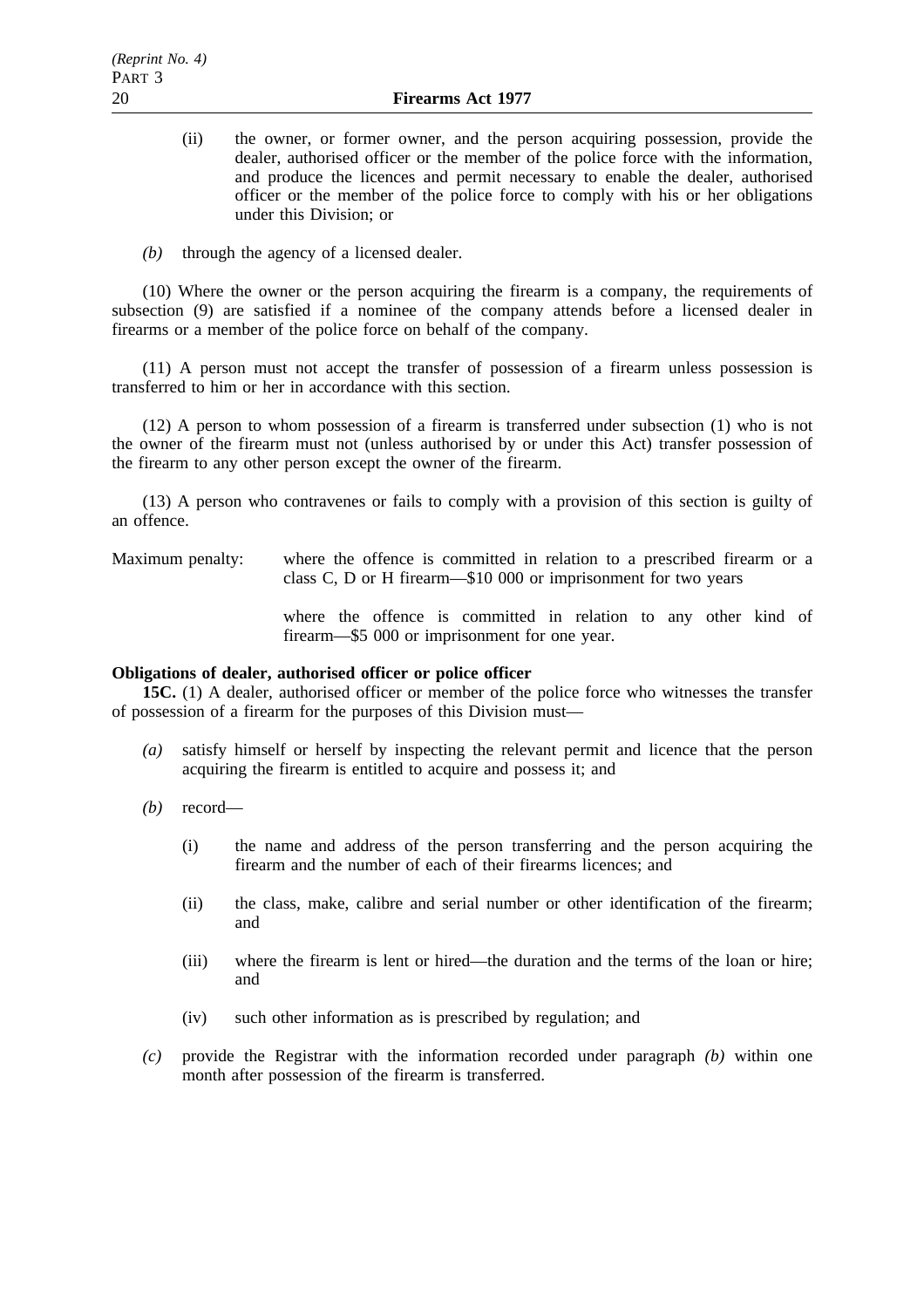(2) If a dealer, authorised officer or member of the police force is unable to comply with subsection (1) because a person refuses or fails to produce a licence or permit for inspection or to provide information required by subsection  $(1)(b)$ , the dealer, authorised officer or police officer must prepare and submit a report to the Registrar setting out such information as the Registrar requires in relation to the matter.

(3) A dealer, authorised officer or member of the police force may refuse to witness the transfer of possession of a firearm as required by this Division if he or she is not first paid the fee prescribed by regulation.

(4) A dealer or authorised officer who contravenes or fails to comply with a requirement of this section is guilty of an offence.

Maximum penalty: \$5 000.

#### **What constitutes possession of a firearm**

**15D.** (1) For the purposes of this Division, the owner, or a person to whom the owner has transferred possession, of a firearm has possession of the firearm (and therefore has not transferred possession for the purposes of this Division) while it is in his or her physical possession or is under his or her control.

(2) Without limiting subsection (1), a firearm will be taken to be in the physical possession or under the control of the owner or a person to whom the owner has transferred possession—

- *(a)* while he or she is handling the firearm or the firearm is under his or her control; or
- *(b)* while the firearm is—
	- (i) on premises at which the owner or other person usually resides or premises at which the owner or other person is for the time being residing; or
	- (ii) in a vehicle, vessel or aircraft in which the owner or other person is for the time being travelling or residing; or
- *(c)* where the firearm is used by the owner or other person in the course of carrying on a business—while the firearm is on premises at which that business is carried on; or
- *(d)* while the firearm is in the physical possession or under the control of an employee of the owner of the firearm or other person in the course of that employment; or
- *(e)* while the firearm is in the possession of a person on behalf of the owner or other person in the normal course of the firstmentioned person carrying on the business of carrying or storing goods; or
- *(f)* in any other circumstances prescribed by regulation.

# **DIVISION 3—DEALING IN FIREARMS AND AMMUNITION**

#### **Requirement for dealer's licence**

**16.** A person who carries on the business of dealing in firearms or ammunition or both in this State without holding a dealer's licence granted under this Act authorising the carrying on of that business is guilty of an offence.

Maximum penalty: \$10 000 or imprisonment for two years.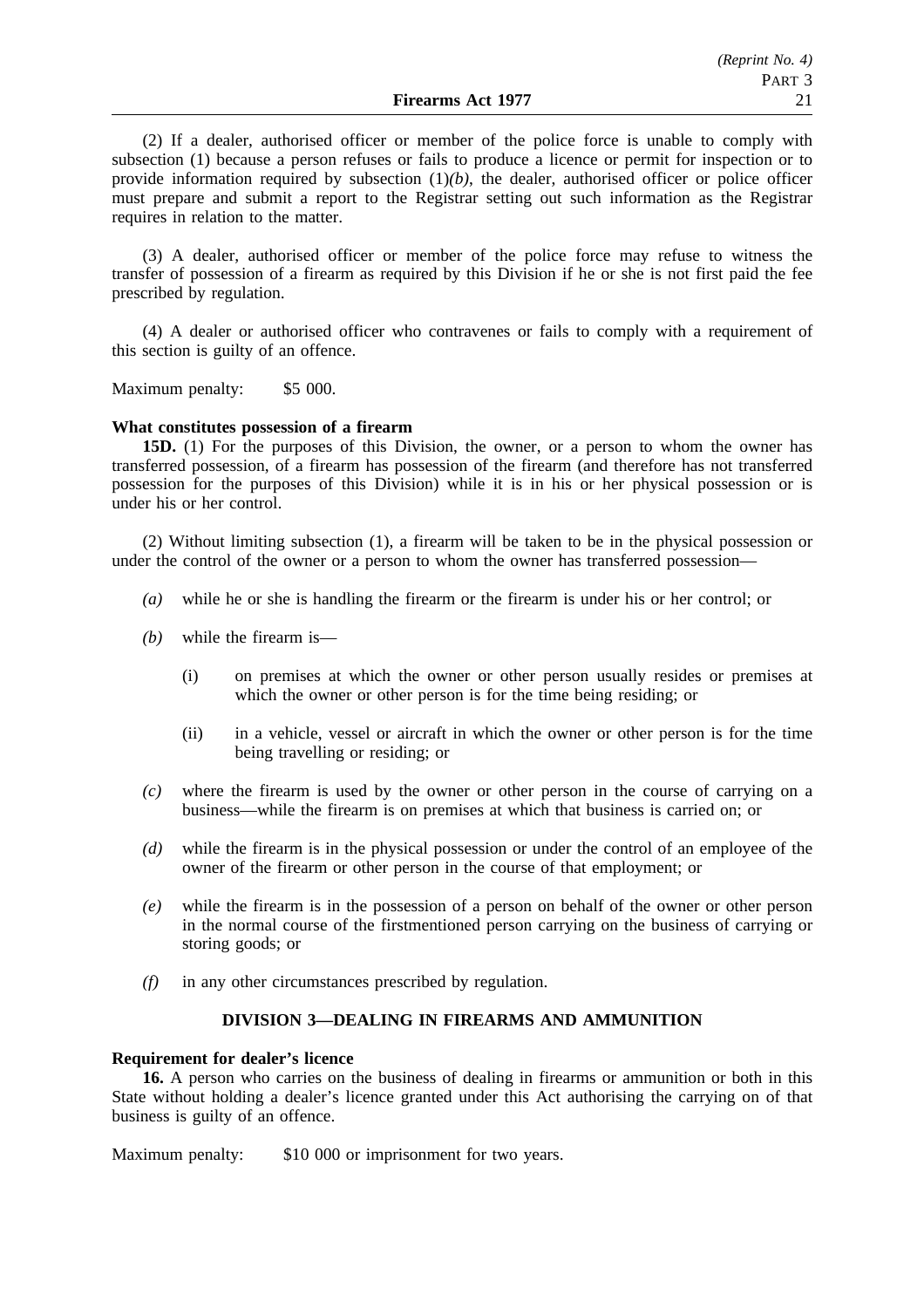#### **Application for dealer's licence**

- **17.** (1) An application for a dealer's licence—
- *(a)* must be made to the Registrar in the prescribed manner and form; and
- *(b)* must contain the prescribed information; and
- *(c)* must be accompanied by any certificates, declarations, references, reports or other documents required by the regulations or by the Registrar; and
- *(d)* must be accompanied by the prescribed fee.
- (2) The Registrar may require an applicant—
- *(a)* to furnish such further information as may be necessary to enable the Registrar to determine the application; or
- *(b)* to verify by statutory declaration information furnished in relation to the application.

(3) Subject to this section, where an application for a dealer's licence is properly made, the Registrar may only refuse the application if—

- *(a)* the Registrar is not satisfied that—
	- (i) the applicant is a fit and proper person to hold such a licence; or
	- (ii) the premises at which the applicant intends carrying on the business of dealing in firearms or ammunition is appropriate for that purpose,

and the consultative committee agrees with the Registrar's decision; or

*(b)* the applicant is not usually resident in this State.

(3a) A dealer's licence does not authorise dealing in class C or D firearms or the receivers of class C or D firearms unless it is endorsed to that effect.

(4) A dealer's licence is subject to—

- *(a)* a condition that the licensee must not deal in prescribed firearms; and
- *(b)* any conditions prescribed by the regulations; and
- *(c)* any conditions imposed by the Registrar with the approval of the consultative committee; and
- *(d)* any conditions imposed by the Registrar with the agreement of the holder of the licence.

(4a) The Registrar may impose licence conditions pursuant to subsection (4) on the grant or renewal of the licence or at any time during the term of the licence.

(4b) A licence condition imposed pursuant to subsection  $(4)(c)$  during the term of the licence does not operate until the Registrar has given the holder of the licence (either personally or by post) notice in writing of the condition.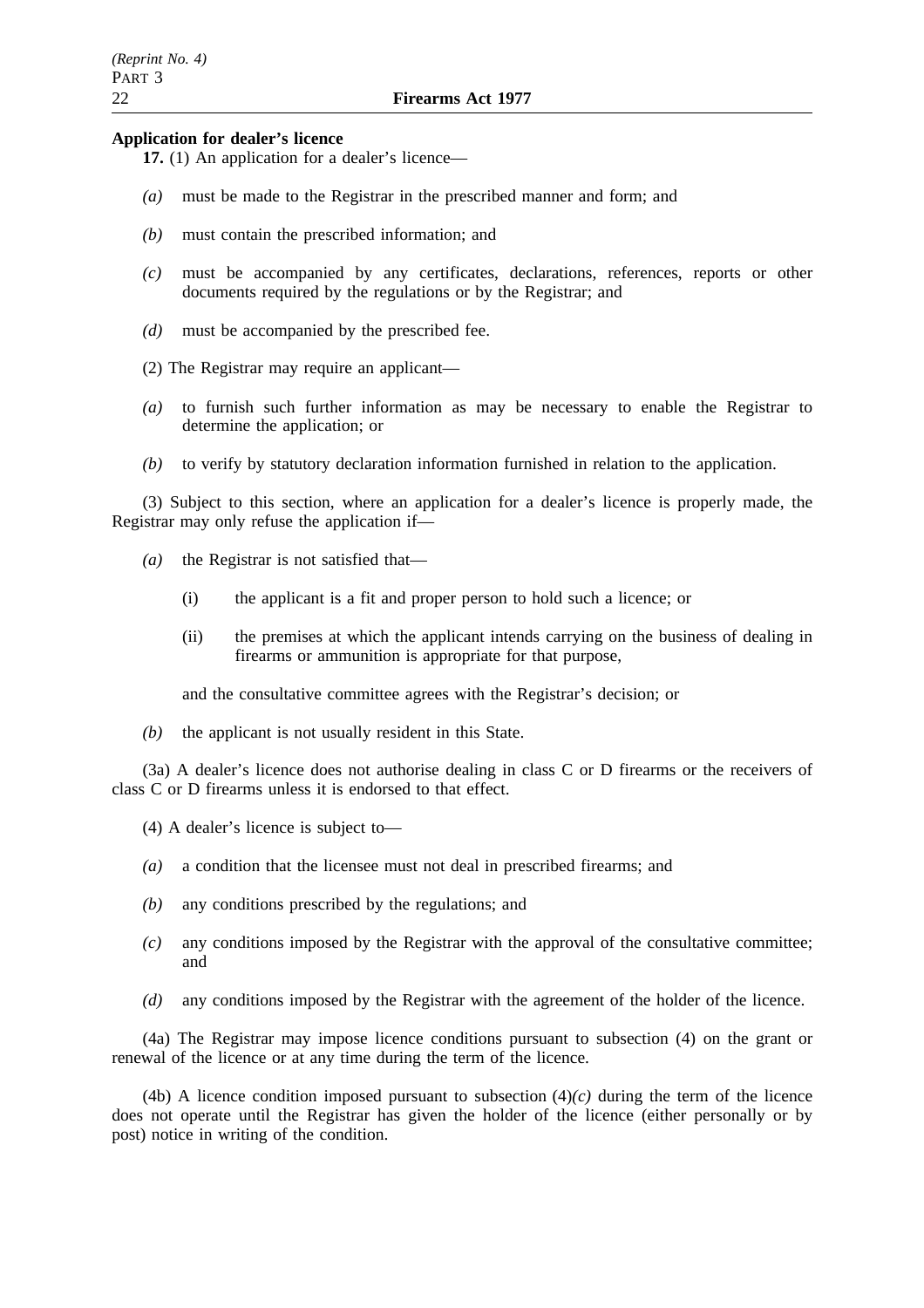(4c) The Registrar may, on his or her own initiative or on the application of the holder of a dealer's licence, vary or revoke a licence condition.

(4d) A variation or revocation of a licence condition under subsection (4c) does not operate until the Registrar has given the holder of the licence (either personally or by post) notice in writing of the variation or revocation.

(4e) The Registrar cannot vary a licence condition on his or her initiative under subsection (4c) without the approval of the consultative committee.

(5) A dealer's licence that authorises dealing in ammunition but not firearms must be endorsed to that effect.

(6) A dealer's licence cannot be granted to a person under the age of 18.

#### **Records**

**18.** A dealer who—

- *(a)* fails to keep prescribed records in relation to the firearms or ammunition in which the dealer deals; or
- *(b)* fails to submit prescribed returns to the Registrar in accordance with the regulations,

is guilty of an offence.

Maximum penalty: \$5 000.

## **DIVISION 4—LICENCES**

## **Term and renewal of licence**

**19.** (1) Subject to this Act a firearms licence remains in force—

- *(a)* in the case of a licence that authorises the possession or use of prescribed firearms or class D or H firearms—for a term not exceeding one year;
- *(b)* in the case of a licence that only authorises the possession or use of Class A, B or C firearms—for a term not exceeding five years.
- (1a) Subject to this Act a dealer's licence remains in force for a term not exceeding five years.
- (2) A licence may be renewed from time to time.
- (3) An application for renewal of a licence—
- *(a)* must be made to the Registrar in the prescribed manner and form; and
- *(b)* must contain the prescribed information; and
- *(c)* must be accompanied by any certificates, declarations, references, reports or other documents required by the regulations or by the Registrar; and
- *(d)* must be accompanied by the prescribed fee.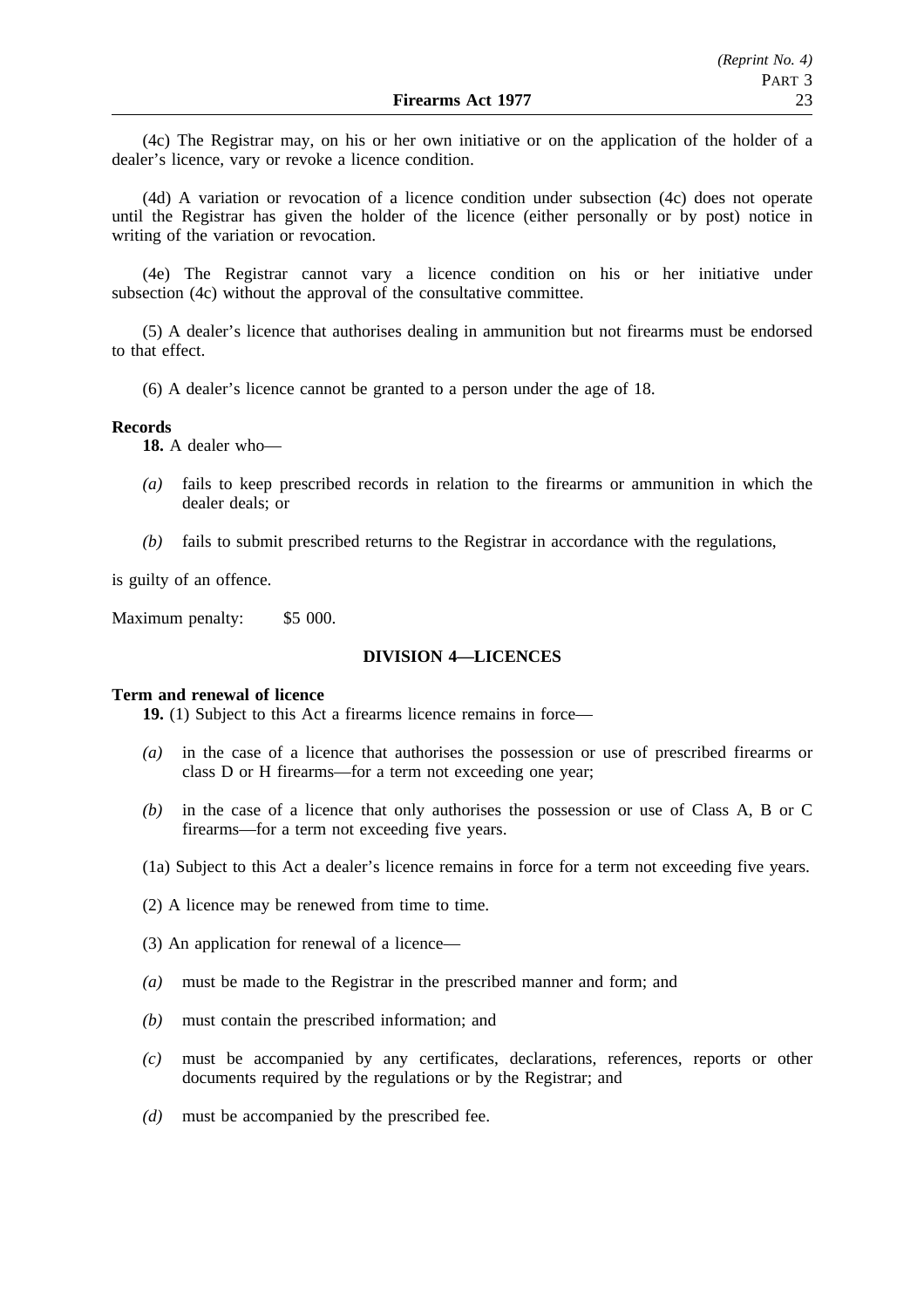- (4) The Registrar may require an applicant for renewal of a licence—
- *(a)* to furnish such further information as may be necessary to enable the Registrar to determine the application; or
- *(b)* to verify by statutory declaration information furnished in relation to the application.

(5) The provisions of this Part that apply in relation to the determination of an application for a new licence apply in relation to the determination of an application for renewal of the licence.

# **Licences to include photographs**

**19A.** (1) All licences granted, renewed varied or replaced under this Act must include a photograph of the holder of the licence.

(2) The Registrar may require the applicant for the grant or renewal of a licence or the holder of a licence that is to be varied or replaced—

- *(a)* to attend at a specified place for the purpose of having his or her photograph taken; or
- *(b)* to supply the Registrar with one or more photographs of the applicant or holder of the licence specified by the Registrar.

(3) Where an application is made for the grant, renewal, variation or replacement of a licence and—

- *(a)* the applicant refuses or fails to comply with a requirement under subsection (2); or
- *(b)* a photograph taken or supplied under subsection (2) is not suitable, in the Registrar's opinion, for inclusion in a licence,

the Registrar may suspend his or her consideration of the application until the applicant complies with the requirement or a suitable photograph is taken or supplied.

(4) Where the Registrar varies a licence on his or her own initiative and the holder of the licence refuses or fails to comply with a requirement under subsection  $(2)(a)$ , the Registrar may suspend or cancel the licence.

(5) Where the Registrar is prepared to grant, renew vary or replace a licence but the new licence cannot be issued immediately, the Registrar may issue an interim licence that does not include a photograph of the applicant or holder of the licence.

(6) An interim licence does not come into force until the prescribed application fee has been paid and a receipt for the fee is printed on the licence and the licence remains in force for 28 days or until a licence that includes a photograph is issued to the applicant whichever first occurs.

# **Cancellation, variation and suspension of licence**

**20.** (1) If the Registrar is satisfied that the holder of a licence—

- *(a)* has contravened or failed to comply with a provision of this Act or a condition of the licence; or
- *(b)* is, for any reason, not a fit and proper person to hold the licence,

the Registrar may, with the concurrence of the consultative committee, by notice in writing served personally or by post on the holder of the licence, cancel the licence.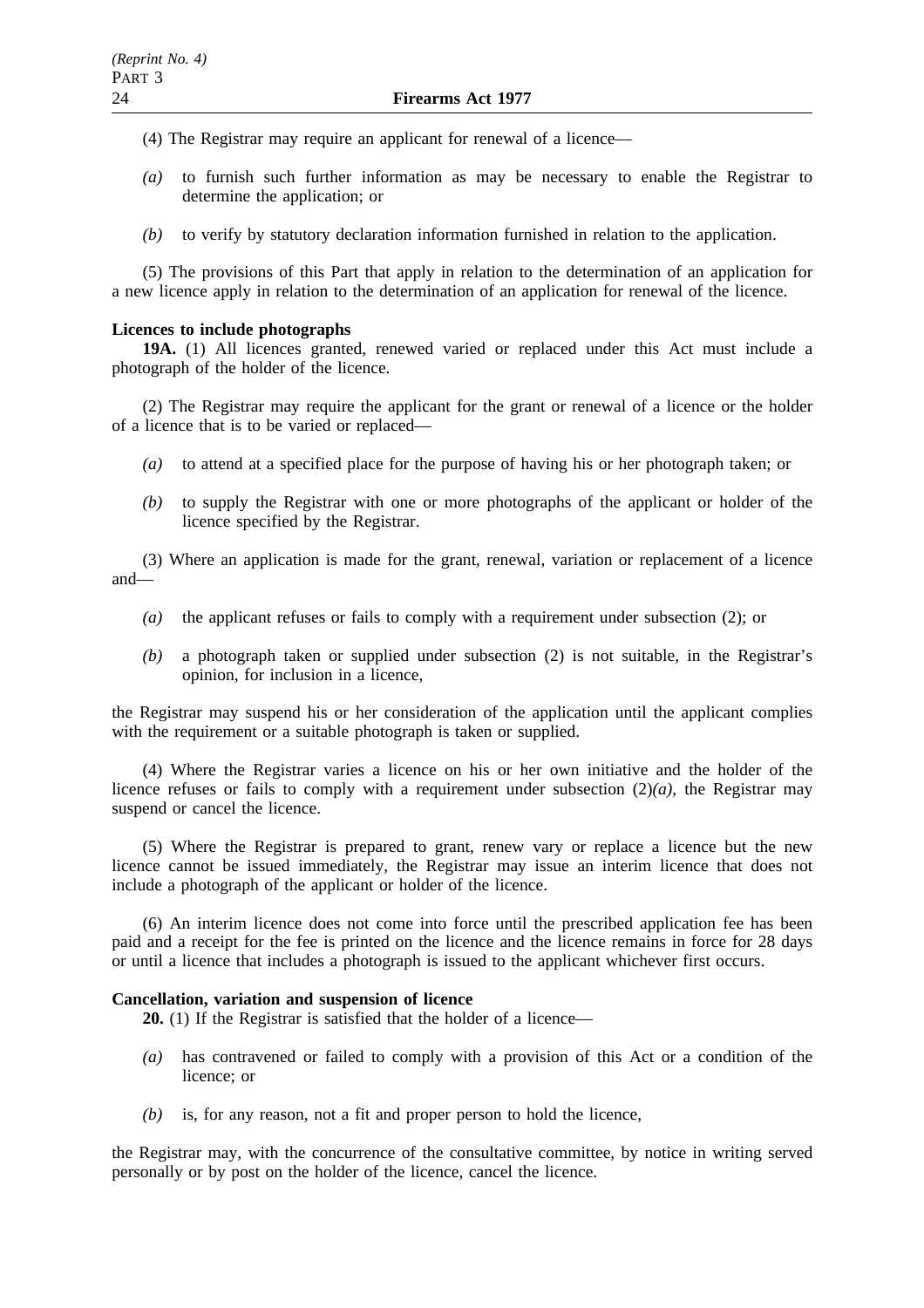- (1a) Where the Registrar is satisfied that—
- *(a)* it would be contrary to the public interest to permit the holder of a firearms licence to continue to possess and use firearms; or
- *(b)* the holder of a firearms licence can no longer use any firearm for one or more of the purposes endorsed on his or her licence; or
- *(c)* a class of firearms to which the licence applies can no longer be used by the holder of the licence in accordance with the conditions of the licence,

the Registrar may with the agreement of the consultative committee and after giving the holder of the licence at least 14 days written notice—

- *(d)* where paragraph *(a)* applies—cancel the licence; or
- *(e)* where paragraph *(b)* applies—vary the licence by removing the relevant purpose or purposes from the licence; or
- *(f)* where paragraph *(c)* applies—vary the licence so that it no longer authorises the possession and use of that class of firearms.

(1b) The cancellation or variation of a licence under subsection (1a) will be effected by written notice served—

- *(a)* in the case of cancellation—personally on the holder of the licence;
- *(b)* in the case of variation—personally or by certified mail on the holder of the licence.

(2) The Registrar may, by notice in writing served personally or by post on the holder of a licence, suspend the licence for a period not exceeding three months (or such longer period as is allowed in a particular case by the consultative committee) pending an investigation as to whether the licence should be cancelled under subsection (1).

(3) A notice served on the holder of a licence cancelling, varying or suspending the licence under this section must set out the Registrar's reasons for the cancellation, variation or suspension.

(4) The Registrar may, on his or her own initiative or on application by a person whose licence is suspended, revoke the suspension.

- (5) Where a firearms licence held by a person—
- *(a)* has been cancelled or suspended and—
	- (i) the person was a member of a recognised firearms club; or
	- (ii) the licence authorised the person to use a firearm in the course of his or her employment; or
- *(b)* has been varied and, as a result, the person is no longer entitled to use a firearm—
	- (i) as a member of a recognised firearms club; or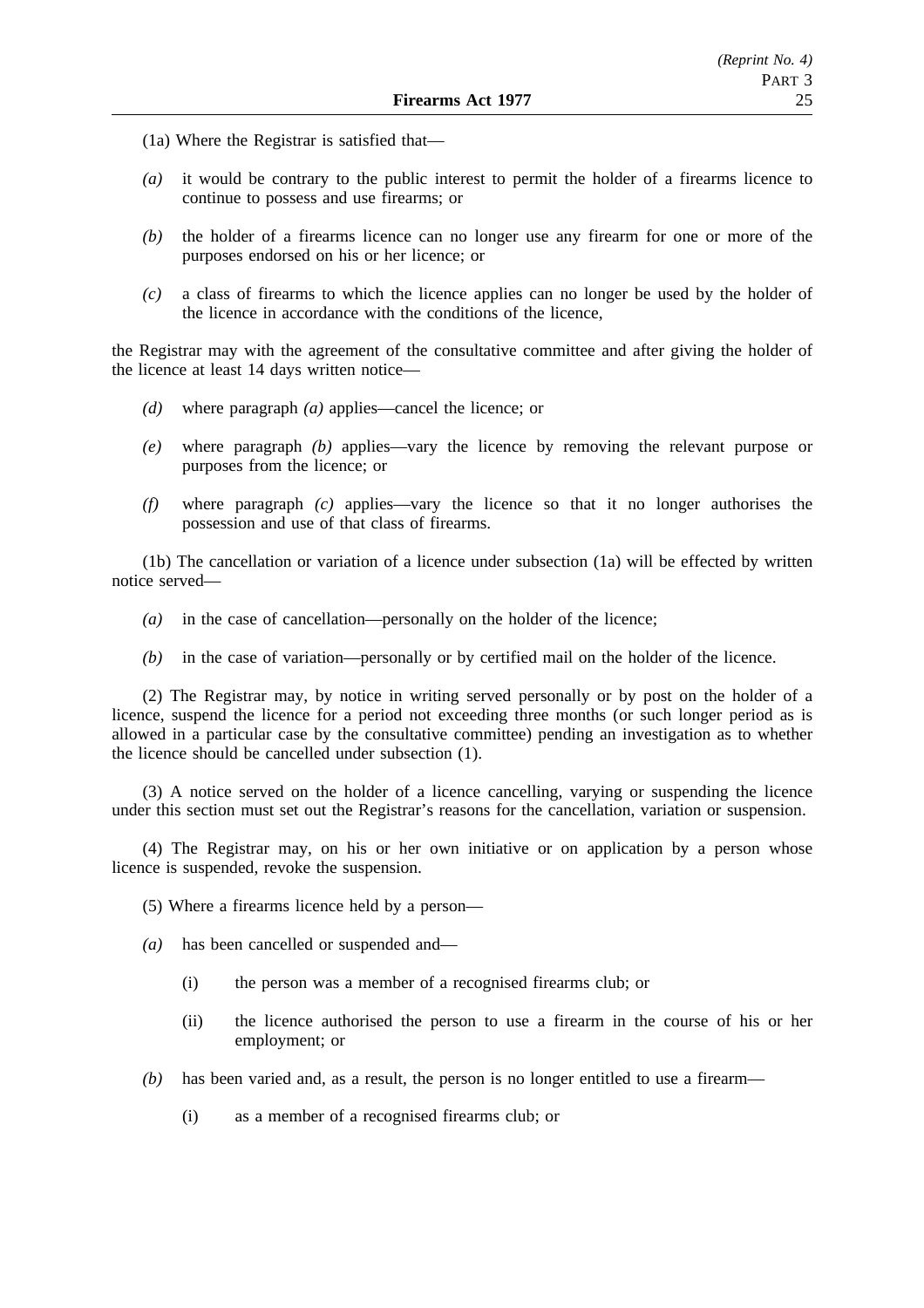(ii) in the course of his or her employment,

the Registrar may, if he or she has complied with subsection (6), inform the club or the person's employer (or both) that the licence has been cancelled, suspended or varied.

(6) The Registrar must serve notice on the holder or former holder of a licence that he or she intends to inform that person's club or employer (or both) of the cancellation, suspension or variation of the licence.

(7) The Registrar is not subject to any civil or criminal liability in respect of action taken by the Registrar under subsection (5).

#### **Reporting obligations of certain persons and clubs**

**20A.** (1) Where a prescribed person has reasonable cause to believe that—

- *(a)* a person whom he or she has seen in his or her professional capacity is suffering from a physical or mental illness, disability or deficiency that is likely to make the possession of a firearm by the person unsafe for the person or any other person; and
- *(b)* that person holds or intends applying for a firearms licence or possesses or has the intention of possessing a firearm,

the prescribed person has a duty to inform the Registrar in writing of the person's name and address, the nature of the illness, disability or deficiency and the reason why, in the opinion of the prescribed person, it is or would be unsafe for the person to have possession of a firearm.

(2) Where a recognised firearms club has reasonable cause to believe that a member of the club is suffering from a physical or mental illness, disability or deficiency that is likely to make the possession of a firearm by the member unsafe for the member or any other person, the club has a duty to inform the Registrar in writing of the member's name and address and the reason why, in the opinion of the club, it is unsafe for the member to have possession of a firearm.

(3) A prescribed person and a club must comply with this section as soon as practicable after first forming the relevant belief.

(4) Compliance by a prescribed person or a club, or by a person on behalf of a prescribed person or a club, with this section does not attract civil or criminal liability.

(5) In this section—

"**prescribed person**" means a medical practitioner or a person of any other class prescribed by regulation for the purposes of this definition.

# **Breach of conditions, etc.**

**21.** The holder of a licence who contravenes, or fails to comply with, a condition of the licence is guilty of an offence.

Maximum penalty: where the condition relates to a prescribed firearm or a class C, D or H firearm—\$10 000 or imprisonment for two years

in any other case—\$5 000 or imprisonment for one year.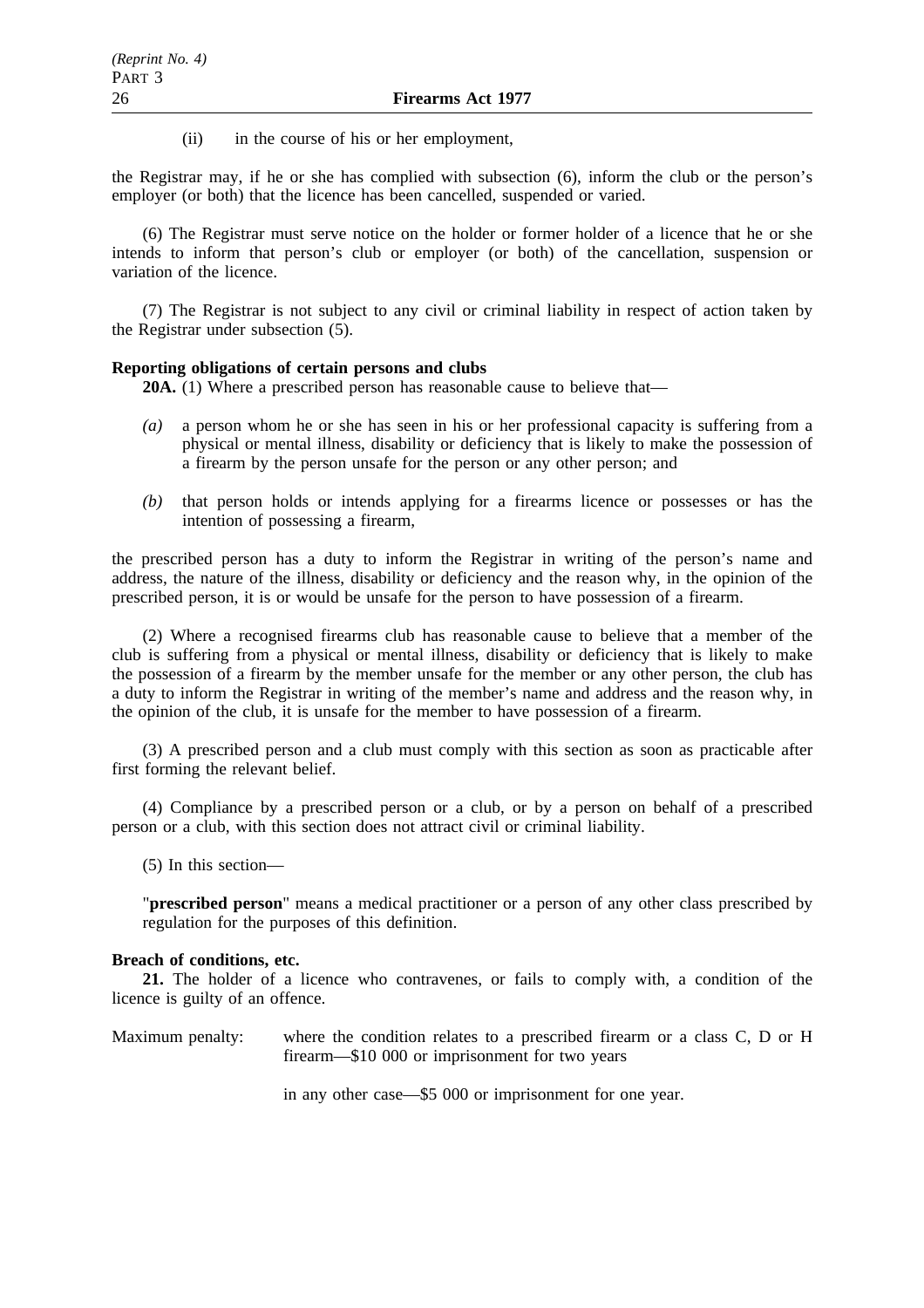#### **Notice of change of address**

**21A.** The holder of a licence who fails to give the Registrar notice in writing of a change of his or her address within 14 days of the change is guilty of an offence.

Maximum penalty: \$2 500.

#### **Return of licence to Registrar**

**21AB.** (1) The former holder of a licence that has been suspended or cancelled who does not forthwith return the licence to the Registrar is guilty of an offence.

(2) The holder of a licence who does not return the licence to the Registrar in accordance with the directions of the Registrar in order for endorsements on the licence to be made or altered is guilty of an offence.

(3) The maximum penalty for an offence against this section is \$5 000.

## **DIVISION 5—ACQUISITION OF AMMUNITION**

#### **Acquisition of ammunition**

**21B.** (1) A person must not purchase ammunition or accept ammunition as a gift unless he or she is the holder of—

- *(a)* a firearms licence (not being a collector's licence) that authorises possession of a firearm designed to fire that ammunition; or
- *(b)* a permit granted by the Registrar entitling the holder to acquire ammunition of that kind.
- (2) A person who contravenes subsection (1) is guilty of an offence.

(2a) In proceedings for an offence against subsection (2) the onus is on the defendant to establish that he or she held the licence or permit required by subsection (1) when the ammunition was acquired.

(3) The Registrar must not grant a permit to acquire ammunition unless satisfied that the applicant—

- *(a)* is a fit and proper person to have possession of ammunition of the kind that may be acquired under the permit; and
- *(b)* has a genuine reason for making the application.

(4) When granting a permit the Registrar must not restrict the kind of ammunition that can be acquired unless it is, in the Registrar's opinion, necessary to do so in order to comply with subsection (3).

(5) A person who sells or supplies ammunition to another person knowing, or having reason to believe, that that other person—

- *(a)* is not the holder of a firearms licence (other than a collector's licence) that authorises possession of a firearm designed to fire that ammunition; and
- *(b)* is not the holder of a permit granted by the Registrar authorising the acquisition of that ammunition,

is guilty of an offence.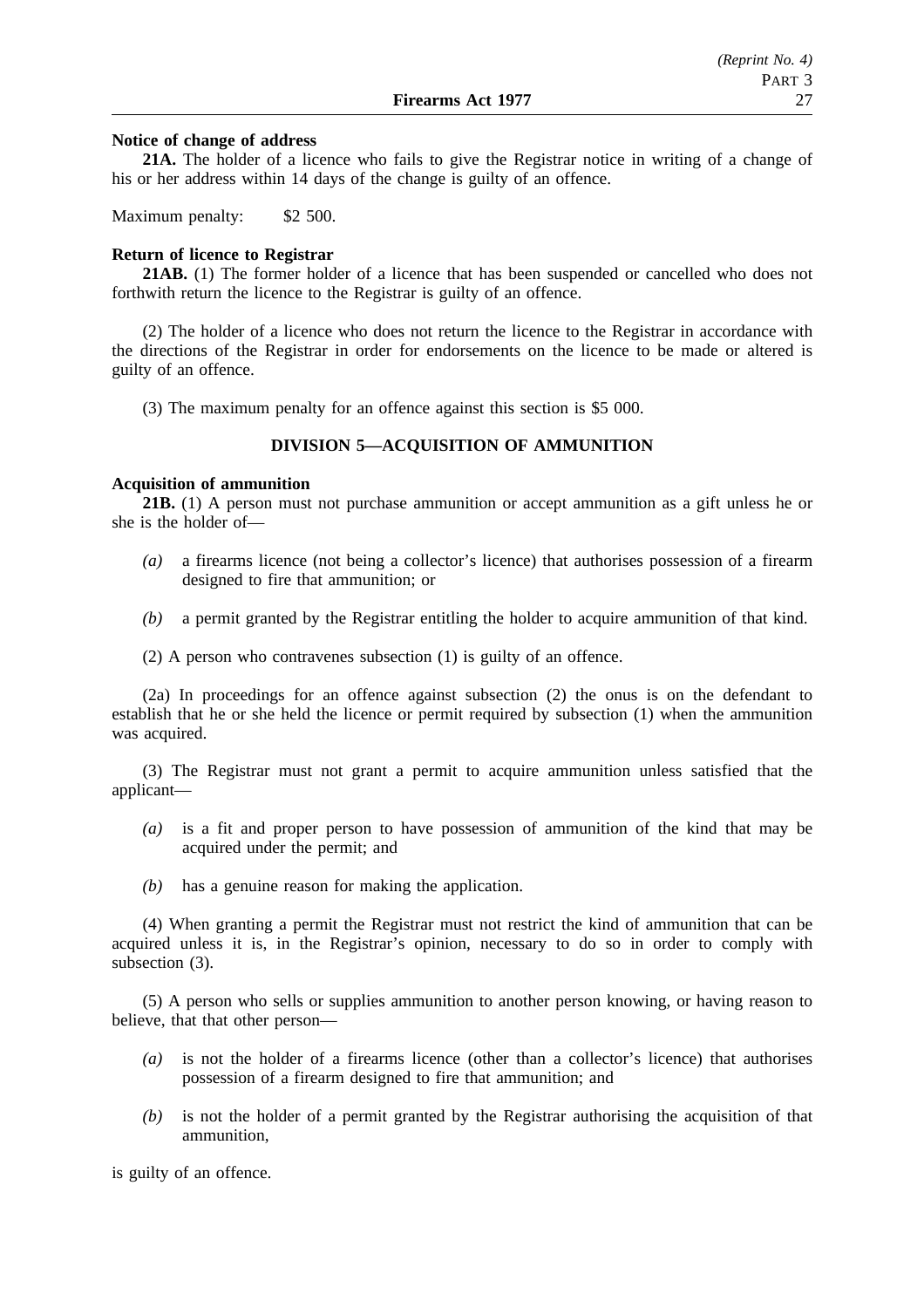- (6) This section does not apply in relation to the acquisition of ammunition—
- *(a)* by a licensed dealer in ammunition in the ordinary course of business as a dealer in ammunition; or
- *(b)* by a recognised firearms club for distribution to members of, or visitors to, the club; or
- *(c)* by a member of a recognised firearms club from the club; or
- *(d)* from a recognised firearms club by a visitor to the club for use on the grounds of the club in a manner authorised by the club; or
- *(da)* by a recognised paint-ball operator for distribution to participants in an organised activity involving the use of paint-ball firearms (but no other firearms) on grounds of a recognised paint-ball operator; or
- *(e)* by a person for use by that person in a firearm in circumstances in which that person is not required by this Act to hold a firearms licence.

(7) In proceedings for an offence against this section the onus is on the defendant to prove that he or she was entitled to purchase, accept, sell or supply the ammunition by virtue of subsection (6).

(8) The maximum penalty for an offence against this section is \$10 000 or imprisonment for two years.

#### **Cancellation or suspension of permit**

**21BA.** (1) If the Registrar is satisfied that the holder of a permit under this Division—

- *(a)* has contravened or failed to comply with a provision of this Act or a condition of the permit; or
- *(b)* is, for any reason, not a fit and proper person to hold the permit,

the Registrar may, with the agreement of the consultative committee, by notice in writing served personally or by certified mail on the holder of the permit, cancel the permit.

(2) The Registrar may, by notice in writing served personally or by certified mail on the holder of a permit, suspend the permit for a period not exceeding three months (or such longer period as is allowed in a particular case by the consultative committee) pending an investigation as to whether the permit should be cancelled under subsection (1).

(3) A notice served on the holder of a permit suspending or cancelling the permit under this section must set out the Registrar's reasons for the suspension or cancellation.

(4) The Registrar may, on his or her own initiative or on application by a person whose permit is suspended, revoke the suspension.

#### **Limit on quantity of ammunition**

**21BB.** (1) The Governor may, by regulation, limit the quantity of ammunition of any kind that a person, or a person of a particular class, may acquire during a specified period or may own or have in his or her possession at any one time.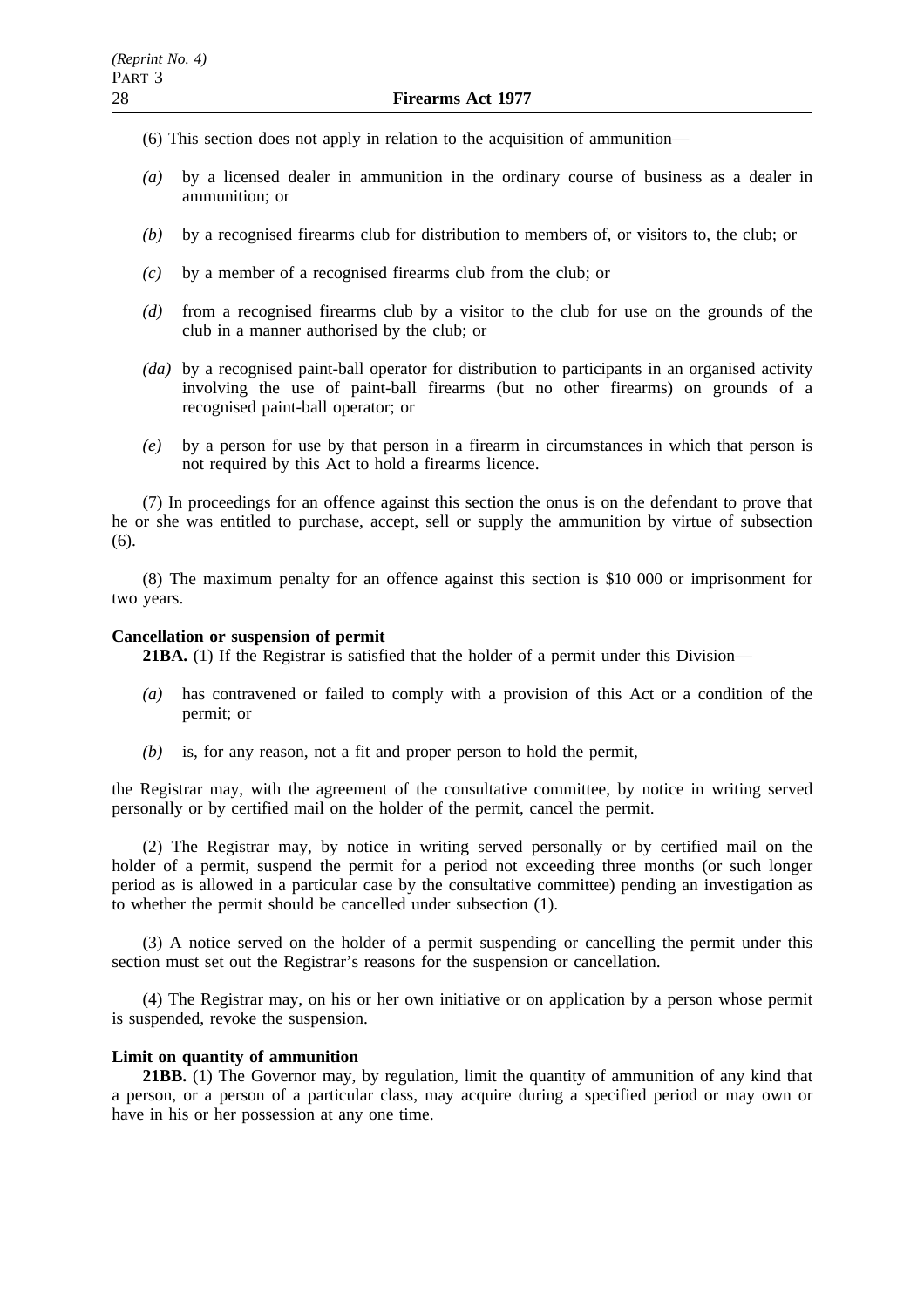(2) A person who acquires or owns or has possession of ammunition in contravention of a regulation under subsection (1) is guilty of an offence.

Maximum penalty: \$5 000.

# **DIVISION 6—GENERAL**

\*\*\*\*\*\*\*\*\*\*

# **Appeals**

**21D.** (1) A person aggrieved by a decision of the Registrar—

- *(a)* to refuse an application for a licence, or renewal of a licence or an application for a permit authorising the acquisition of a firearm; or
- *(b)* to impose or vary licence conditions (other than prescribed conditions); or
- *(ba)* to vary a firearms licence by restricting the classes of firearms to which the licence relates or to vary or revoke a purpose endorsed on the licence; or
- *(c)* to suspend or cancel a licence or permit; or
- *(ca)* to refuse to revoke a suspension of a licence or permit; or
- *(d)* to refuse an application for a permit to acquire ammunition; or
- *(e)* to refuse to approve grounds of a recognised firearms club or recognised paint-ball operator or to revoke such an approval; or
- *(f)* to impose conditions on an approval of grounds of a recognised firearms club or recognised paint-ball operator or to vary such conditions; or
- *(g)* to refuse to approve the range of a recognised commercial range operator or to revoke such an approval; or
- *(h)* to impose conditions on an approval of the range of a recognised commercial range operator or to vary such conditions,

may appeal against that decision to a magistrate sitting in chambers.

(2) The appeal must be instituted within one month after the appellant received notice of the decision, but the magistrate may, if satisfied that it is just and reasonable in the circumstances to do so, dispense with the requirement that the appeal should be instituted within that time.

(3) The magistrate may, on the hearing of the appeal, exercise one or more of the following powers:

- *(a)* affirm or vary the decision appealed against, or substitute any decision that should have been made in the first instance;
- *(b)* remit the subject matter of the appeal to the Registrar for further consideration;
- *(c)* make any order for costs.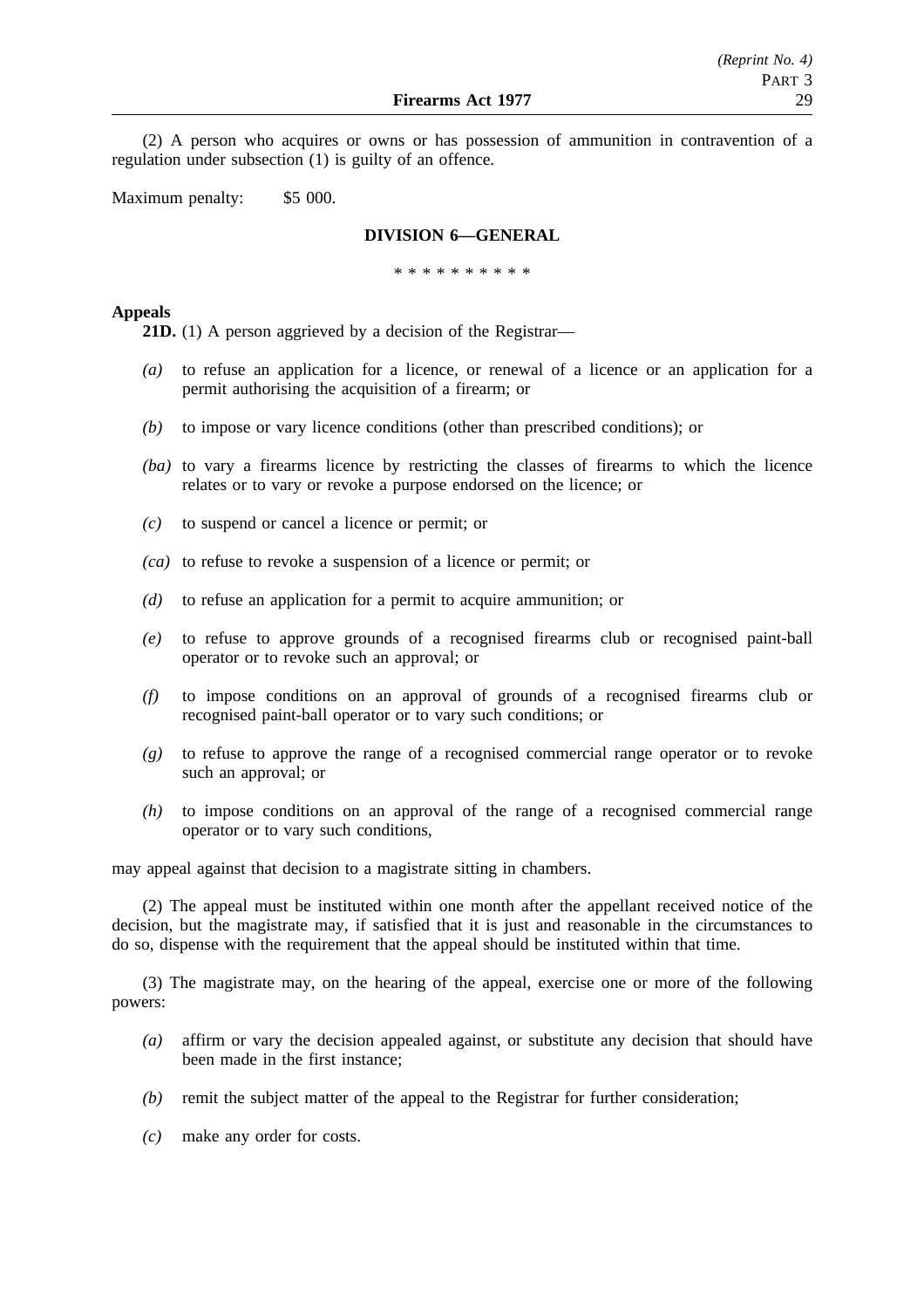## **PART 4 REGISTRATION OF FIREARMS**

#### **Application of this Part**

**22.** This Part does not apply to—

- *(a)* any firearm in the possession of a person in the ordinary course of business as a licensed dealer in firearms pursuant to his or her licence; or
- *(b)* any firearm in the possession of a person in the ordinary course of the business of carrying or storing goods; or
- *(c)* a person in relation to a firearm that that person has possession of in his or her capacity as—
	- (i) the executor or administrator of a deceased estate; or
	- (ii) the administrator or manager of the estate of a person who is unable to manage his or her affairs; or
	- (iii) the donee of an enduring power of attorney during a period of legal incapacity suffered by the donor of the power; or
	- (iv) the Official Trustee or the registered trustee of a bankrupt estate; or
- *(ca)* any prescribed firearm in the possession of the holder of a firearms licence that authorises possession of the prescribed firearm; or
- *(d)* any firearm in the possession of a person in prescribed circumstances.

## **Duty to register firearms**

**23.** (1) A person who has possession of any unregistered firearm is guilty of an offence.

(2) It is a defence to a charge of an offence under subsection (1) if the defendant proves that the firearm came into his or her possession not more than fourteen days before the alleged date of the offence and that it was not reasonably practicable in the circumstances for the firearm to be registered by the time of the alleged offence.

(3) The owner of a firearm that is not registered in the name of the owner is guilty of an offence.

(4) It is a defence to a charge of an offence under subsection (3) if the defendant proves that ownership of the firearm passed to him or her not more than 14 days before the alleged date of the offence and that it was not reasonably practicable in the circumstances for the firearm to be registered in his or her name by the time of the alleged offence.

- (5) The maximum penalty for an offence against this section is as follows:
- *(a)* where the firearm is a prescribed firearm or a class C, D or H firearm—\$10 000 or imprisonment for two years;
- *(b)* where the firearm is any other kind of firearm—\$5 000 or imprisonment for one year.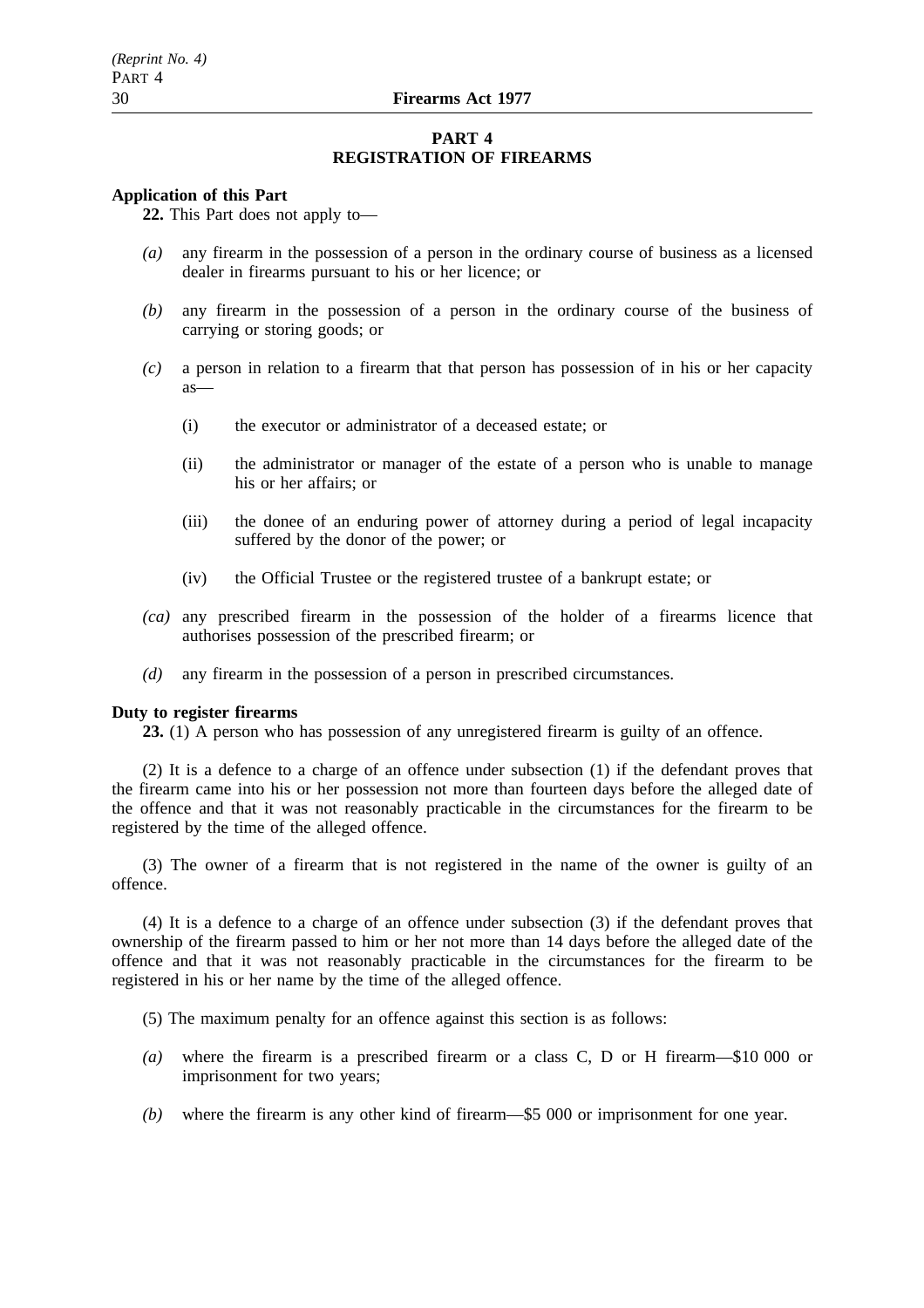# *(Reprint No. 4)* PART 4

# **Registration of firearms**

**24.** (1) An application for registration of a firearm—

- *(a)* must be made to the Registrar in the prescribed manner and form; and
- *(b)* must contain the prescribed information; and
- *(c)* must be accompanied by the prescribed fee.

\*\*\*\*\*\*\*\*\*\*

(3) If a person has ceased to be the owner of a firearm, registration of the firearm in that person's name is cancelled by registration of the firearm in the name of the subsequent owner.

# **Identification of firearms**

**24A.** (1) Subject to this section, all firearms that are required to be registered under this Act must have stamped or engraved into part of the metal structure of the firearm a number, or a number preceded or followed by a letter or letters, for the purposes of identification.

(2) The identification must be on the outside surface of the firearm where it can be easily seen and must, if possible, be on the receiver of the firearm.

(3) At least four characters must comprise the number or the combination of numbers and letters.

(4) The characters must be at least two millimetres in height and must be stamped to form an indentation to a depth, or be engraved to a depth, of at least 0.5 millimetres.

(5) Where a firearm that is produced for registration does not comply with this section, the Registrar must allocate a number, or numbers and letters, to the firearm and the owner of the firearm must produce the firearm to a member of the police force within 14 days with the identification stamped or engraved on the firearm in accordance with this section.

Maximum penalty: where the firearm is a prescribed firearm or a class C, D or H firearm—\$10 000 or imprisonment for two years

> where the firearm is any other kind of firearm—\$5 000 or imprisonment for one year.

(6) This section does not apply to a firearm of historical, archaeological or cultural value if—

*(a)* to stamp or engrave a number on the firearm would reduce its value; and

*(b)* the Registrar is satisfied that it can be identified in some other way.

(7) A person who defaces or alters the identifying characters of a firearm is guilty of an offence.

Maximum penalty: where the firearm is a prescribed firearm or a class C, D or H firearm—\$10 000 or imprisonment for two years

> where the firearm is any other kind of firearm—\$5 000 or imprisonment for 1 year.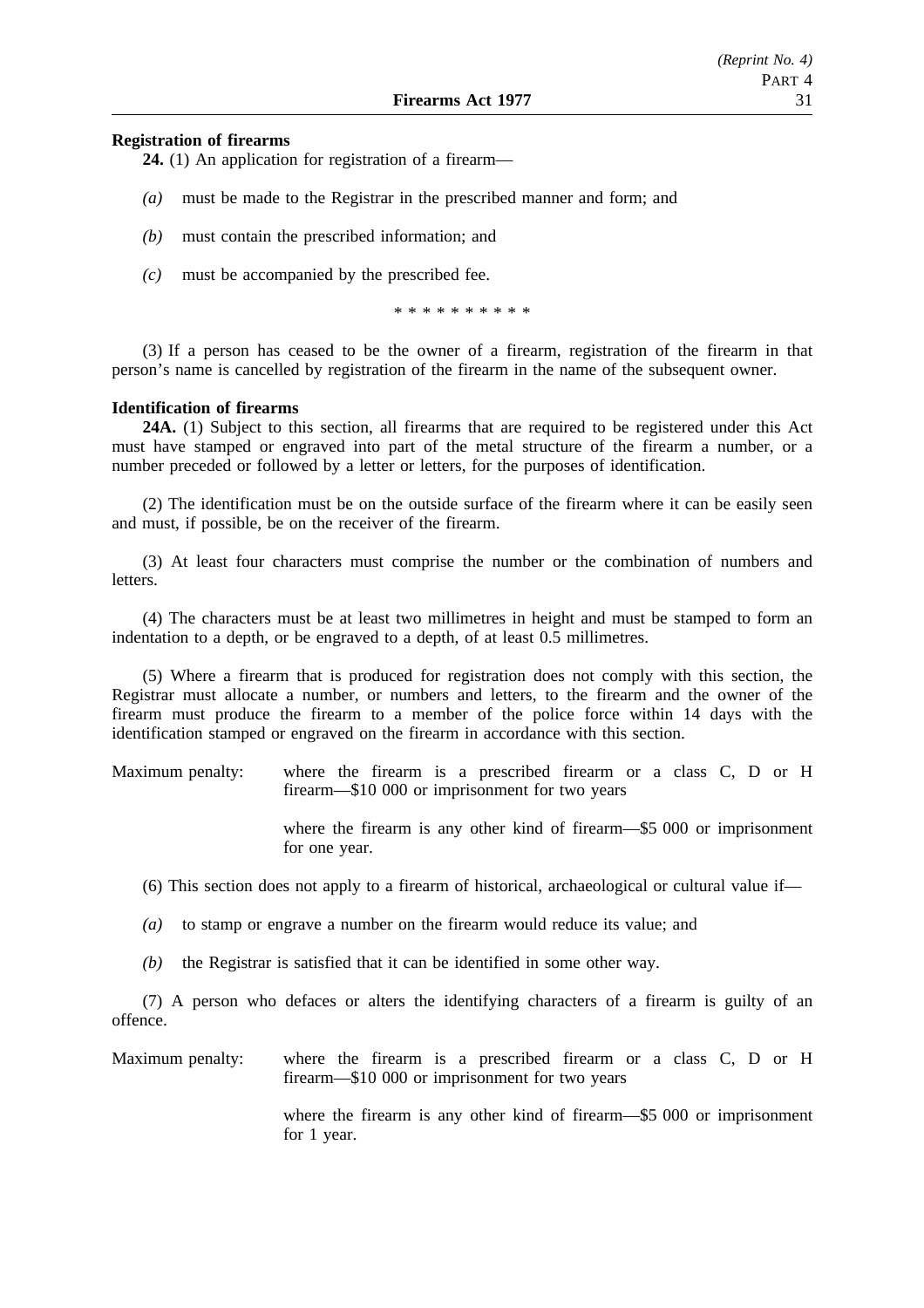#### **Notice by owner of registered firearm**

**25.** (1) The owner of a registered firearm must, within fourteen days after—

\*\*\*\*\*\*\*\*\*\*

- *(b)* any alteration is made to the firearm that affects the nature or performance of the firearm in a prescribed manner or to a prescribed extent; or
- *(c)* the firearm is lost, stolen, or destroyed,

give notice of that fact in the prescribed form to the Registrar.

(1a) Without limiting subsection  $(1)(b)$  an alteration to a firearm will be taken to affect the nature and performance of the firearm if, as a result of the alteration, the firearm becomes a firearm of a different class.

(2) A person who fails to comply with this section is guilty of an offence.

Maximum penalty: \$5 000.

(3) Where an alteration of a kind referred to in subsection (1)*(b)* has been made to a firearm the Registrar may with the concurrence of the consultative committee cancel registration of the firearm if the Registrar would not have granted a permit to the owner of the firearm to purchase it in its altered state.

(4) The cancellation will not be effective until notice in writing of the cancellation has been served personally or by certified mail on the owner of the firearm.

#### **Notice of change of address**

**26.** The owner of a registered firearm who fails to give the Registrar notice in writing of a change of his or her address within 14 days of the change is guilty of an offence.

Maximum penalty: \$2 500.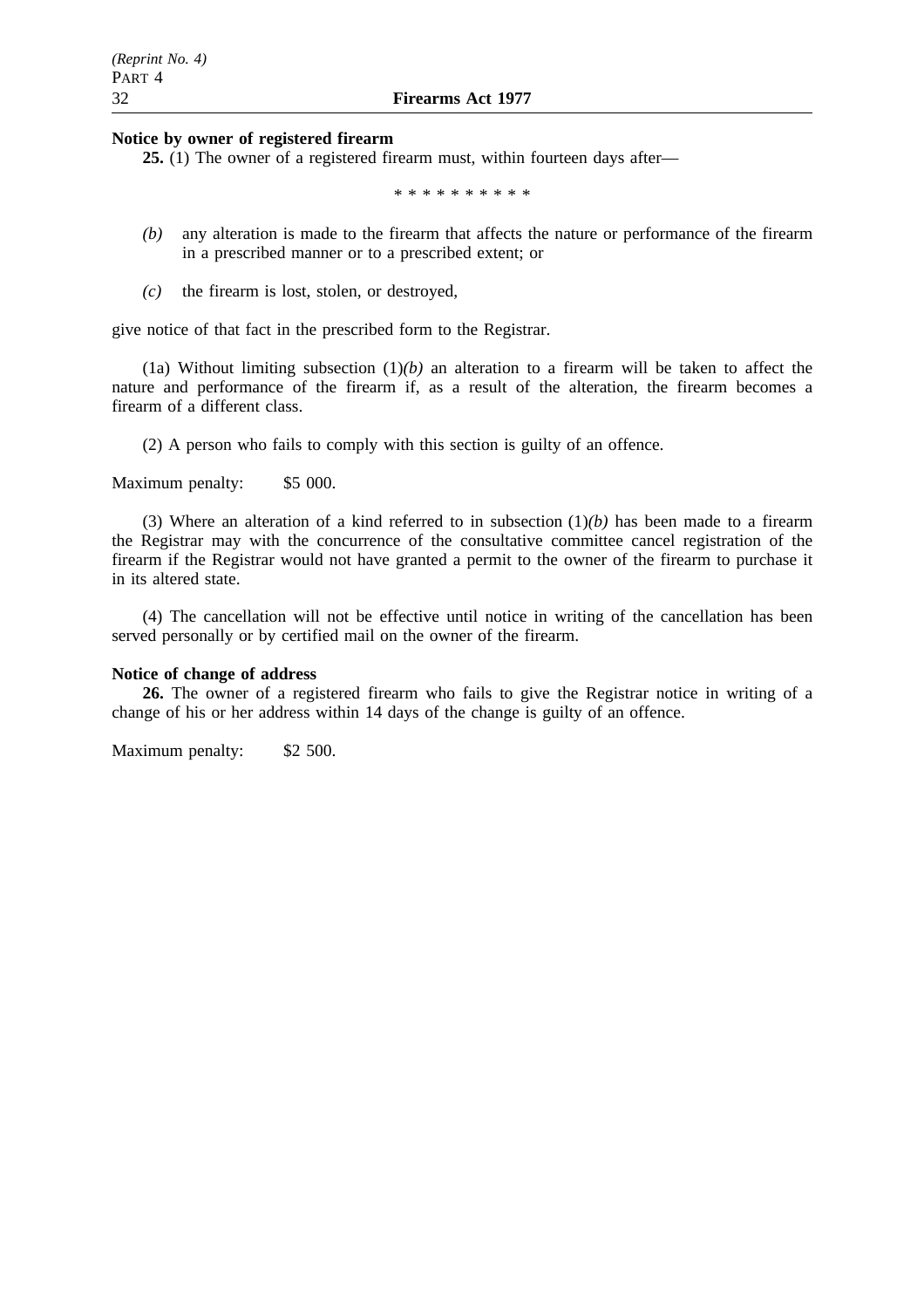# **PART 5 MISCELLANEOUS**

#### **Recognised firearms clubs**

**26A.** (1) If the Minister is satisfied that a firearms club conducts its affairs and activities in a responsible manner, the Minister must, if the club applies for recognition, declare the club to be a recognised firearms club by notice in the *Gazette*.

(2) If the Minister refuses an application for recognition the Minister must provide the applicant with a written statement setting out the reasons for the refusal.

(3) If at any time the Minister is satisfied that a recognised firearms club has failed to comply with this Act or no longer conducts its affairs or activities in a responsible manner, the Minister may, by notice in the *Gazette*, revoke a declaration under subsection (1).

- (4) Before revoking a declaration the Minister must—
- *(a)* give the club at least two months written notice of the proposed revocation setting out the Minister's reasons for the proposed revocation; and
- *(b)* give the club a reasonable opportunity to make written or oral submissions to the Minister in relation to the proposed revocation.

(5) The club must upon receiving notice of the proposed revocation inform its members in writing of the proposal.

## **Recognised paint-ball operators**

**26B.** (1) If the Minister is satisfied that a paint-ball operator conducts its affairs and activities in a responsible manner, the Minister must, on application by the operator for recognition, declare the operator to be a recognised paint-ball operator by notice in the *Gazette*.

(2) If the Minister refuses an application for recognition, the Minister must provide the applicant with a written statement setting out the reasons for the refusal.

(3) If at any time the Minister is satisfied that a recognised paint-ball operator has failed to comply with this Act or no longer conducts its affairs or activities in a responsible manner, the Minister may, by notice in the *Gazette*, revoke a declaration under subsection (1).

- (4) Before revoking a declaration, the Minister must—
- *(a)* give the operator at least two months written notice of the proposed revocation setting out the Minister's reasons for the proposed revocation; and
- *(b)* give the operator a reasonable opportunity to make written or oral submissions to the Minister in relation to the proposed revocation.

## **Recognised commercial range operators**

**26BA.** (1) If the Minister is satisfied that a commercial range operator conducts his or her affairs and activities in a responsible manner, the Minister must, on application by the operator for recognition, declare the operator to be a recognised commercial range operator by notice in the *Gazette*.

(2) If the Minister refuses an application for recognition, the Minister must provide the applicant with a written statement setting out the reasons for the refusal.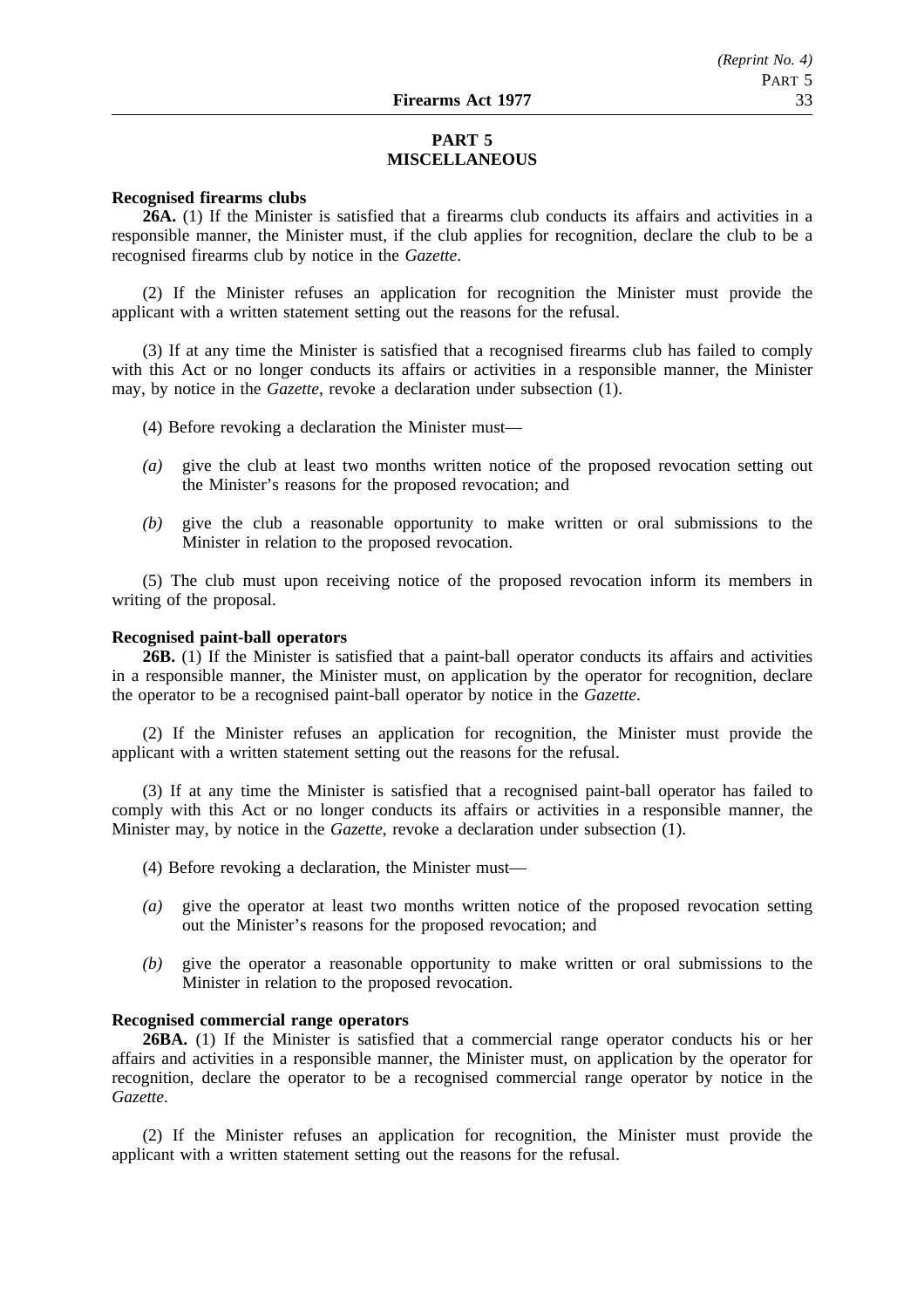(3) If at any time the Minister is satisfied that a recognised commercial range operator has failed to comply with this Act or no longer conducts his or her affairs or activities in a responsible manner, the Minister may, by notice in the *Gazette*, revoke a declaration under subsection (1).

(4) Before revoking a declaration, the Minister must—

- *(a)* give the operator at least two months written notice of the proposed revocation setting out the Minister's reasons for the proposed revocation; and
- *(b)* give the operator a reasonable opportunity to make written or oral submissions to the Minister in relation to the proposed revocation.

# **Approval of grounds of recognised firearms clubs or paint-ball operator**

**26C.** (1) If any activity involving the use of a firearm takes place on grounds of a recognised firearms club or recognised paint-ball operator and those grounds are not approved under this section in relation to that activity, recognition of the club or operator under this Part is by force of this section revoked.

(2) If the Registrar is satisfied that the grounds of a recognised firearms club or recognised paint-ball operator are suitable for the purpose of the activities of the club or operator, the Registrar may, on the application of the club or operator, approve those grounds for use in connection with those activities.

(3) An approval under this section is subject to—

- *(a)* any conditions prescribed by the regulations; and
- *(b)* any conditions imposed by the Registrar (which may include a condition limiting the periods during which the grounds may be used by the club or operator).

(4) The Registrar may impose conditions pursuant to subsection (3) on the approval of the grounds or subsequently.

(5) If the Registrar refuses an application for approval, the Registrar must provide the applicant with a written statement setting out the reasons for the refusal.

(6) If at any time the Registrar is satisfied that grounds approved under this section would not be approved if application for approval were made at that time or that a condition of the approval has been contravened, the Registrar may, by notice to the club or operator, revoke the approval.

(7) The Registrar may, on his or her own initiative or on application by a recognised firearms club or recognised paint-ball operator, vary or revoke conditions of an approval.

(8) Before revoking an approval or varying conditions of an approval on his or her own initiative, the Registrar must—

- *(a)* give the club or operator at least two months written notice of the proposed revocation or variation setting out the Registrar's reasons for the proposed revocation or variation; and
- *(b)* give the club or operator a reasonable opportunity to make written or oral submissions to the Registrar in relation to the proposed revocation or variation.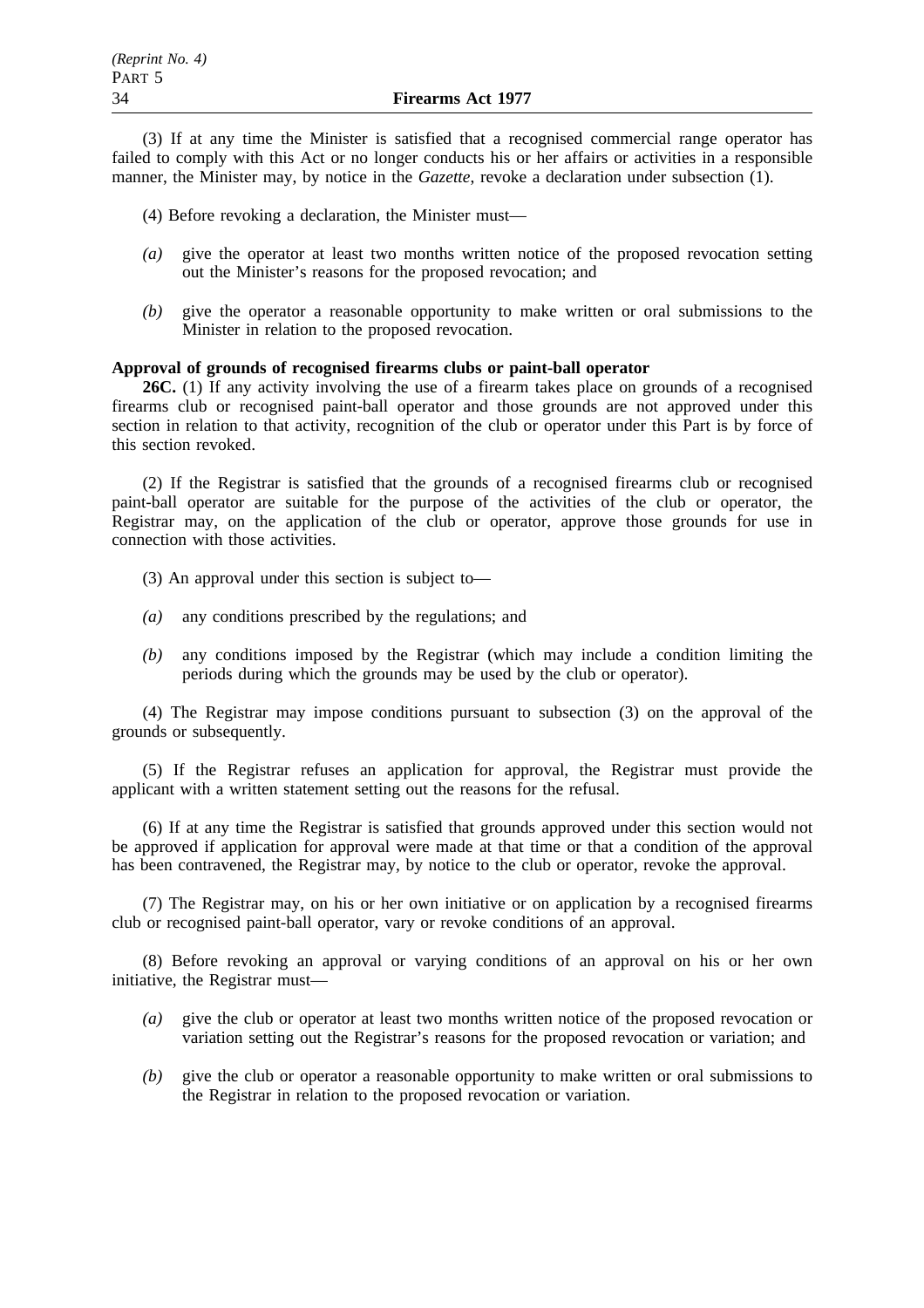(9) The Registrar, or a person authorised by the Registrar, may, for the purposes of determining an application for approval under this section, reviewing such an approval or determining whether conditions of approval are being or have been contravened, enter and inspect the grounds of a recognised firearms club or recognised paint-ball operator at any reasonable time.

#### **Approval of range of recognised commercial range operator**

**26D.** (1) If any activity involving the use of a firearm takes place on the range of a recognised commercial range operator and the range is not approved under this section in relation to that activity, recognition of the operator under this Part is by force of this section revoked.

(2) If the Registrar is satisfied that the range of a recognised commercial range operator is suitable for the purpose of the activities of the operator, the Registrar may, on the application of the operator, approve the range for use in connection with those activities.

(3) An approval under this section is subject to—

- *(a)* any conditions prescribed by the regulations; and
- *(b)* any conditions imposed by the Registrar (which may include a condition limiting the periods during which the range may be used by the operator).

(4) The Registrar may impose conditions pursuant to subsection (3) when he or she approves the range under this section or at any later time.

(5) If the Registrar refuses an application for approval, the Registrar must provide the applicant with a written statement setting out the reasons for the refusal.

(6) If at any time the Registrar is satisfied that a range approved under this section would not be approved if application for approval were made at that time or that a condition of the approval has been contravened, the Registrar may, by notice to the operator, revoke the approval.

(7) The Registrar may, on his or her own initiative or on application by a recognised commercial range operator, vary or revoke conditions of an approval.

(8) Before revoking an approval or varying conditions of an approval on his or her own initiative, the Registrar must—

- *(a)* give the operator at least two months written notice of the proposed revocation or variation setting out the Registrar's reasons for the proposed revocation or variation; and
- *(b)* give the operator a reasonable opportunity to make written or oral submissions to the Registrar in relation to the proposed revocation or variation.

(9) The Registrar, or a person authorised by the Registrar, may, for the purposes of determining an application for approval under this section, reviewing such an approval or determining whether conditions of approval are being or have been contravened, enter and inspect the range of a recognised commercial range operator at any reasonable time.

#### **Registers**

**27.** (1) The Registrar must maintain—

- *(a)* a register of licences issued under this Act; and
- *(b)* a register of firearms registered under this Act.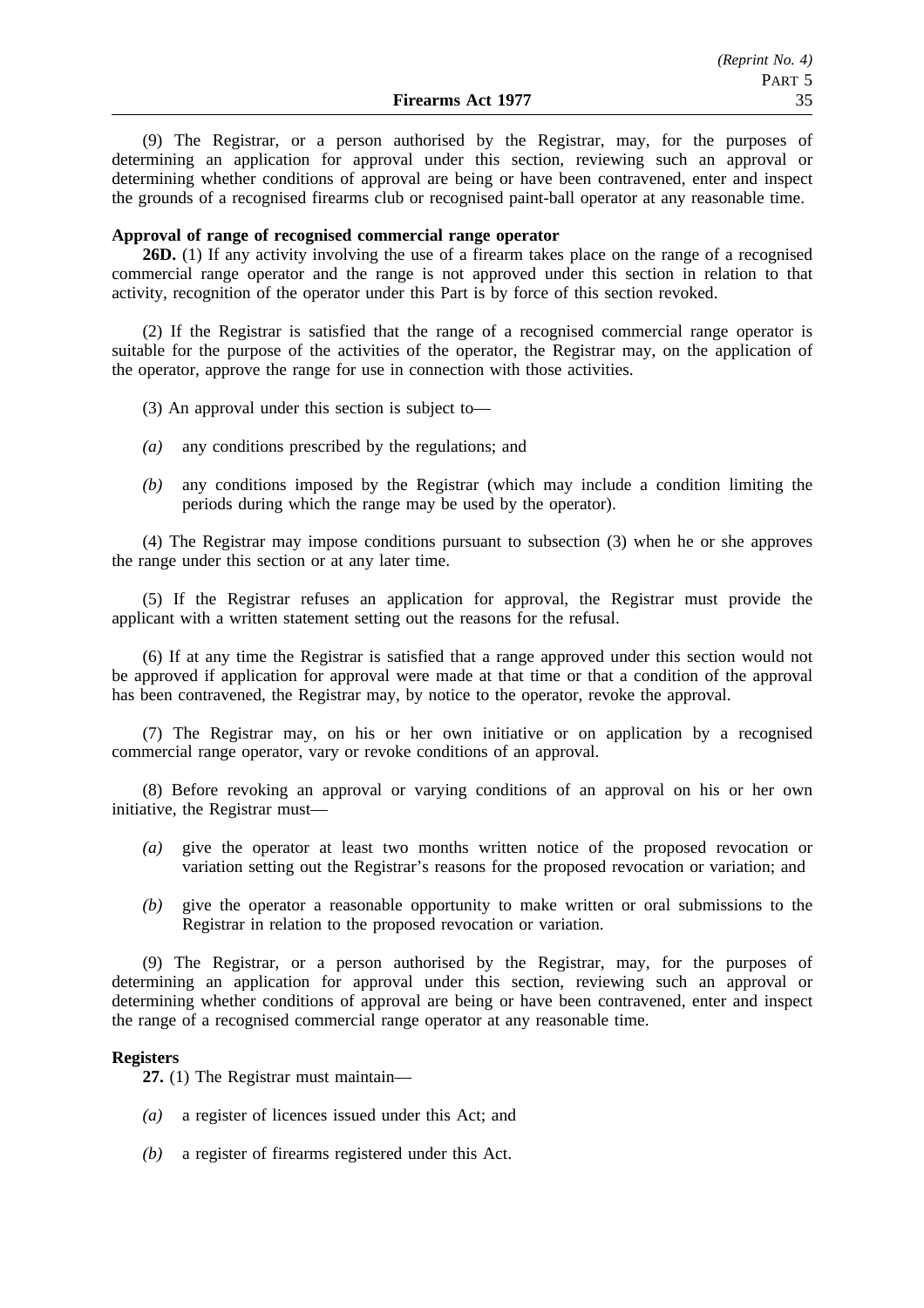(2) Where the Registrar is satisfied that a person has a proper interest in the contents of a register maintained under this section, the Registrar may permit that person to inspect that register, or portion of that register.

## **False information**

**28.** (1) A person who provides information to the Registrar or any other person under this Act that is false or misleading in a material particular is guilty of an offence.

Maximum penalty: \$10 000 or imprisonment for two years.

(2) It is a defence to a charge under subsection (1) to prove that the defendant believed upon reasonable grounds that the information as true.

#### **Handling firearms when under the influence**

**29.** (1) A person who handles a firearm while so much under the influence of intoxicating liquor or a drug as to be incapable of exercising effective control of the firearm is guilty of an offence if—

- *(a)* a round is in the breech or chamber or the magazine of the firearm; or
- *(b)* the person is handling or is carrying with him or her ammunition that can be used in the firearm.

Maximum penalty: \$10 000 or imprisonment for two years.

(2) A person who transfers possession of a firearm to a person who is so much under the influence of intoxicating liquor or a drug as to be incapable of exercising effective control of the firearm is guilty of an offence if—

- *(a)* a round is in the breech or chamber or the magazine of the firearm; or
- *(b)* the person to whom possession of the firearm has been transferred is handling or is carrying with him or her ammunition that can be used in the firearm.

Maximum penalty: \$10 000 or imprisonment for two years.

(3) Without limiting subsection (1) or (2), a person is incapable of exercising effective control of a firearm if, owing to the influence of intoxicating liquor or a drug, the use of any mental or physical faculty of that person is lost or appreciably impaired.

#### **Possession of silencer and other parts of firearms**

**29A.** (1) A person who has possession of a silencer is guilty of an offence.

Maximum penalty: \$10 000 or imprisonment for two years.

- (2) A person who has possession of—
- *(a)* a mechanism or other fitting that can be fitted to a firearm to convert it to an automatic firearm; or
- *(b)* a mechanism or other fitting that, when fitted to a suitable firearm, will enable the firearm to fire grenades or other explosive projectiles,

is guilty of an offence unless he or she is authorised to have possession of the mechanism or other fitting by a firearms licence.

Maximum penalty: \$10 000 or imprisonment for two years.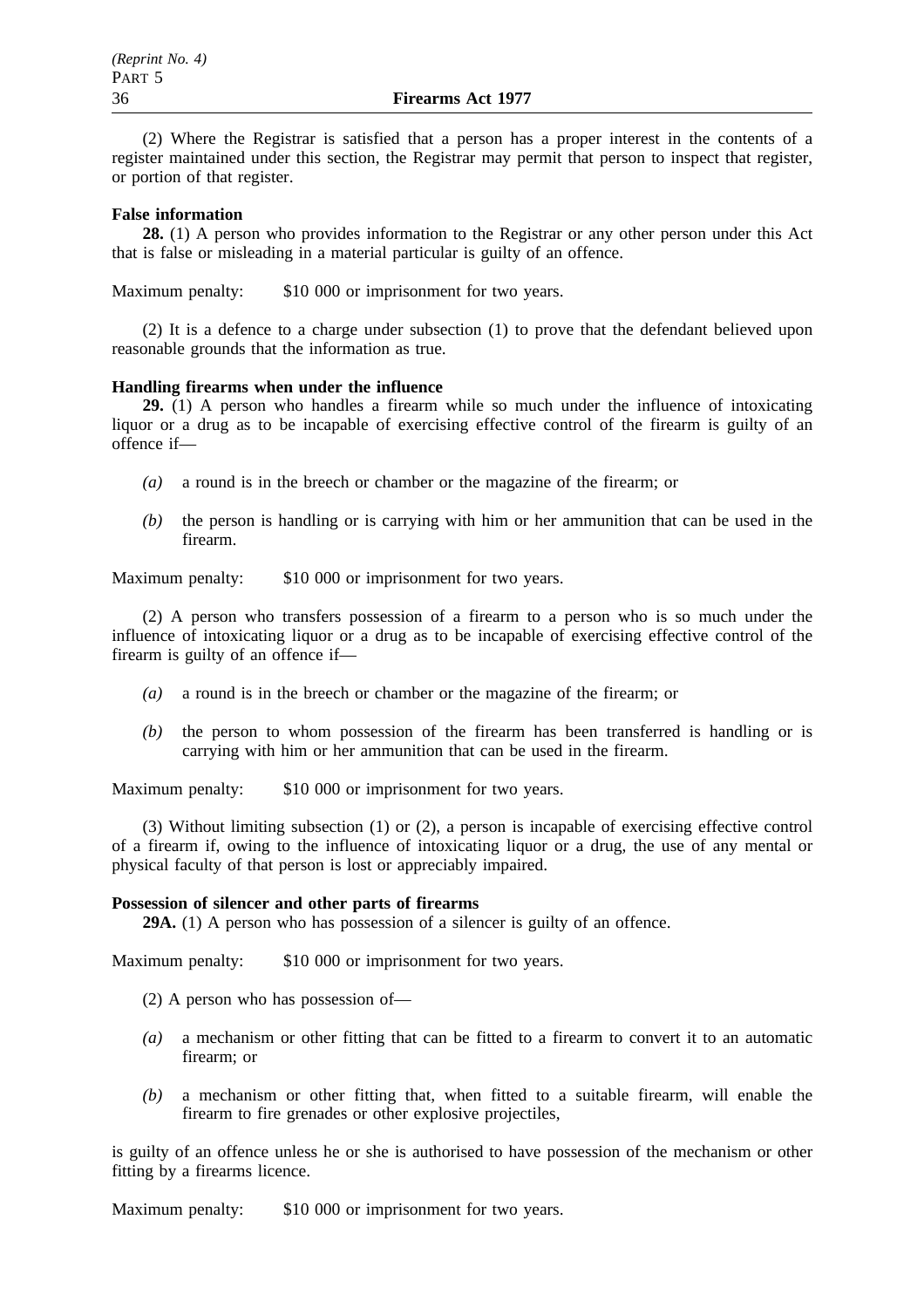(3) Subsection (2) does not apply to a licensed dealer in firearms in the normal course of carrying on the business of dealing in firearms pursuant to his or her licence.

### **Possession of the receiver of a firearm**

**29B.** (1) A person who has possession of the receiver of a prescribed firearm or a class C or class D firearm is guilty of an offence unless the receiver comprises part of a registered firearm (whether assembled or dismantled) that is lawfully in his or her possession.

Maximum penalty: \$10 000 or imprisonment for two years.

(2) A person who has possession of the receiver of any other kind of firearm is guilty of an offence unless—

- *(a)* the receiver comprises part of a registered firearm (whether assembled or dismantled) that is lawfully in his or her possession; or
- *(b)* that person was the owner of the receiver immediately before the commencement of the *Firearms (Miscellaneous) Amendment Act 1996*.

Maximum penalty: \$5 000 or imprisonment for one year.

(3) This section does not apply to—

- *(a)* a licensed dealer in firearms in the normal course of carrying on the business of dealing in firearms pursuant to his or her licence; or
- *(b)* a person in the normal course of the business of carrying or storing goods.

#### **Duty to carry licence**

**29C.** (1) A person who is carrying a firearm on or about his or her person or who has a firearm in his or her immediate physical control must carry with him or her a firearms licence authorising his or her possession of the firearm.

Maximum penalty: \$5 000.

(2) Subsection (1) does not apply to a licensed dealer in firearms in the normal course of carrying on the business of dealing in firearms pursuant to his or her licence.

#### **Information to be given to police officer**

**30.** (1) A member of the police force who suspects on reasonable grounds that a person has, or recently has had, in his or her possession a firearm or ammunition, may require that person to state his or her full name, address and age.

(1a) A member of the police force may require the owner of a firearm to answer questions relating to the whereabouts of the firearm or relating to the person or persons who have, or have had, possession, of the firearm.

(2) The member of the police force may, if he or she thinks fit to do so, require that person to produce such evidence as may be stipulated by the member of the police force to verify information given in response to a requirement under this section.

(3) A person who fails or refuses without reasonable excuse to—

*(a)* comply with a requirement under this section; or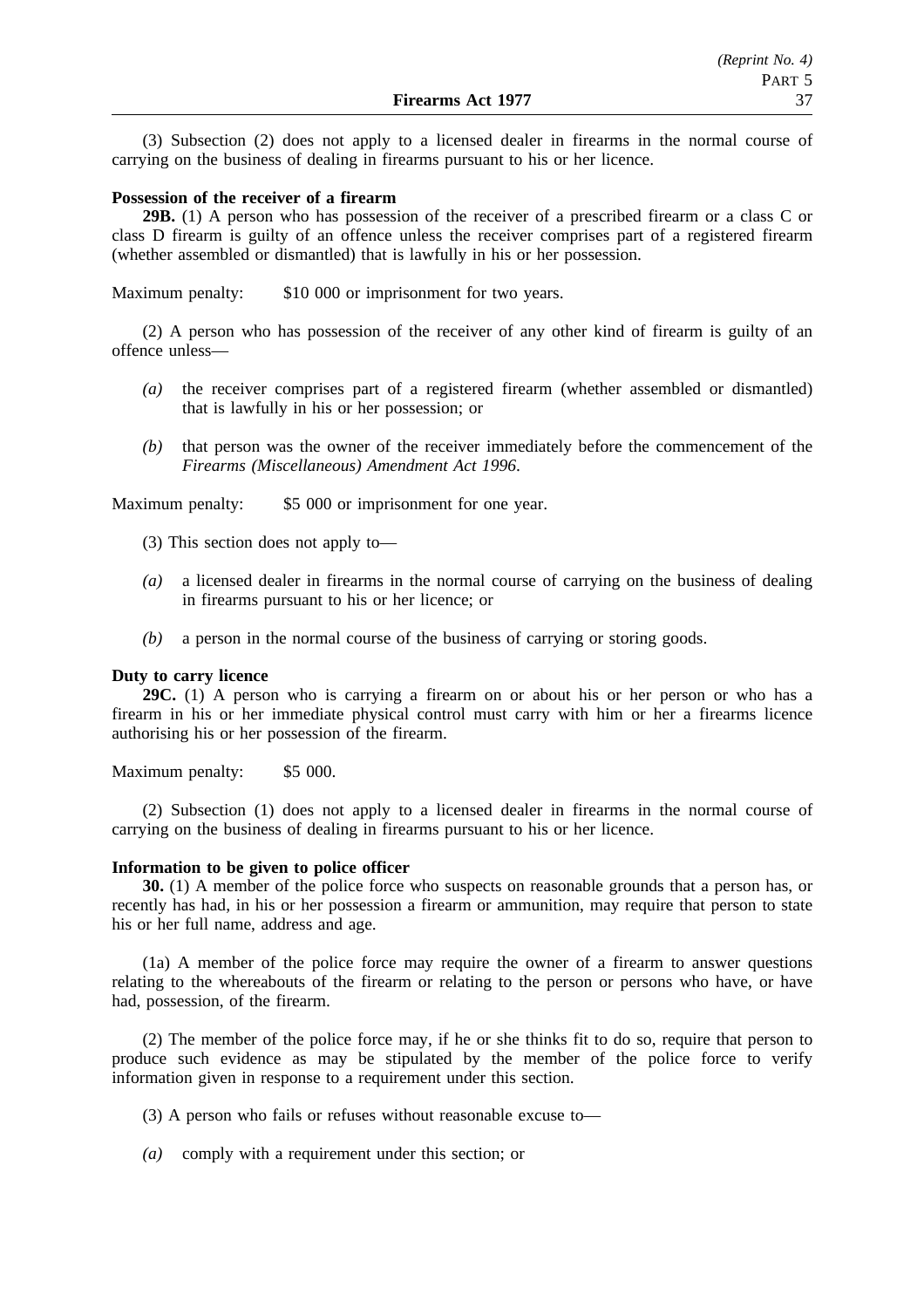*(b)* answer a question put by a member of the police force to the best of his or her knowledge, information and belief,

is guilty of an offence.

Maximum penalty: \$5 000 or imprisonment for one year.

(4) A person may not decline on grounds of self-incrimination to answer a question put by a member of the police force under subsection (1a) but the answer to any such question is not admissible except in proceedings for an offence against this section.

#### **Production of licence and certificate of registration**

**31.** (1) A person who has possession of a firearm must, at the request of a member of the police force or a warden under the *National Parks and Wildlife Act 1972*—

- *(a)* produce a firearms licence authorising his or her possession of the firearm and the certificate of registration of the firearm for inspection by the member of the police force or warden (or, if production of the licence or certificate is not possible at the time of the request, that person must produce the licence or certificate within 48 hours for inspection by a member of the police force at a police station nominated by that person at the time of the request); and
- *(b)* produce the firearm for inspection or, if production is not possible at the time of the request, produce the firearm within 48 hours for inspection by a member of the police force at a police station nominated by that person at the time of the request.

Maximum penalty: \$5 000.

(2) An apparently genuine document purporting to be signed by the Commissioner of Police, and to certify that a licence or certificate of registration has not been produced as required under this section, must, in the absence of proof to the contrary, be accepted as proof of the matter so certified.

(3) A warden under the *National Parks and Wildlife Act 1972* can only act under subsection (1) when the person in possession of a firearm is on a reserve constituted under that Act.

#### **Period of grace on cancellation, suspension, etc., of licence**

**31A.** (1) Subject to this Act, where—

- *(a)* a licence authorising possession of a firearm is cancelled or suspended; or
- *(b)* the Registrar refuses to renew such a licence; or

\*\*\*\*\*\*\*\*\*\*

*(d)* the registration of a firearm is cancelled,

the person who held, or applied for renewal of, the licence or in whose name the firearm was registered (as the case may require) may, in order to dispose of the firearm, retain possession of it for one month.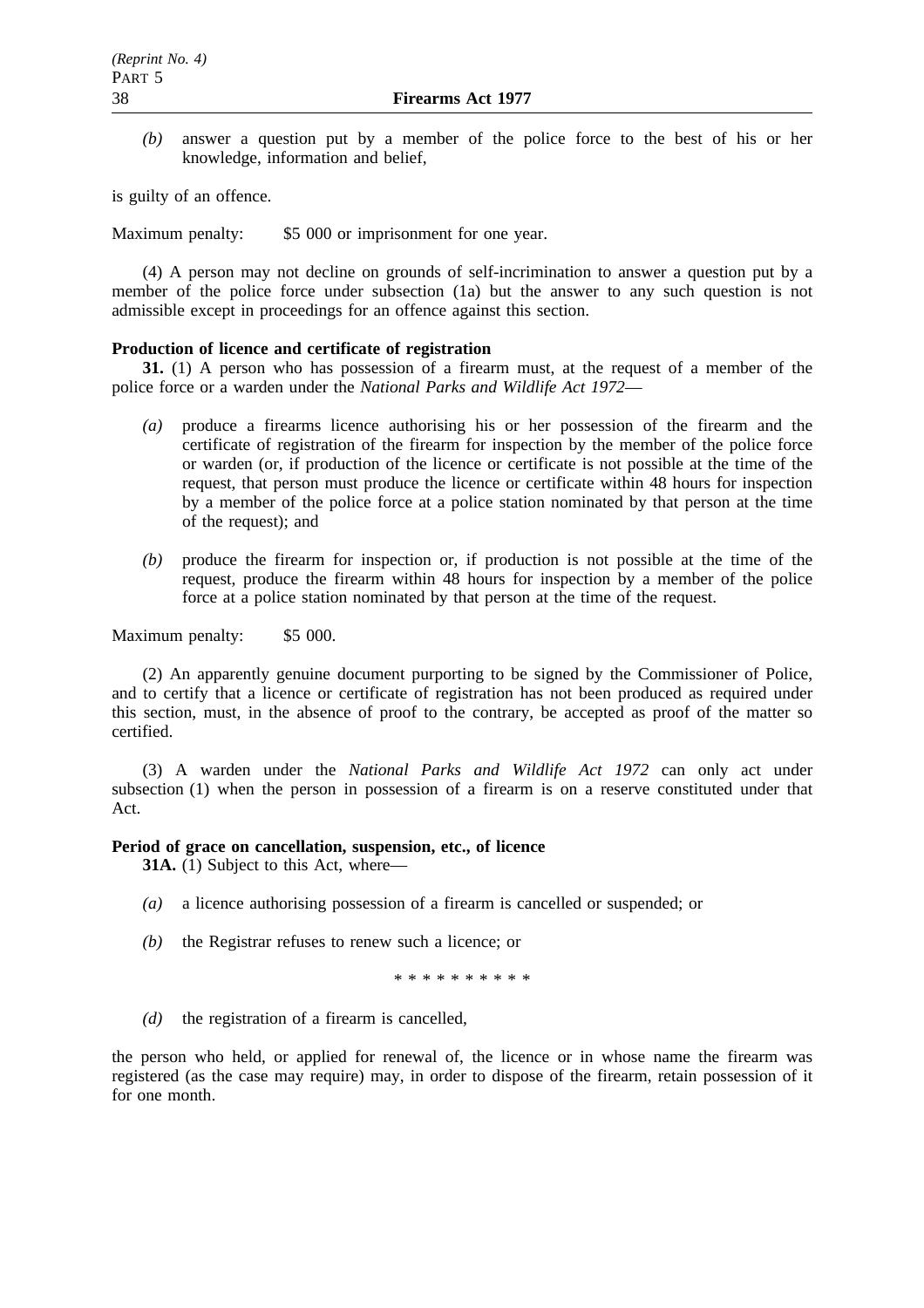(2) Where a licence authorising possession of a firearm is suspended under this Act, the person who held the licence may retain the power of disposition over the firearm if—

- *(a)* the firearm is kept by a person who holds a dealer's licence or a person approved by the Registrar; and
- *(b)* the person who held the licence does not have access to the firearm.

(3) A person referred to in this section who uses the firearm for any purpose before disposing of it in accordance with this section is guilty of an offence.

Maximum penalty: where the firearm is a prescribed firearm or a class C, D or H firearm—\$10 000 or imprisonment for two years

> where the firearm is any other kind of firearm—\$5 000 or imprisonment for one year.

(4) A person who receives a firearm (the subject of a licence that is suspended) for the purpose of keeping it in accordance with subsection (2) and who does not forthwith notify the Registrar of that receipt is guilty of an offence.

Maximum penalty: \$5 000.

#### **Power to seize firearms, etc.**

**32.** (1) If a member of the police force suspects upon reasonable grounds that—

- *(a)* a firearm is unregistered; or
- *(b)* an offence against this Act has been committed, or is being committed, with respect to a firearm; or
- *(ba)* a firearm has been forfeited to the Crown by order of a court; or
- *(c)* a person who has possession of a firearm is not a fit and proper person to have possession of that firearm; or
- *(ca)* continued possession of a firearm by a person would be likely to result in undue danger to life or property; or
- *(cb)* a person has possession of a firearm in contravention of an order of a court whether the order was made in this State or in any other State or Territory of the Commonwealth; or
- *(d)* a firearm is mechanically unsafe; or
- *(e)* a firearm (not being a prescribed firearm)—
	- (i) is particularly dangerous by reason of its design, construction or any other factor; or
	- (ii) can easily be converted to an automatic firearm; or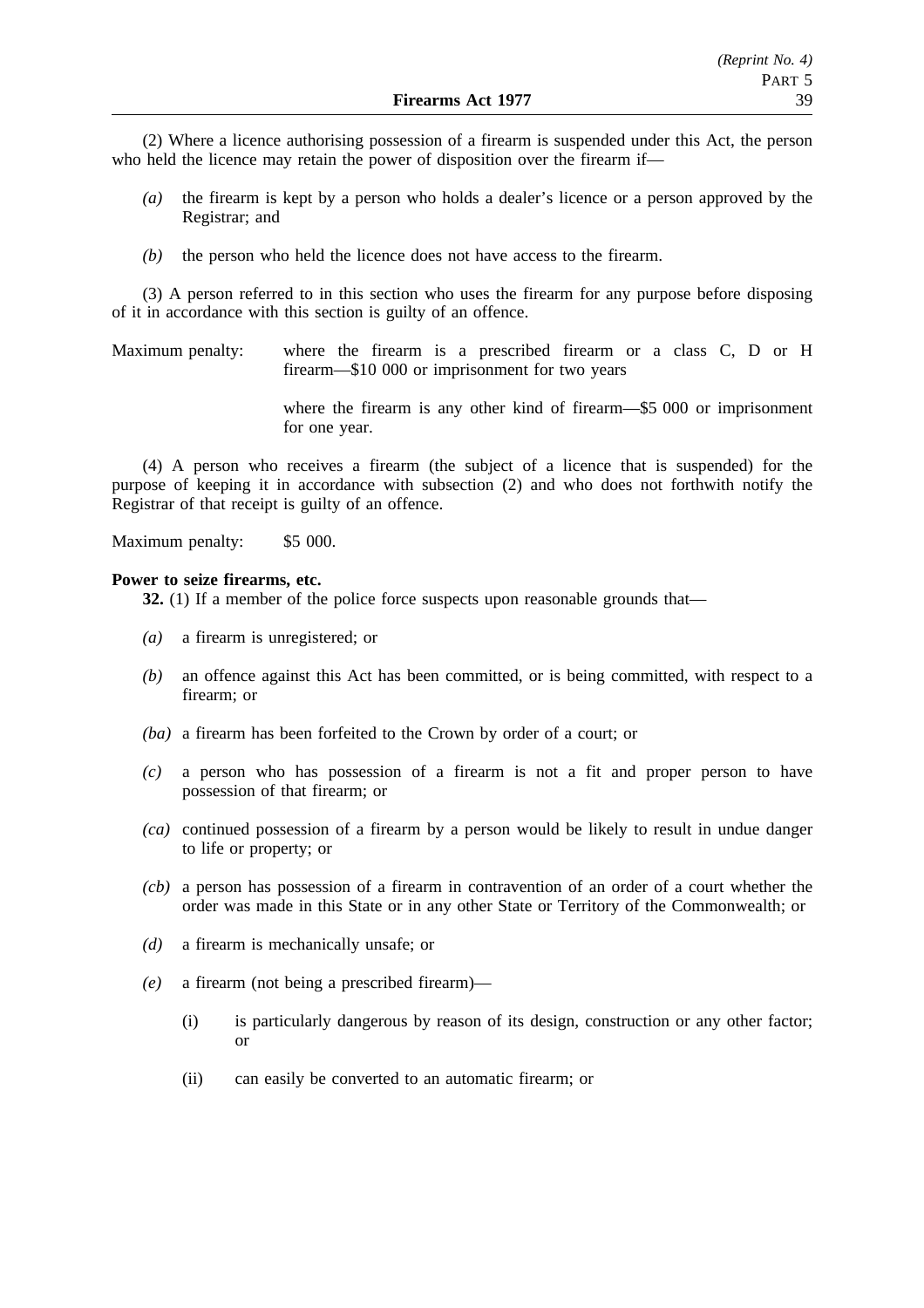(iii) is, by reason of its size or any other factor, more readily concealed than other firearms of the same class and is for that, or any other reason, particularly suited to unlawful use,

the member may seize that firearm.

(1aa) If a member of the police force suspects on reasonable grounds that a person has possession of a firearm, the receiver of a firearm or any other mechanism or fitting in contravention of this Act, the member may seize the firearm, receiver, mechanism or fitting.

(1ab) If a member of the police force suspects on reasonable grounds that a person has possession of ammunition that has been acquired or is held in contravention of this Act the member may seize the ammunition.

(1a) If a member of the police force suspects on reasonable grounds that—

- *(a)* a person has possession of a licence authorising possession of a firearm that has been seized under this section; or
- *(b)* a person has possession of a licence in contravention of an order of a court; or
- *(c)* a person has possession of a licence that has been cancelled or suspended; or
- *(d)* a person has possession of a licence for an illegal purpose; or
- *(e)* a person who has possession of a firearms licence is not a fit and proper person to have possession of the licence,

the member may require the person to deliver the licence to him or her forthwith and, if the person refuses or fails to comply with such a requirement, seize the licence.

- (2) A member of the police force may stop, detain and search or detain and search—
- *(a)* any vehicle upon which the member suspects on reasonable grounds that there is a firearm, licence, receiver, mechanism, fitting or ammunition liable to seizure under this section; or
- *(b)* any person whom the member suspects on reasonable grounds has possession of a firearm, licence, receiver, mechanism, fitting or ammunition liable to seizure under this section.

(2a) If a member of the police force suspects on reasonable grounds that a person who has possession of a firearm, or the receiver of a firearm, has failed to keep the firearm or receiver secured as required by this Act, the member may inspect the firearm or receiver and the means (if any) by which it has been secured.

(3) A member of the police force may break into, enter and search any premises in which the member suspects on reasonable grounds—

- *(a)* there is a firearm, licence, receiver, mechanism, fitting or ammunition liable to seizure under this section; or
- *(b)* a firearm or the receiver of a firearm is kept contrary to the security requirements of this Act.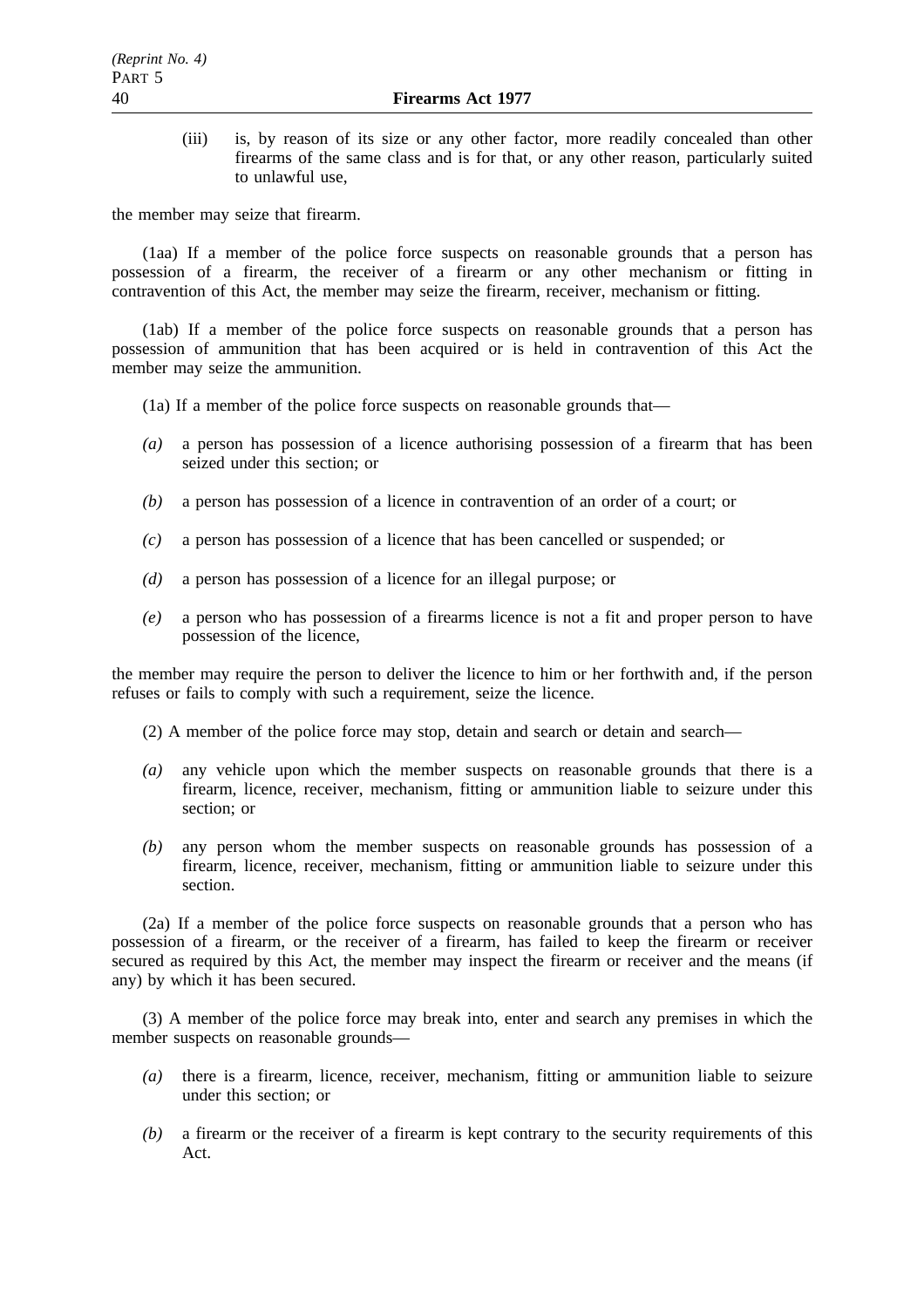(4) Where a firearm, licence, receiver, mechanism, fitting or ammunition is delivered or seized in pursuance of this section, it must be forwarded forthwith to the Registrar.

## **Obstruction of police officer**

**33.** A person who hinders or resists a member of the police force acting in the exercise of powers conferred by this Act is guilty of an offence.

Maximum penalty: \$5 000.

# **Forfeiture of firearms, etc.**

**34.** (1) Where a firearm, receiver, mechanism, fitting or ammunition is seized under this Part, the Registrar may institute proceedings for forfeiture of the firearm, receiver, mechanism, fitting or ammunition before a court of summary jurisdiction.

- (2) If, in proceedings under subsection (1), a court is satisfied that—
- *(a)* the owner of the firearm, receiver, mechanism, fitting or ammunition is not authorised by or under this Act to be in possession of the firearm, receiver, mechanism, fitting or ammunition; or
- *(b)* that the return of the firearm, receiver, mechanism, fitting or ammunition to its owner would be likely to result in undue danger to life or property; or
- *(c)* that the whereabouts of the owner of the firearm, receiver, mechanism, fitting or ammunition has not been, and is not likely to be, ascertained by reasonable inquiry; or
- *(d)* the owner of the firearm, receiver, mechanism, fitting or ammunition has failed to comply with the requirements of this Act in relation to the safe storage of the firearm, receiver, mechanism, fitting or ammunition; or
- *(e)* in the case of a firearm—the firearm can easily be converted to an automatic firearm,

it may order that the firearm, receiver, mechanism, fitting or ammunition be forfeited to the Crown, or make such other order for the disposal of the firearm, receiver, mechanism, fitting or ammunition as it thinks appropriate.

(3) A firearm, receiver, mechanism, fitting or ammunition seized under this Part may be held under this subsection—

- *(a)* until—
	- (i) proceedings are instituted for an order under this section or for an offence in relation to the firearm, receiver, mechanism, fitting or ammunition against the owner of the firearm, receiver, mechanism, fitting or ammunition or a decision is made not to institute such proceedings; or
	- (ii) the expiration of 12 months after the firearm, receiver, mechanism, fitting or ammunition was seized,

whichever first occurs;

*(b)* if proceedings of either kind referred to in paragraph *(a)*(i) are instituted within 12 months after the firearm, receiver, mechanism, fitting or ammunition was seized—until those proceedings are finally determined.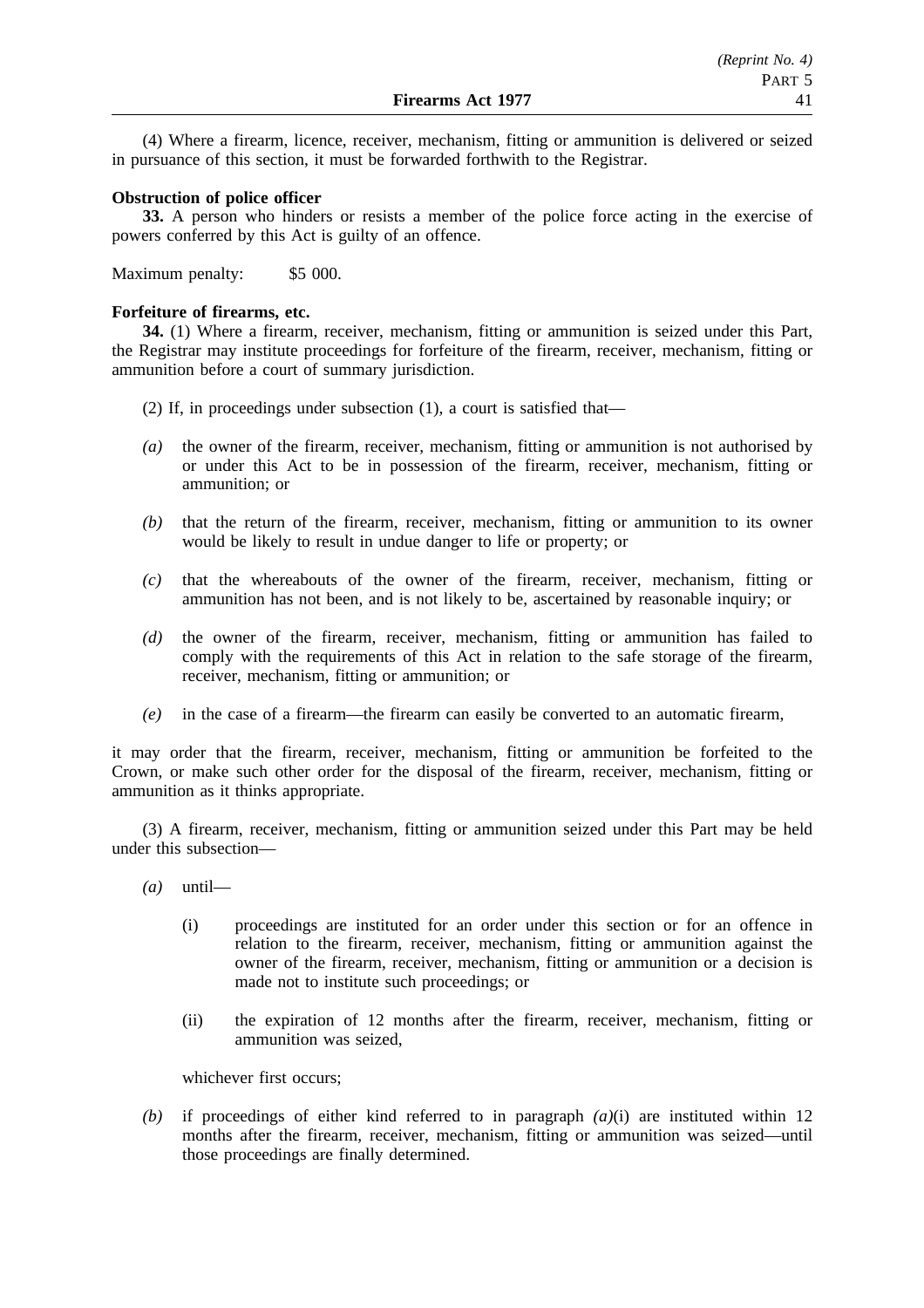## **Return of licence that has been delivered or seized**

**34AA.** Where a licence has been delivered to or seized by a member of the police force under this Part and the licence has not been suspended or cancelled, it must, subject to the order of any court, be dealt with as follows:

- *(a)* if the firearm to which the licence relates has been seized—the licence must be returned to the holder on the return of the firearm to its owner;
- *(b)* in any other case—the licence must be returned to the holder at the expiration of 14 days from the date of delivery or seizure.

# **Forfeiture of firearms by court**

**34A.** (1) Where a court convicts a person of an offence against this or any other Act and the court finds that a firearm, receiver, mechanism, fitting or ammunition was involved in the commission of the offence the court must make one or more of the following orders:

- *(a)* where the firearm, receiver, mechanism, fitting or ammunition was owned by the convicted person—that the firearm, receiver, mechanism, fitting or ammunition be forfeited to the Crown or be disposed of in such other manner as the court directs;
- *(b)* that a licence held by the convicted person is subject to specified conditions;
- *(c)* that a licence held by the convicted person is suspended for a specified period or until further order;
- *(d)* that a licence held by the convicted person is cancelled;
- *(e)* that the convicted person is disqualified from holding or obtaining a licence for a specified period or until further order.

(2) Where, in the course of proceedings before a court, the court forms the view that a party to the proceedings who has possession of a firearm, receiver, mechanism, fitting or ammunition is not a fit and proper person to have possession of the firearm, receiver, mechanism, fitting or ammunition, the court must make one or more of the following orders:

- *(a)* that the firearm, receiver, mechanism, fitting or ammunition be disposed of in such manner as the court directs;
- *(b)* that a licence held by the party is subject to specified conditions;
- *(c)* that a licence held by the party is suspended for a specified period or until further order;
- *(d)* that a licence held by the party is cancelled;
- *(e)* that the party is disqualified from holding or obtaining a licence for a specified period or until further order.

## **Disposal of forfeited firearms, etc.**

**35.** (1) The Registrar may sell or otherwise dispose of a firearm, receiver, mechanism, fitting or ammunition forfeited to the Crown under this or any other Act.

(2) Subject to the other provisions of this Act or the regulations, the Registrar may sell or otherwise dispose of a firearm, receiver, mechanism, fitting or ammunition surrendered to the Registrar.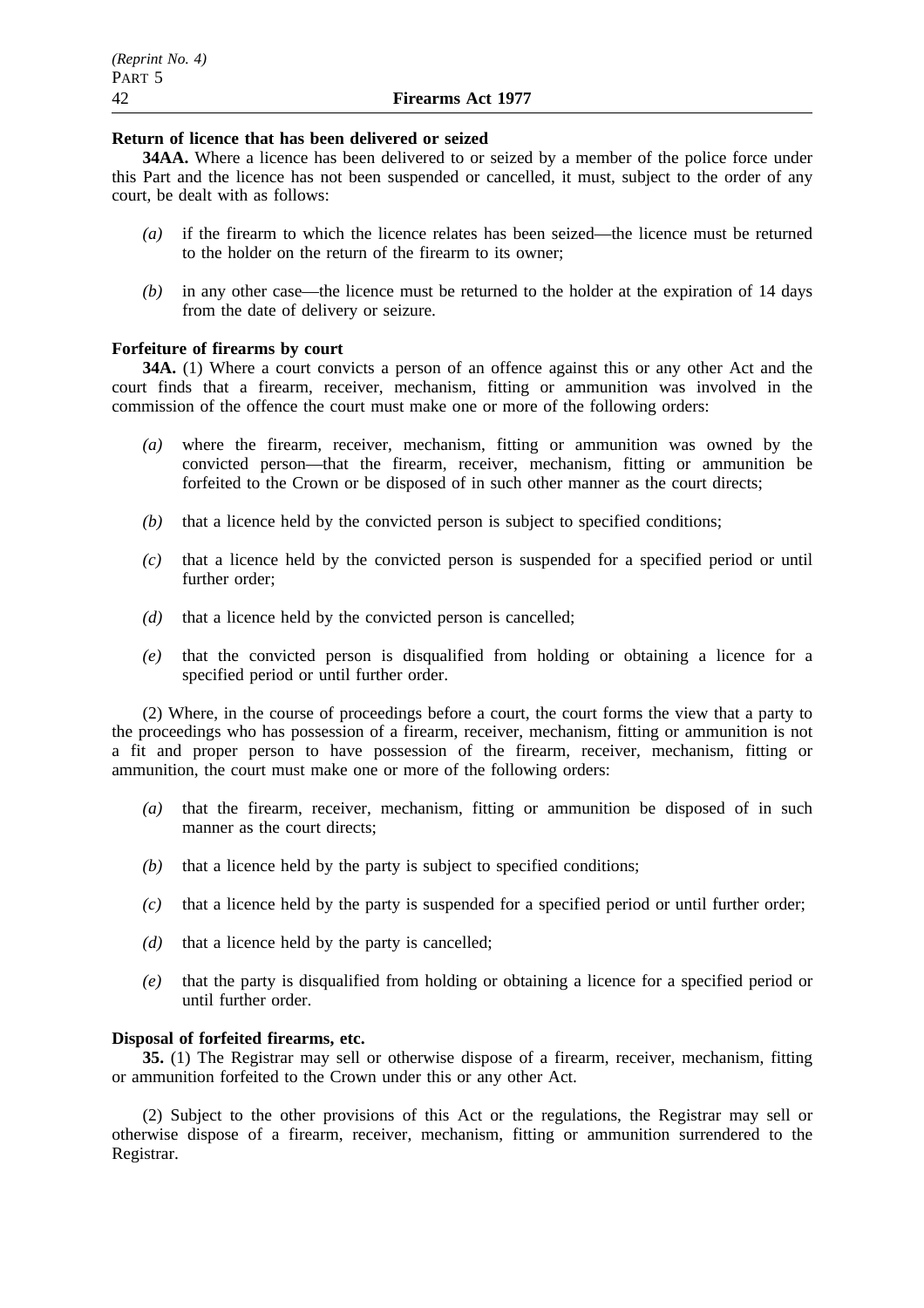(3) Where a court makes an order confiscating a firearm to the custody of the Registrar but does not make an order as to the manner in which the firearm should be disposed of or dealt with, the Registrar must, subject to a further order of the court or the order of any other court, keep the firearm for one year and must then sell or otherwise dispose of it as he or she thinks fit.

(4) The proceeds of the sale or disposal of a firearm under this section must be paid into the Consolidated Account.

# **Transporting of firearms**

**35A.** (1) Subject to any exclusions prescribed by regulation, a person who carries on the business of carrying goods must not, in the course of carrying on that business, carry a firearm and ammunition (whether the ammunition is suitable for use in the firearm or not), or cause a firearm and ammunition to be carried, by the same vehicle, vessel or aircraft.

Maximum penalty: \$5 000.

(2) A person (whether a person who carries on the business of carrying goods or not) must comply with the requirements prescribed by regulation when transporting a class C, D or H firearm or a prescribed firearm.

Maximum penalty: \$5 000.

## **Advertising firearms for sale**

**35B.** A person (other than a licensed dealer in firearms) who advertises a firearm for sale must include in the advertisement a statement that transfer of possession of the firearm on sale must take place in the presence of, and be witnessed by, a licensed dealer in firearms, an authorised officer of a recognised firearms club or a member of the police force in accordance with section 15B(9).

Maximum penalty: \$2 500.

## **Dealing with firearms by executors, etc.**

**35C.** Where a person is the owner of a firearm as—

- *(a)* the executor or administrator of a deceased estate; or
- *(b)* the administrator or manager of the estate of a person who is unable to manage his or her affairs; or
- *(c)* the donee of an enduring power of attorney; or
- *(d)* the Official Trustee or the registered trustee of a bankrupt estate,

the owner must, subject to any law to the contrary—

- *(e)* sell or give the firearm to another person in accordance with this Act as soon as practicable; or
- *(f)* surrender the firearm to the Registrar.

Maximum penalty: \$5 000.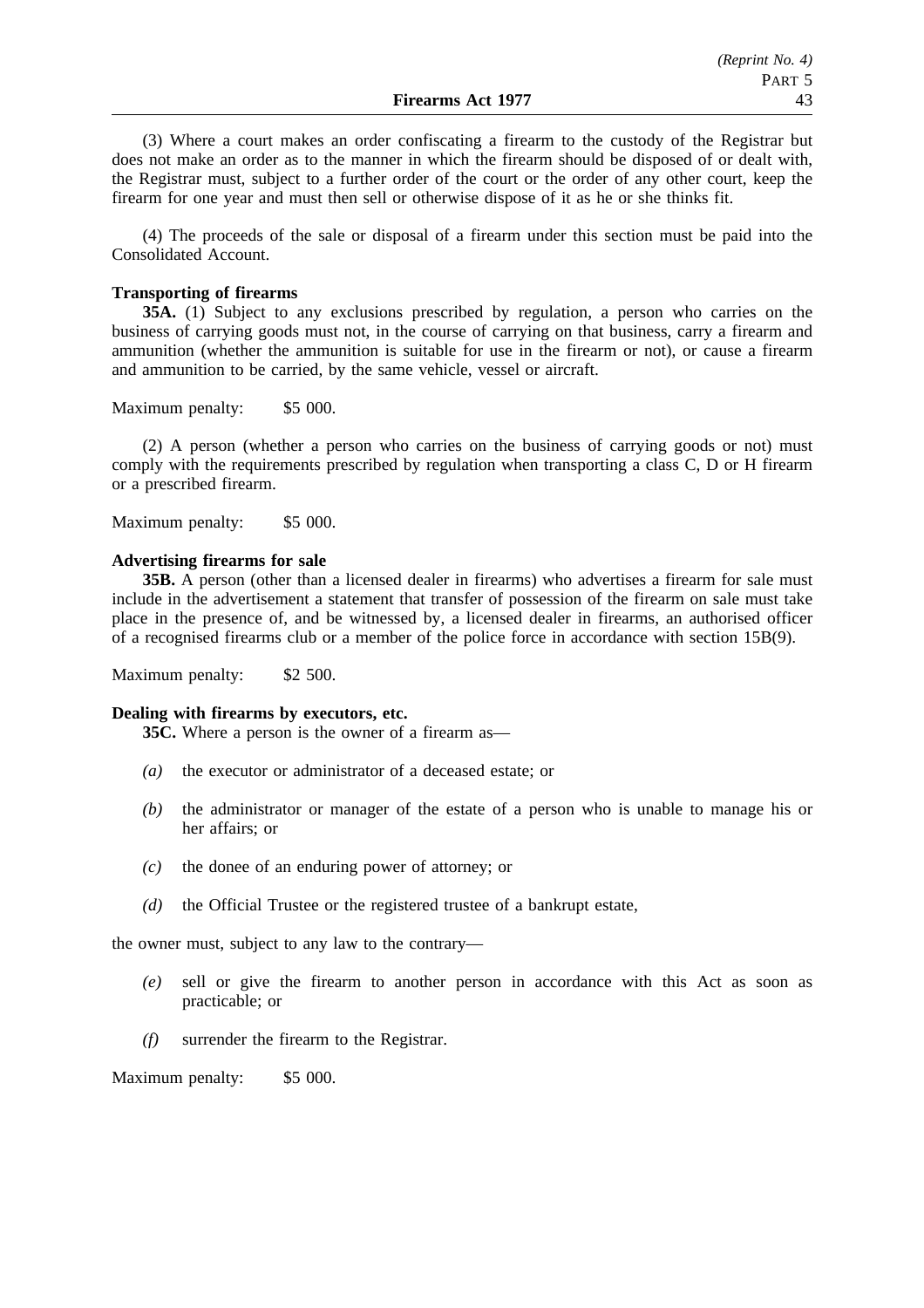#### **Notice to Registrar when storing firearms**

**35D.** A person who has given a firearm to a person who carries on the business of storing firearms to keep the firearm in storage for more than 14 days must, within 14 days after the period of storage commences, provide the Registrar with the following information in writing:

- *(a)* the name and address of the person to whom the firearm has been given; and
- *(b)* the place at which the firearm will be stored.

Maximum penalty: \$5 000.

#### **Evidentiary provisions**

**36.** In any proceedings for an offence under this Act, an apparently genuine document purporting to be signed by the Registrar and to certify—

- *(a)* that at a specified time a person was or was not the holder of a licence; or
- *(b)* that a licence was endorsed with specified endorsements; or
- *(ba)* that a licence was subject to specified conditions; or
- *(bb)* that a licence was suspended or cancelled; or
- *(bc)* that a person was disqualified from holding or obtaining a licence; or
- *(bd)* that a person was or was not the holder of a permit; or
- *(c)* that at a specified time a firearm mentioned in the document was or was not registered; or
- *(d)* that a person or body was, or was not, a firearms club, paint-ball operator or commercial range operator; or
- *(e)* that a firearms club, paint-ball operator or commercial range operator was, or was not, a recognised firearms club, recognised paint-ball operator or recognised commercial range operator; or
- *(f)* that the grounds of a recognised firearms club or recognised paint-ball operator were or were not approved under this Act; or
- *(fa)* that the range of a recognised commercial range operator was, or was not, approved under this Act; or
- *(g)* that an approval under this Act was subject to specified conditions; or
- *(h)* that information required to be provided under this Act to the Registrar has, or has not, been provided,

must, in the absence of proof to the contrary, be regarded as proof of the matter so certified.

## **General defence**

**36A.** It is a defence to a charge of an offence against this Act if the defendant proves that the alleged offence was not committed intentionally and did not result from any failure on the part of the defendant to take reasonable care to avoid the commission of the offence.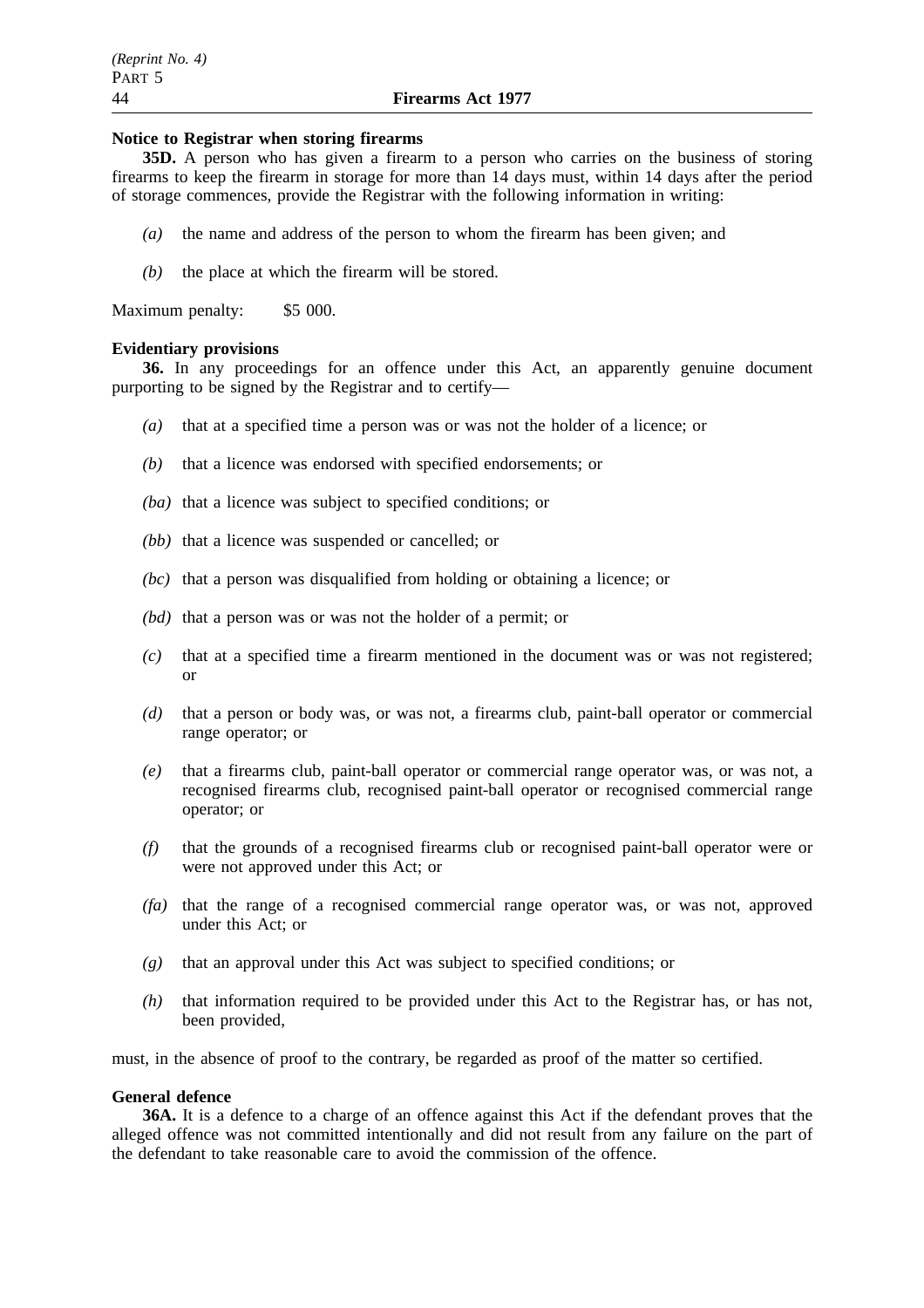## **Service of notices**

**36B.** (1) A notice or other document required or authorised to be given to or served on a person under this Act may be given or served as follows:

- *(a)* by personal service on the person or the agent of the person;
- *(b)* by leaving it for the person at his or her place of residence or, in the case of a company, at the company's registered office, with someone apparently over the age of 16 years;
- *(c)* by serving it by certified mail on the person or an agent of the person at his or her last known address.

(2) Service by post is effected by addressing, prepaying and posting the notice or document and service will be taken to have occurred when the notice or document, or notice that the notice or document is available for collection, would be delivered in the ordinary course of post.

## **General amnesty**

**37.** (1) The Registrar may, with the approval of the Minister, from time to time declare a general amnesty from one or more of the provisions of this Act.

(2) An amnesty—

- *(a)* must be declared by notice published in the *Gazette* and in a newspaper circulating generally throughout the State; and
- *(b)* applies in relation to the provision or provisions of this Act specified in the notice for such period as is specified in the notice; and
- *(c)* applies for the benefit of all members of the class or classes of persons affected by the provision or provisions to which the amnesty relates; and
- *(d)* is subject to the terms and conditions (if any) set out in the notice.

(3) The Registrar may, with the approval of the Minister, vary or revoke the declaration of an amnesty under subsection (1) by notice published in the *Gazette* and in a newspaper circulating generally throughout the State.

#### **Commencement of proceedings for offences**

**38.** \*\*\*\*\*\*\*\*\*\*

(2) Proceedings for an offence against this Act may be commenced at any time within twelve months after the date of the alleged offence.

## **Regulations**

**39.** (1) The Governor may make such regulations as are contemplated by this Act, or as are necessary or expedient for the purposes of this Act.

(2) Without limiting the generality of the foregoing, those regulations may—

- *(a)* prescribe the duties of the Registrar;
- *(ab)* amend or replace the definition of class A, B, C, D or H firearms in section 5;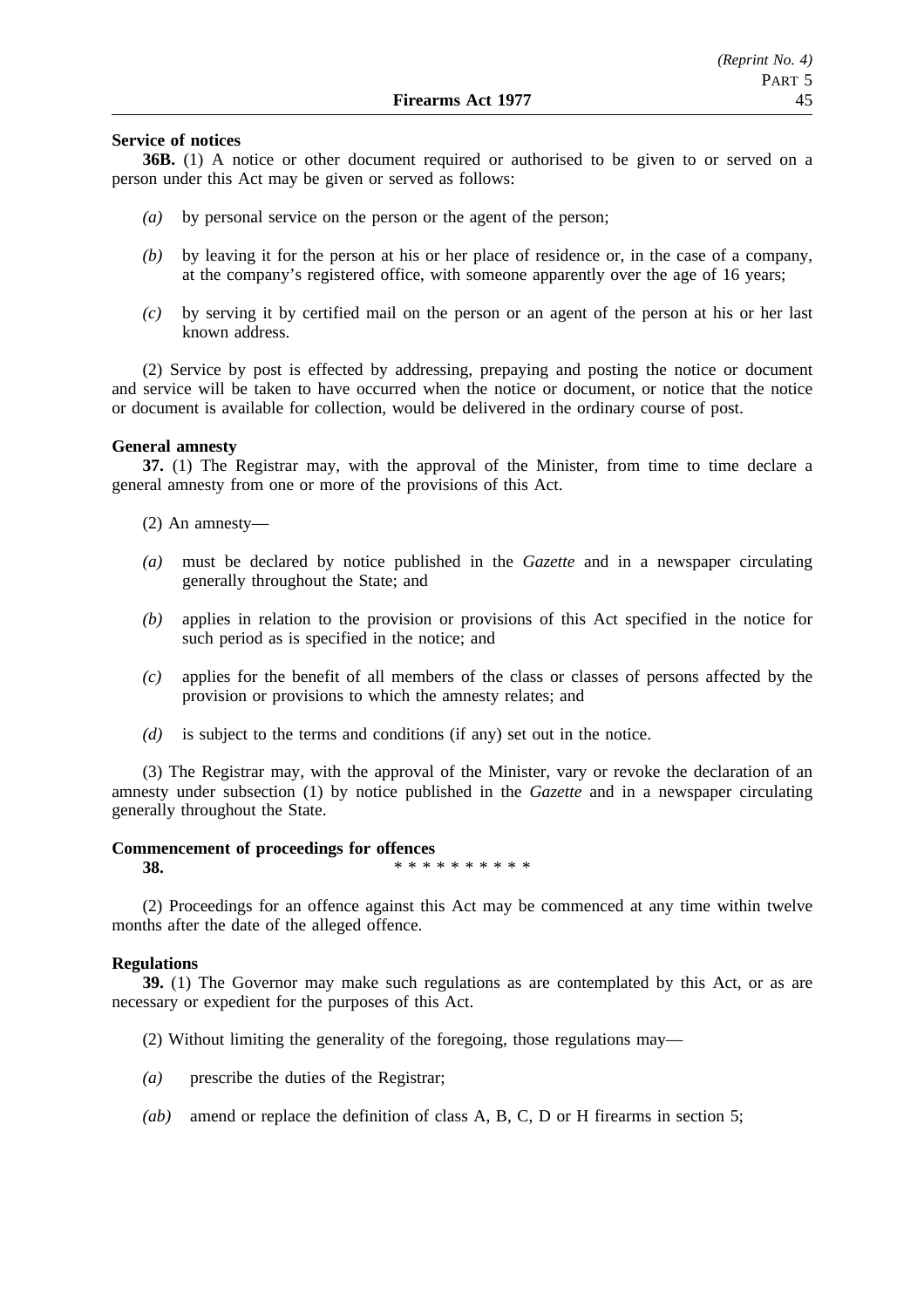- *(ac)* prescribe or empower the Registrar to determine qualifications or experience in relation to the safe handling of firearms that an applicant for a licence must have in order to obtain a licence under this Act;
- *(ad)* provide or empower the Registrar to determine requirements for the safe custody of firearms generally, or any specified class of firearms, or ammunition generally, or any specified class of ammunition;
- *(ada)* provide or empower the Registrar to determine requirements for the safe custody of the receivers of firearms;
- *(ae)* empower the Registrar to endorse a firearms licence with a purpose or purposes not included in regulations;
- *(af)* require the keeping of records and the furnishing of information to the Registrar by—
	- (i) recognised firearms clubs;
	- (ia) recognised paint-ball operators;
	- (ib) recognised commercial range operators;
	- (ii) licensed dealers;
	- (iii) employers whose employees are required to carry firearms in the course of their employment;
- *(b)* regulate the keeping and form of registers;
- *(c)* prescribe forms or empower the Registrar to approve forms to be used in connection with this Act;
- *(d)* prescribe, and provide for the payment or recovery of, fees for the purposes of any application or other proceeding under this Act;
- *(e)* exempt absolutely or subject to conditions—
	- (i) persons of a specified class; or
	- (ii) firearms of a specified class,

from specified provisions of this Act;

\*\*\*\*\*\*\*\*\*\*

*(g)* prescribe penalties not exceeding a fine of \$2 500 for breach of, or non-compliance with, any regulation.

(3) A regulation made under this section or any other provision of this Act may confer discretionary powers.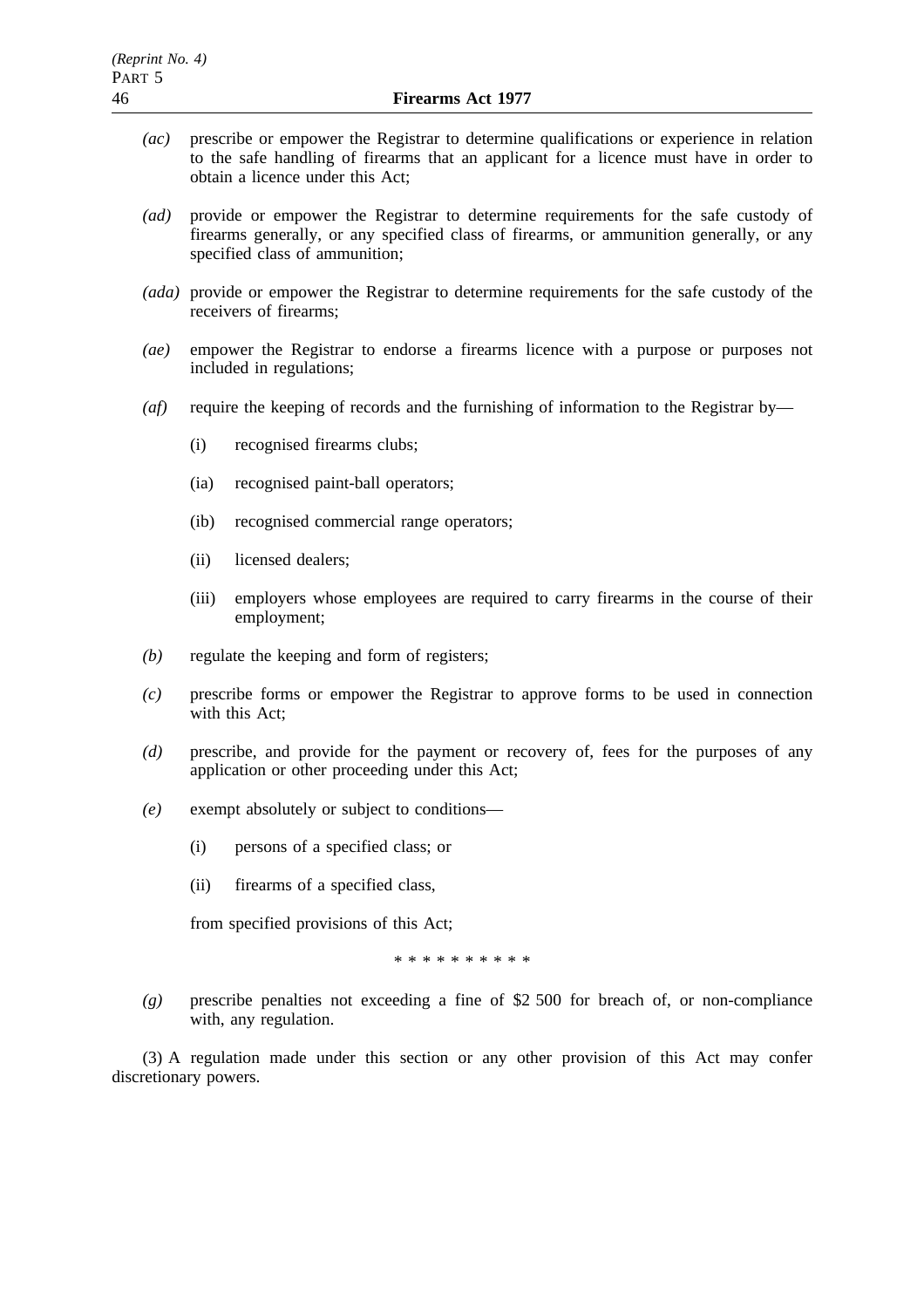#### **SCHEDULE**

#### *Transitional Provisions*

#### **Interpretation**

**1.** (1) In this schedule unless the contrary intention appears—

"**amending Act**" means the *Firearms (Miscellaneous) Amendment Act 1996*;

"**the application date**" means the application date fixed by proclamation for the purposes of this definition;

"**licensed dealer"** in firearms means a person who was immediately before the commencement of the amending Act the holder of a dealer's licence granted under this Act;

"**new licence**" means a firearms licence granted by the Registrar pursuant to an application made on or before the application date by the holder of an old licence;

"**old licence**" means a firearms licence in force immediately before the commencement of the amending Act;

"**the surrender date**" means the surrender date fixed by proclamation for the purposes of this definition;

"**unexpired term**" of an old licence means the period commencing on the date on which a new licence is granted under this Act to the holder of the old licence and the date on which the old licence would have expired if the amending Act had not been enacted.

(2) The Governor may by proclamation fix the application date and the surrender date and may, by subsequent proclamation or proclamations, vary either of those dates to a later date.

#### **Firearms licences**

**2.** (1) An old licence remains in force—

- *(a)* until midnight at the end of the day that is the application date; or
- *(b)* if the holder of the licence had applied (and paid the prescribed fee) for a new licence on or after the commencement of the amending Act and on or before the application date—until the new licence is granted or the surrender date whichever first occurs.

(2) Subject to this schedule, an old licence that remains in force under subclause (1) authorises the possession and use of firearms as though the amending Act had not been enacted.

#### **Application for new licence**

**3.** (1) Subject to subclause (2), the holder of an old licence who applies for a new licence on or after the commencement of the amending Act and on or before the application date may elect that the term of the new licence will be—

- *(a)* equal to the unexpired term of the old licence; or
- *(b)* equal to one year plus the unexpired term of the old licence; or
- *(c)* equal to three years plus the unexpired term of the old licence.

(2) The term of a new licence authorising the possession and use of—

- *(a)* class A, B or C firearms must not exceed five years;
- *(b)* class D or H firearms or prescribed firearms must not exceed one year.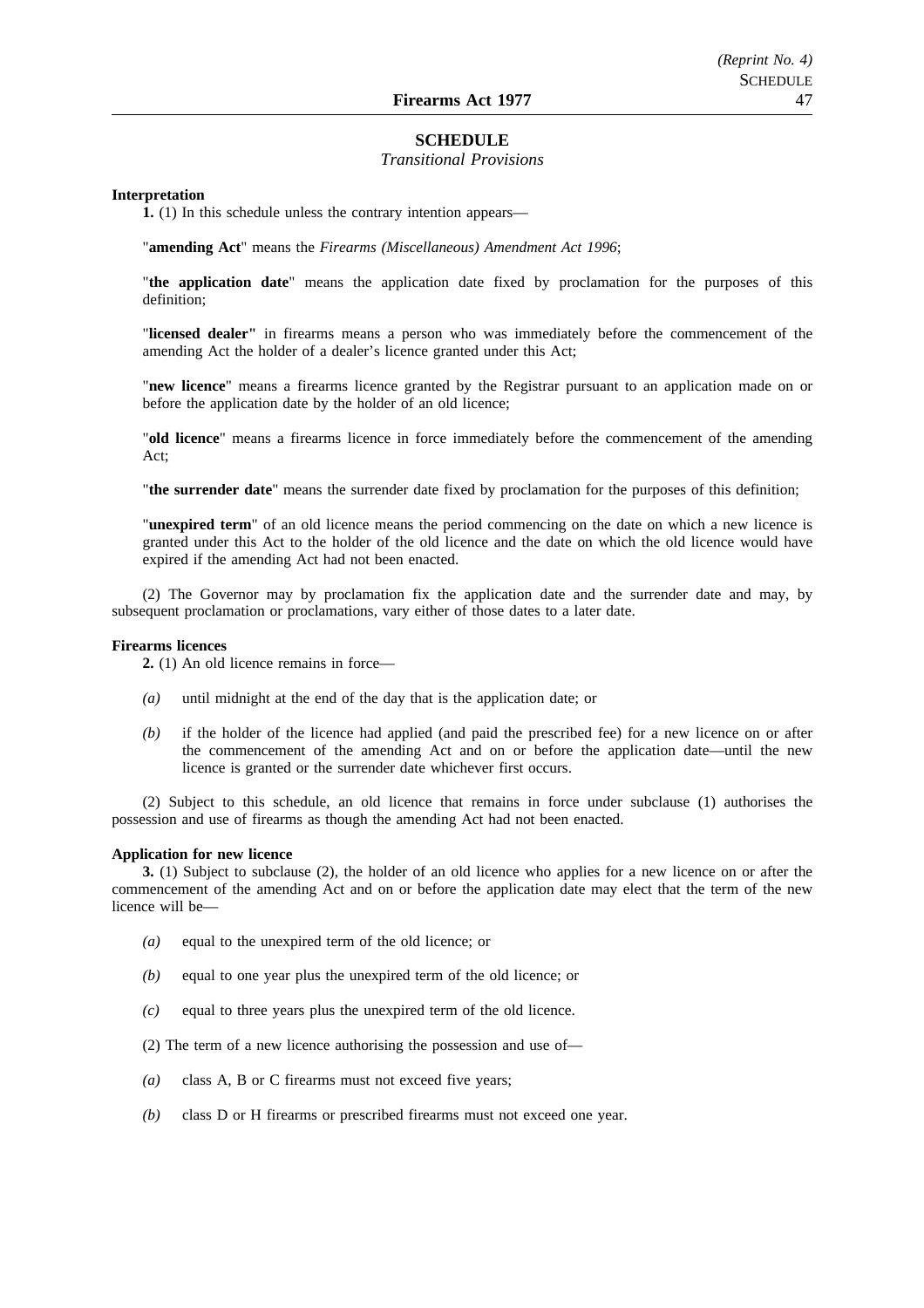#### **Class C and D firearms**

**4.** (1) The holder of an old licence—

- *(a)* who was authorised by that licence immediately before the commencement of the amending Act to have possession of firearms now defined as class C or D firearms; and
- *(b)* who applied for a new licence on or before the application date,

is entitled to have possession of, but (subject to subclause (2), (3) or (4)) not to use, a class C or D firearm until the surrender date if he or she was the owner of the firearm immediately before the commencement of the amending Act.

(2) A person referred to in subclause (1) who was the owner of a firearm now defined as a class C firearm immediately before the commencement of the amending Act may use the firearm until the application date for the purposes of the business of primary production (if any) carried on by that person.

(3) A person referred to in subclause (1) who was the owner of a firearm now defined as a class C or D firearm immediately before the commencement of the amending Act may use the firearm until the application date for a purpose or purposes prescribed by regulation if the requirements prescribed by the regulations have been satisfied.

(4) A person referred to in subclause (1) who was the owner of a firearm now defined as a class C or D firearm immediately before the commencement of the amending Act may, if his or her livelihood was, immediately before the commencement of that Act, and continues to be wholly or partly professional shooting, use the firearm until the application date for the purposes of destroying animals in the course of professional shooting.

(5) An old licence or a new licence that authorises the holder to have possession of and use firearms now defined as class C firearms on the ground that he or she carries on the business of primary production only authorises the possession and use of one class C rifle and one class C shotgun.

- (6) The Registrar may refuse to grant a new licence to an applicant—
- *(a)* if the licence would authorise possession and use of a class C or D firearm that is in the applicant's possession; and
- *(b)* if the applicant were proposing to acquire that firearm, the Registrar would not be prepared to grant a permit to the applicant to acquire it.

#### **Applications before the amending Act**

**5.** An application for a firearms licence or a permit to purchase a firearm made before the commencement of the amending Act lapses on the commencement of that Act.

#### **Dealer's licences**

**6.** A dealer's licence in force immediately before the commencement of the amending Act which has not been endorsed by the Registrar to authorise dealing in class C or D firearms and in the receivers of those classes of firearms, authorises the dealer to retain possession of class C or D firearms and the receivers of those classes of firearms that were lawfully in his or her possession in the normal course of dealing in firearms immediately before the commencement of the amending Act until the surrender date.

#### **Possession of receivers and other fittings**

**7.** (1) A person who immediately before the commencement of the amending Act owned and was lawfully in possession of the receiver of a class C or D firearm that did not comprise part of a registered firearm (whether assembled or dismantled) may retain possession of the receiver if, on or before the surrender date, it is incorporated as part of a registered firearm that the person is entitled to possess and use under this Act.

(2) A person who immediately before the commencement of the amending Act was lawfully in possession of—

*(a)* a mechanism or other fitting that could be fitted to a firearm to convert it to an automatic firearm; or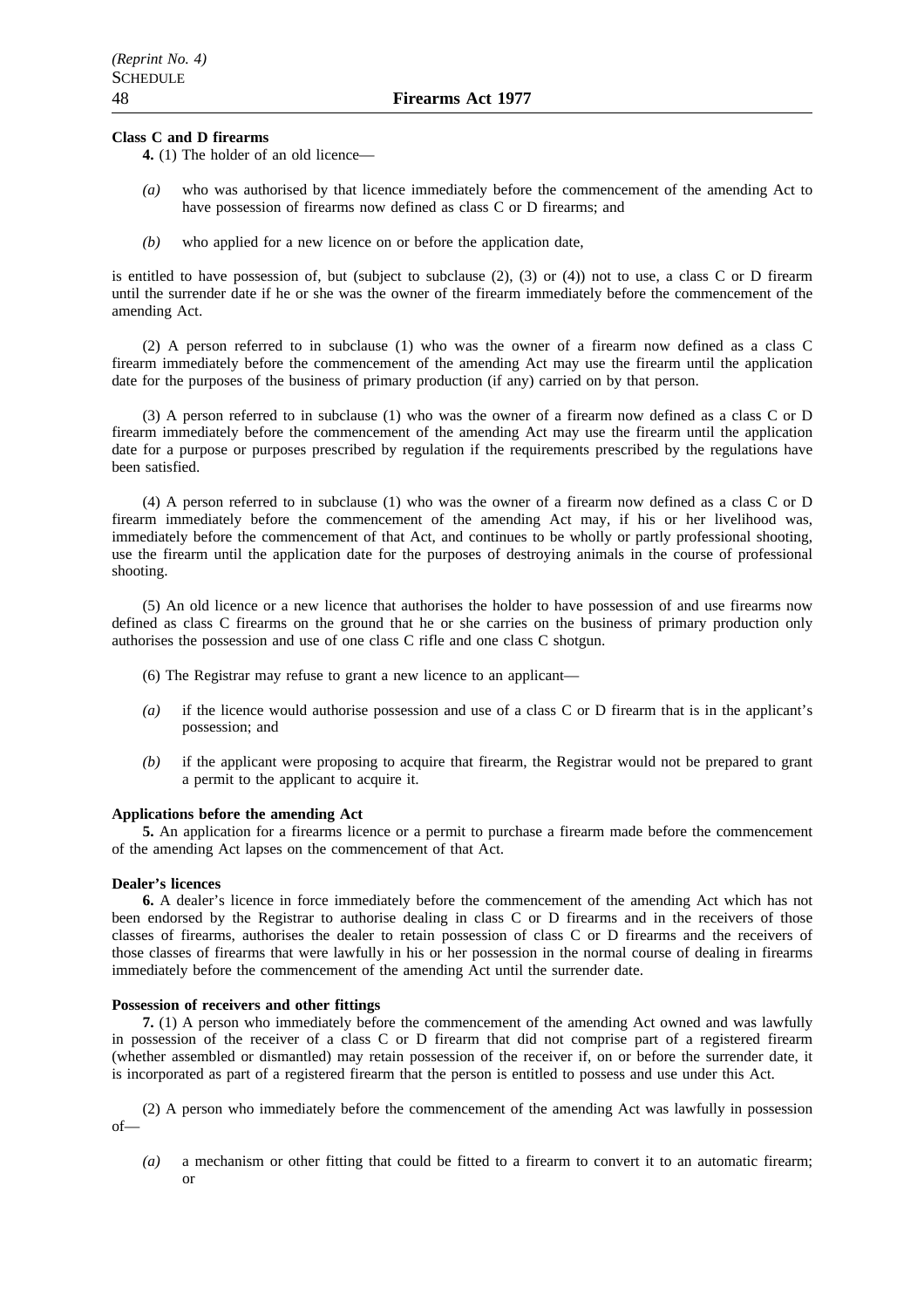*(b)* a mechanism or fitting that when fitted to a suitable firearm, would enable the firearm to fire grenades or other explosive projectiles,

may retain possession of the mechanism or fitting until the surrender date.

#### **Regulations may provide for compensation**

**8.** (1) The regulations may provide for compensation to be paid—

- *(a)* to licensed dealers in firearms or ammunition affected by the enactment of the amending Act; and
- *(b)* to persons who own class C or D firearms or parts, mechanisms, fittings accessories or ammunition for class C or D firearms.

(2) No proceeding for judicial review or for a declaration, injunction, writ, order or other remedy may be brought to challenge or question—

- *(a)* the amount of compensation payable under regulations made under subclause (1) or a determination of, or a determination or decision that affects, the amount of compensation payable under regulations made under that subclause; or
- *(b)* proceedings or procedures under regulations made under subclause (1); or
- *(c)* an act, omission, matter or thing incidental or relating to the operation of regulations under subclause (1).

(3) Compensation payable pursuant to a regulation referred to in subclause (1) must be paid from the Consolidated Account which is appropriated by this subclause to the necessary extent.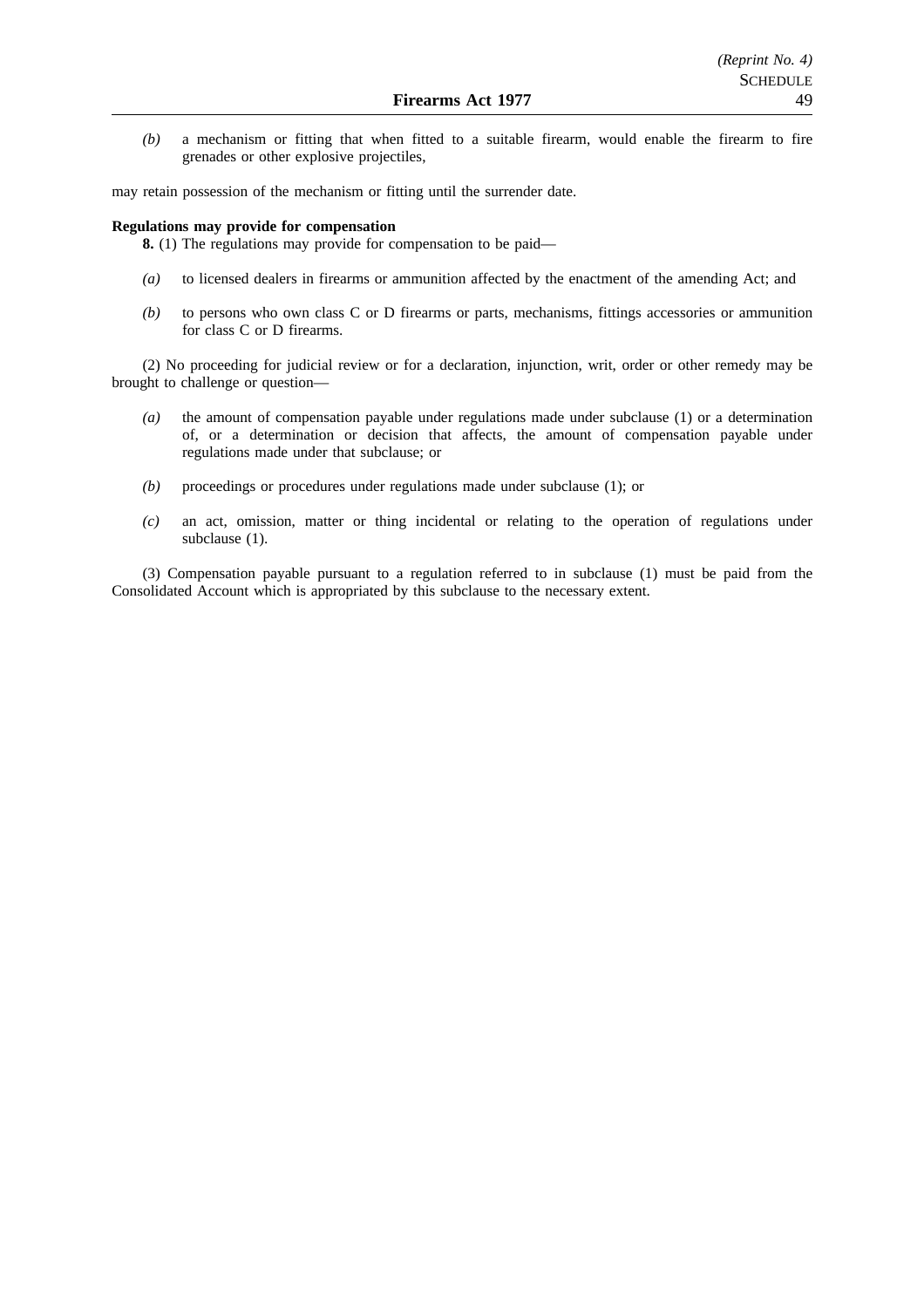## **APPENDIX**

#### **LEGISLATIVE HISTORY**

#### **Repeals**

The *Firearms Act 1977* repealed the following Acts and portions of Acts:

the *Firearms Act 1958* so much of schedule 2 to the *Statute Law Revision Act (No. 2) 1975* as relates to the *Firearms Act 1958* the *Pistol Licence Act 1929* the *Pistol Licence Act Amendment Act 1965* the *Pistol Licence Act Amendment Act 1971* the *Pistol Licence Act Amendment Act (No. 2) 1971* so much of schedule 2 to the *Statute Law Revision Act 1975* as relates to the *Pistol Licence Act 1929-1971*

#### **Legislative History**

(*entries in bold type indicate amendments incorporated since the last reprint*)

Long title: **amended** by 87, 1988, s. 3; 13, 1993, Sched.

Sections 2, 3 and 4: repealed by 87, 1988, s. 19 (Sched.)

Section 5(1): definition of "air gun" inserted by 13, 1993, s. 3(a); amended by 70, 1996, s. 3(a)

definition of "air rifle" inserted by 13, 1993, s. 3(a)

- definition of "ammunition" inserted by 87, 1988, s. 4(a); amended by 13, 1993, s. 3(b)
- definition of "automatic firearm" inserted by 87, 1988 s. 4(a)
- definition of "class A firearms" inserted by 70, 1996, s. 3(b)
- definition of "class B firearms" inserted by 70, 1996, s. 3(b); amended by Regulation No. 208 of 1996, reg. 8 [*Gaz*. 5 September 1996, p. 1077]
- definitions of "class C firearms", "class D firearms", class H firearms", "collector's licence" and "commercial range operator" inserted by 70, 1996, s. 3(b)
- definition of "dangerous firearm" repealed by 70, 1996, s. 3(c)

definition of "dealer" amended by 87, 1988, s. 4(b), (c)

definition of "firearm" amended by 87, 1988, s. 4(d); paragraph (b) repealed by 87, 1988, s. 4(d)

definition of "firearms club" inserted by 87, 1988, s. 4(e)

- definition of "firearms licence" substituted by 70, 1996, s. 3(d)
- definitions of "firearms permit", "firing mechanism", "to give" and "handgun" inserted by 70, 1996, s. 3(d)
- definition of "licence" inserted by 60, 1986, s. 3(a); substituted by 87, 1988, s. 4(f)
- definitions of "licensed dealer" and "loading mechanism" inserted by 70, 1996, s. 3(e)
- definition of "owner" substituted by 70, 1996, s. 3(f)
- definition of "paint-ball firearm" inserted by 13, 1993, s. 3(c)
- definition of "paint-ball operator" inserted by 13, 1993, s. 3(c)
- definition of "pistol" inserted by 13, 1993, s. 3(c); repealed by 70, 1996, s. 3(g)
- definitions of "prescribed firearm" and "pump action shotgun" inserted by 70, 1996, s.  $3(g)$

definition "to purchase" inserted by 87, 1988, s.  $4(g)$ 

- definitions of "receiver" and "recognised commercial range operator" inserted by 70, 1996, s. 3(h)
- definition of "recognised rifle, pistol or gun club" repealed and definition of "recognised firearms club" inserted in its place by 87, 1988, s. 4(h)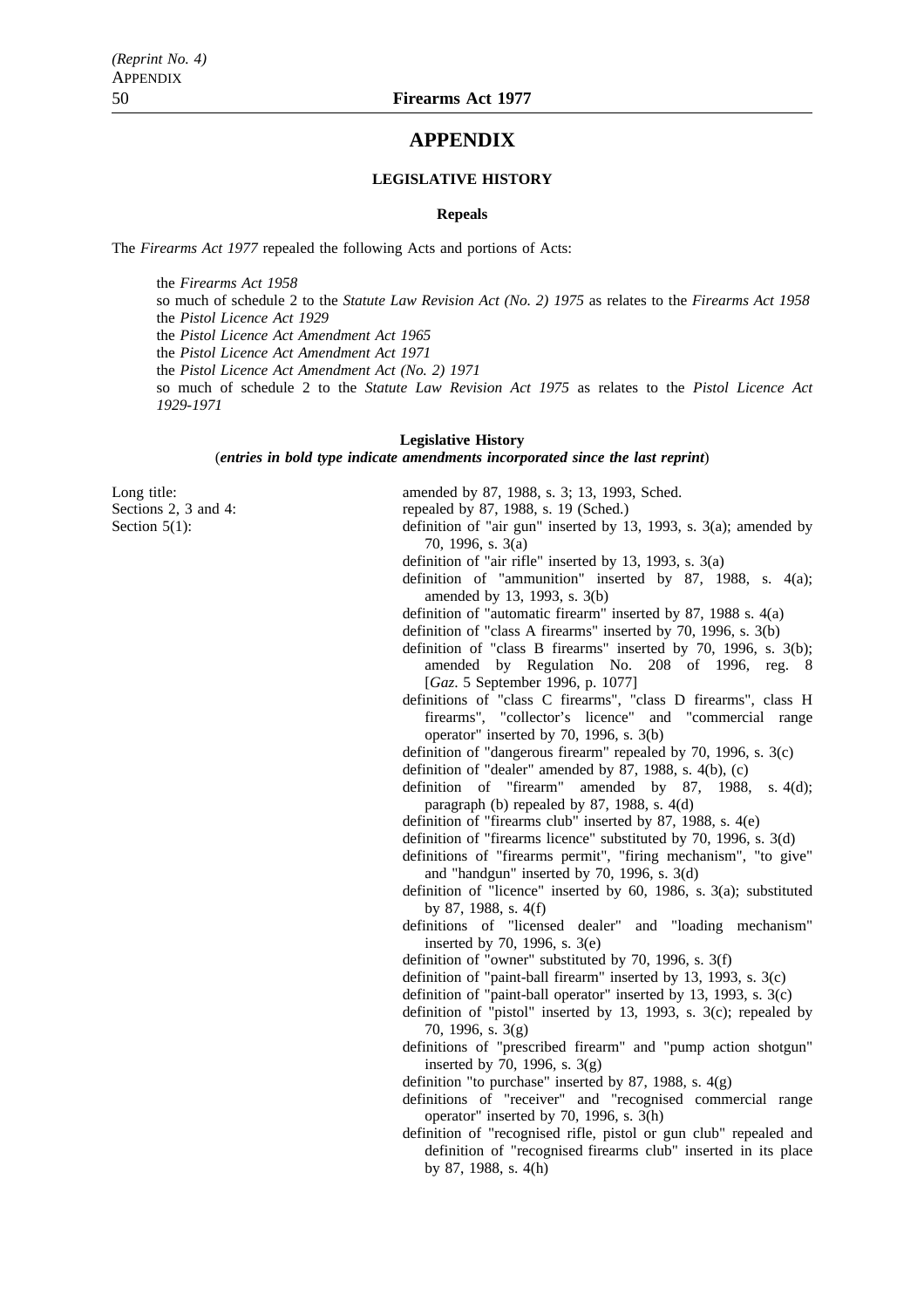definition of "recognised paint-ball operator" inserted by 13, 1993, s. 3(d) definition of "relative" inserted by 70, 1996, s. 3(i) definition of "restricted firearm" inserted by 13, 1993, s. 3(e); repealed by 70, 1996, s. 3(j) definition of "the repealed Firearms Act" repealed by 87, 1988, s. 19 (Sched.) definition of "the repealed Pistol Licence Act" repealed by 87, 1988, s. 4(i) definition of "round" inserted by 70, 1996, s. 3(j) definition of "self-loading firearm" inserted by 87, 1988, s. 4(i); amended by 13, 1993, s. 3(f); substituted by 70, 1996, s. 3(k) definition of "to sell" inserted by 87, 1988, s. 4(i) definition of "shooting gallery" inserted by 70, 1996, s. 3(*l*) definition of "silencer" substituted by 87, 1988, s. 4(j); amended by 13, 1993, s. 3(g) definition of "special firearms permit" inserted by 60, 1986, s.  $3(b)$ ; substituted by 87, 1988, s.  $4(k)$ ; repealed by 13, 1993, s. 3(h) definition of "spouse" inserted by 70, 1996, s. 3(m) Section 5(2): amended by 87, 1988, s. 19 (Sched.); substituted by 70, 1996, s. 3(n) Section 5(3): inserted by 87, 1988, s. 4(*l*); amended by 70, 1996, s. 3(o) Section 5(4): inserted by 87, 1988, s. 4(*l*) Section 5(5): inserted by 87, 1988, s. 4(*l*); amended by 70, 1996, s. 3(*p*) Section 5(6): inserted by 87, 1988, s. 4(*l*); amended by 13, 1993, s. 3(i) Section  $5(7)$  and  $(8)$ : inserted by 13, 1993, s.  $3(i)$ Section 5(9) - (12): inserted by 70, 1996, s.  $3(q)$ Section 5A: inserted by 13, 1993, s. 4; amended by 70, 1996, s. 4 Section 6: **amended** by 13, 1993, Sched. Section 7(1): substituted by 13, 1993, Sched. Section 7(2): amended by 13, 1993, Sched.; 70, 1996, s. 5(a), (b) Section  $7(2a)$ : inserted by 70, 1996, s.  $5(c)$ Section 7(4): amended by 13, 1993, Sched. Section 8(1): amended by 13, 1993, Sched.; 70, 1996, s. 6(a) Section 8(2): amended by 13, 1993, Sched.; substituted by 70, 1996, s. 6(b) Section 8(3): inserted by 70, 1996, s. 6(b) Section 9: substituted by 87, 1988, s. 19 (Sched.). Section 10(1): amended by 13, 1993, Sched. Part 3 comprising ss. 11 - 21 and headings amended by 60, 1986, ss. 4 - 6; repealed and ss. 11 - 21D and headings inserted in its place by 87, 1988, s. 5 Section 11(4): amended by 13, 1993, s. 5; 70, 1996, s. 7(a), (b) Section 11(4a) and (4b): inserted by 70, 1996, s.  $7(c)$ Section 11(5): amended by 70, 1996, s. 7(d) Section 11(6) and (7): inserted by 70, 1996, s.  $7(e)$ Section  $12(1)(d)$ : repealed by 70, 1996, s.  $8(a)$ Section 12(3): substituted by 13, 1993, s. 6(a); 70, 1996, s. 8(b) Section  $12(4)$ : substituted by 70, 1996, s.  $8(b)$ Section 12(4a): inserted by 70, 1996, s. 8(b) **Section 12(5):** substituted by 13, 1993, s. 6(b); **amended by** 70, 1996, s. 8(c); **30, 1997, s. 10** Section 12(5a): inserted by 13, 1993, s. 6(b) Section 12(6): amended by 70, 1996, s. 8(d) Section 12(7): amended by 13, 1993, s. 6(c); 70, 1996, s. 8(e) Section 12(8) - (11): inserted by 70, 1996, s. 8(f) Section 13(2a): inserted by 70, 1996, s. 9(a) Section 13(3): amended by 70, 1996, s. 9(b)

Section 13(3a): inserted by 70, 1996, s. 9(c)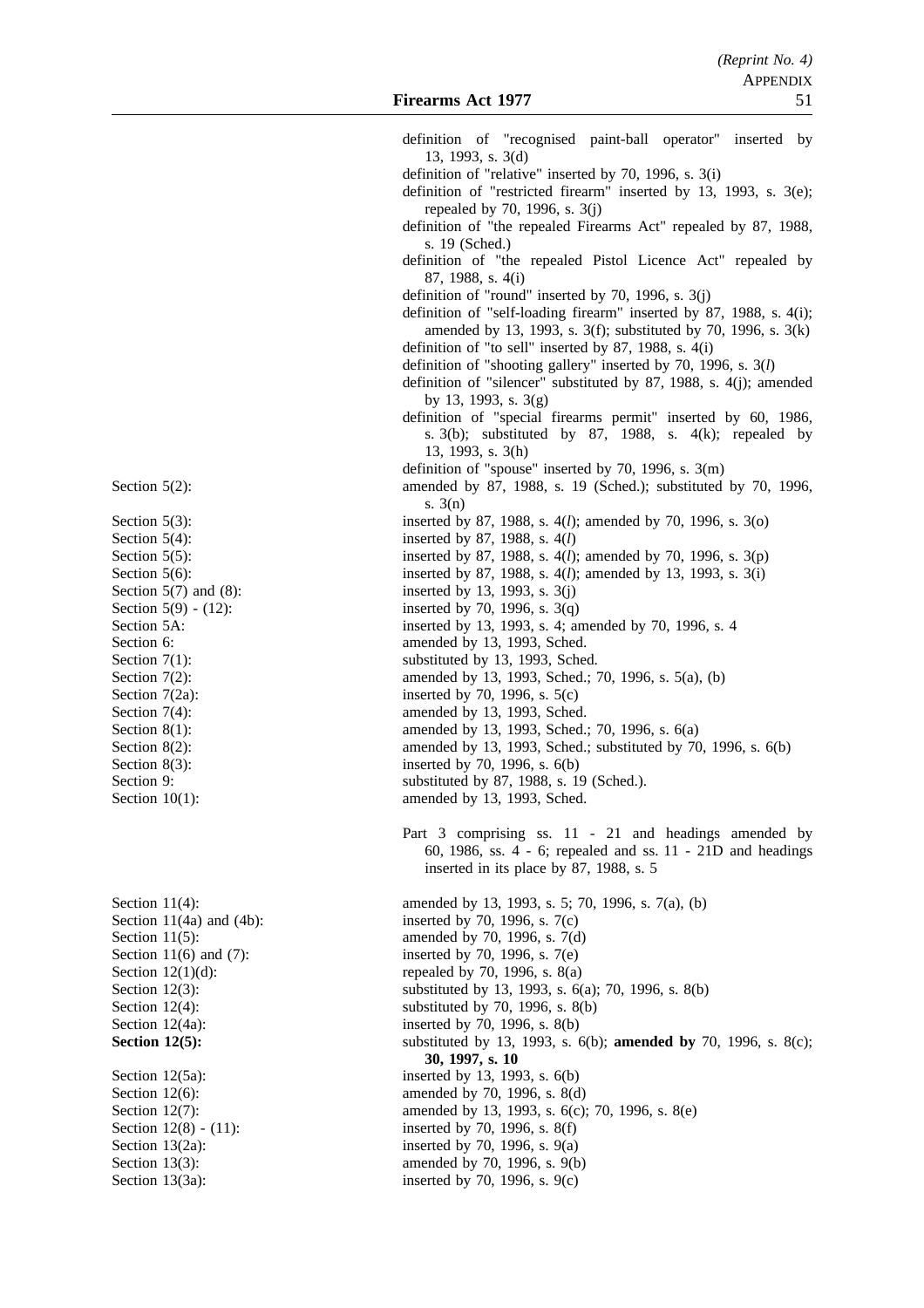Section 15A: inserted by 70, 1996, s. 13 Section 19(1a): inserted by 70, 1996, s. 18 Section 19A: inserted by 70, 1996, s. 19 Section 21AB: inserted by 13, 1993, s. 13 Section 21AB(3): inserted by 70, 1996, s. 24 Sections 21BA and 21BB: inserted by 70, 1996, s. 26 Section 21C: repealed by 70, 1996, s. 27 Section 23(3) and (4): inserted by 13, 1993, s. 17 Section 23(5): inserted by 70, 1996, s. 30 Section 24(3): inserted by 13, 1993, s. 18 Section 24A: inserted by 70, 1996, s. 32

Section 13(6): amended by 70, 1996, s. 9(d) Section 13(7): repealed by 13, 1993, s.  $7(a)$ Section 13(8): amended by 13, 1993, s. 7(b), (c) Section 13(8a): inserted by 70, 1996, s. 9(e) Section 13(9): inserted by 13, 1993, s. 7(d) Part 3 Division 2 heading: substituted by 70, 1996, s. 10 Section 14: **amended** by 13, 1993, s. 8; substituted by 70, 1996, s. 11 Section 15(1): amended by 13, 1993, s. 9(a); 70, 1996, s. 12(a) Section 15(3): amended by 13, 1993, s. 9(b); substituted by 70, 1996, s. 12(b) Section 15(4): substituted by 70, 1996, s. 12(b) Section 15(4a): inserted by 13, 1993, s. 9(c); repealed by 70, 1996, s. 12(b) Section 15(5): amended by 13, 1993, s. 9(d); substituted by 70, 1996, s. 12(b) Section 15(6) and (7): repealed by 70, 1996, s. 12(b) Division 2A of Part 3 comprising ss. 15B - 15D and heading inserted by 70, 1996, s. 14 Section 16: substituted by 70, 1996, s. 15 Section 17(3): amended by 70, 1996, s. 16(a) Section 17(3a): inserted by 70, 1996, s. 16(b) Section 17(4): substituted by 13, 1993, s. 10; amended by 70, 1996, s. 16(c)<br>Section 17(4a) - (4e): substituted by 13, 1993, s. 10 inserted by 13, 1993, s. 10 Section 18: **amended** by 70, 1996, s. 17 Section 19(1): substituted by 70, 1996, s. 18 Section 20: amended and redesignated as s. 20(1) by 13, 1993, s. 11 Section 20(1a) and (1b): inserted by 70, 1996, s.  $20(a)$ Section 20(2): inserted by 13, 1993, s. 11(b) Section 20(3): inserted by 13, 1993, s. 11(b); substituted by 70, 1996, s. 20(b) Section 20(4): inserted by 13, 1993, s. 11(b) Section  $20(5) - (7)$ : inserted by 70, 1996, s.  $20(c)$ Section 20A: inserted by 13, 1993, s. 12; substituted by 70, 1996, s. 21 Section 21: **amended** by 70, 1996, s. 22 Section 21A: amended by 70, 1996, s. 23 Section 21B(1): amended by 70, 1996, s. 25(a) Section 21B(2a): inserted by 70, 1996, s. 25(b) Section 21B(5): amended by 70, 1996, s. 25(c) Section 21B(6): amended by 13, 1993, s. 14 Section  $21B(7)$ : substituted by 70, 1996, s. 25(d) Section 21B(8): inserted by 70, 1996, s. 25(d) Section 21D(1): amended by 13, 1993, s. 15; 70, 1996, s. 28 Section 22: **amended** by 60, 1986, s. 7; 87, 1988, s. 6; 13, 1993, s. 16, Sched.; 70, 1996, s. 29 Section 23(1) and (2): amended by 13, 1993, Sched. Section 24(2): amended by 13, 1993, Sched.; repealed by 70, 1996, s. 31 Section 25(1): amended by 13, 1993, Sched. Section  $25(1)(a)$ : repealed by 70, 1996, s. 33(a) Section 25(1a): inserted by 70, 1996, s. 33(b) Section 25(2): substituted by 87, 1988, s. 19 (Sched.); amended by 70, 1996, s. 33(c) Section 25(3): inserted by 87, 1988, s. 7